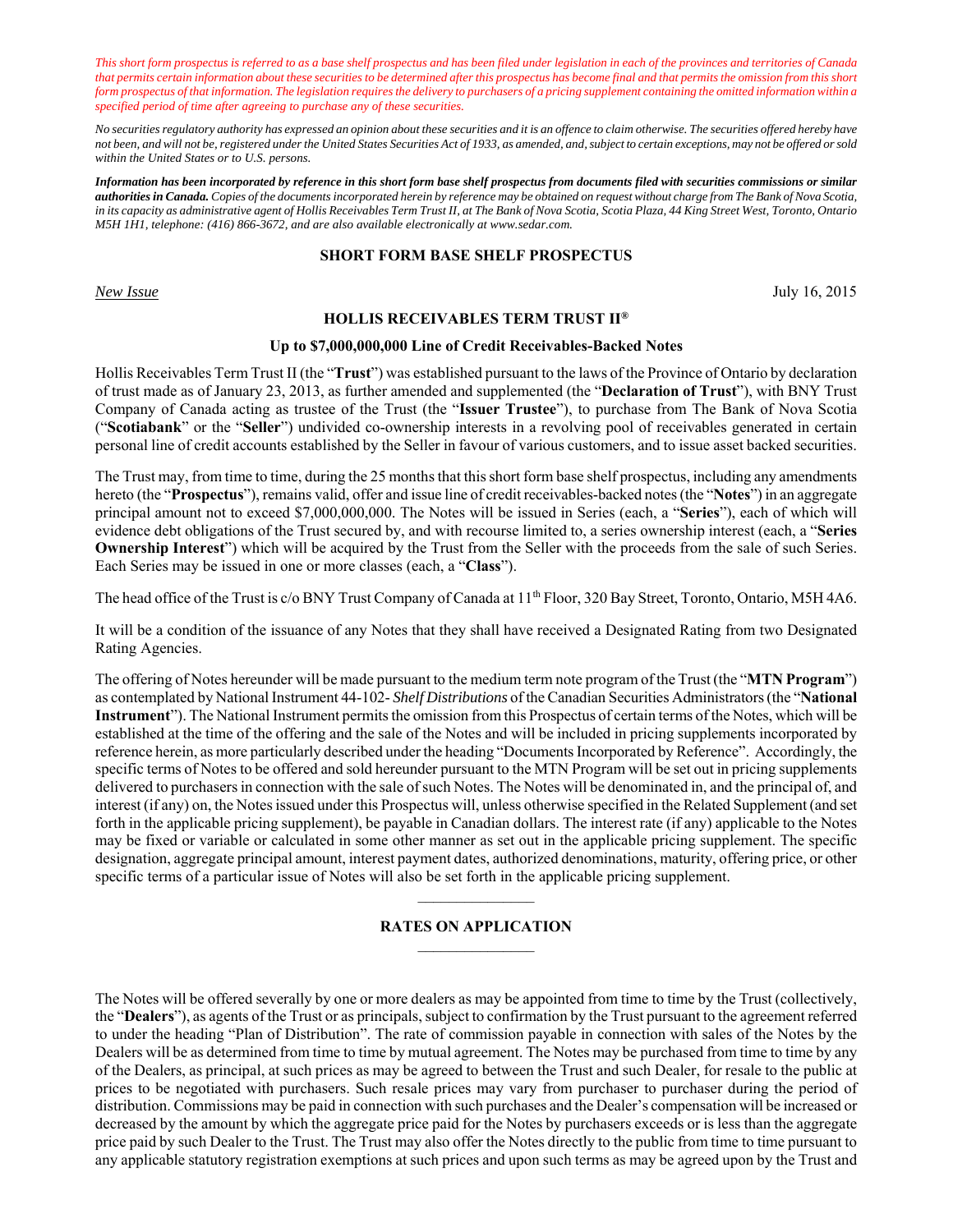the purchaser. The commission payable, if any, will be set forth in the applicable pricing supplement. The Trust and, if applicable, the Dealers reserve the right to reject any offer to purchase Notes in whole or in part. The Trust also reserves the right to withdraw, cancel or modify an offering of Notes under this Prospectus without notice. The offering of Notes is subject to approval of legal matters on behalf of the Trust and the Seller by Osler, Hoskin & Harcourt LLP and on behalf of the Dealers by Stikeman Elliott LLP.

**Scotia Capital Inc., one of the Dealers for the MTN Program, is a wholly-owned subsidiary of Scotiabank. As a result of the relationship between Scotiabank (and its affiliates) and the Trust, the Trust may be considered a "connected issuer" of Scotia Capital Inc. under applicable securities legislation. See "Plan of Distribution".** 

**The Notes are being offered on a continuous basis by the Trust through the Dealers. The Notes will not be listed on any stock exchange and there is no market through which the Notes may be sold and purchasers may not be able to resell Notes purchased under this Prospectus. This may affect the pricing of the Notes in the secondary market, the transparency and availability of trading prices, the liquidity of the Notes, and the extent of issuer regulation. Each of the Dealers expects, but is not obligated, to make a market in the Notes. There can be no assurance that a secondary market will develop or, if a secondary market does develop, that it will provide holders of Notes with liquidity of investment or that it will continue for the life of the Notes. See "Investment Considerations" for a discussion of certain factors that should be considered by prospective purchasers of the Notes.** 

In connection with any offering of Notes, the Dealers may over-allot or effect transactions which stabilize or maintain the market price of the Notes. See "Plan of Distribution".

**THE NOTES WILL NOT REPRESENT INTERESTS IN OR OBLIGATIONS OF SCOTIABANK, THE ISSUER TRUSTEE (OTHER THAN IN ITS CAPACITY AS TRUSTEE OF THE TRUST), THE INDENTURE TRUSTEE, ANY SWAP COUNTERPARTY, THE BENEFICIARIES OF THE TRUST OR ANY AFFILIATE OF ANY OF THE FOREGOING. NONE OF THESE ENTITIES HAS REPRESENTED OR UNDERTAKEN THAT THE RECEIVABLES WILL REALIZE THEIR FACE VALUE OR ANY PART THEREOF AND, ACCORDINGLY, NEITHER THE TRUST NOR ITS CREDITORS WILL HAVE ANY CLAIM AGAINST ANY OF THESE ENTITIES FOR ANY DEFICIENCY ARISING IN THE REALIZATION OF THE RECEIVABLES. THE TRUST IS NOT A TRUST COMPANY AND DOES NOT CARRY ON OR INTEND TO CARRY ON THE BUSINESS OF A TRUST COMPANY. THE NOTES ARE NOT "DEPOSITS" WITHIN THE MEANING OF THE CANADA DEPOSIT INSURANCE CORPORATION ACT AND NONE OF THE SERIES OWNERSHIP INTERESTS, THE NOTES OR THE RECEIVABLES IS INSURED OR GUARANTEED BY THE CANADA DEPOSIT INSURANCE CORPORATION OR ANY OTHER GOVERNMENTAL AGENCY OR INSTRUMENTALITY.** 

Scotiabank's permitted use of the VISA\* trademark in this Prospectus does not constitute and should not be taken as a VISA Inc., VISA International Service Association or VISA Canada Corporation warranty, guarantee or other endorsement of any kind, of the securities offered by the Trust.

\_\_\_\_\_\_\_\_\_\_\_\_\_\_\_\_\_\_\_\_\_\_\_\_\_\_\_\_\_\_\_

<sup>\*</sup> VISA is a registered trademark of VISA International Service Association.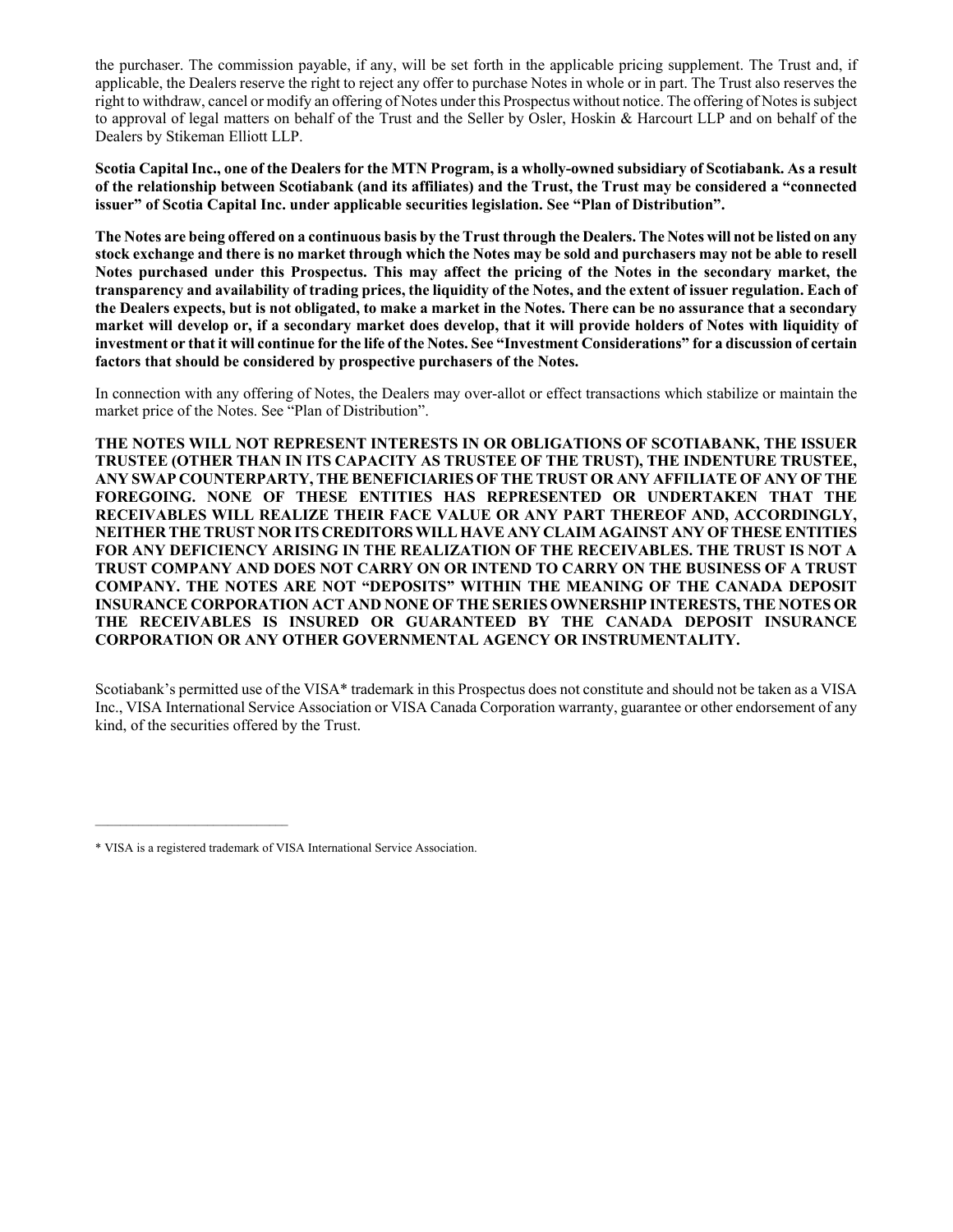## **TABLE OF CONTENTS**

## Page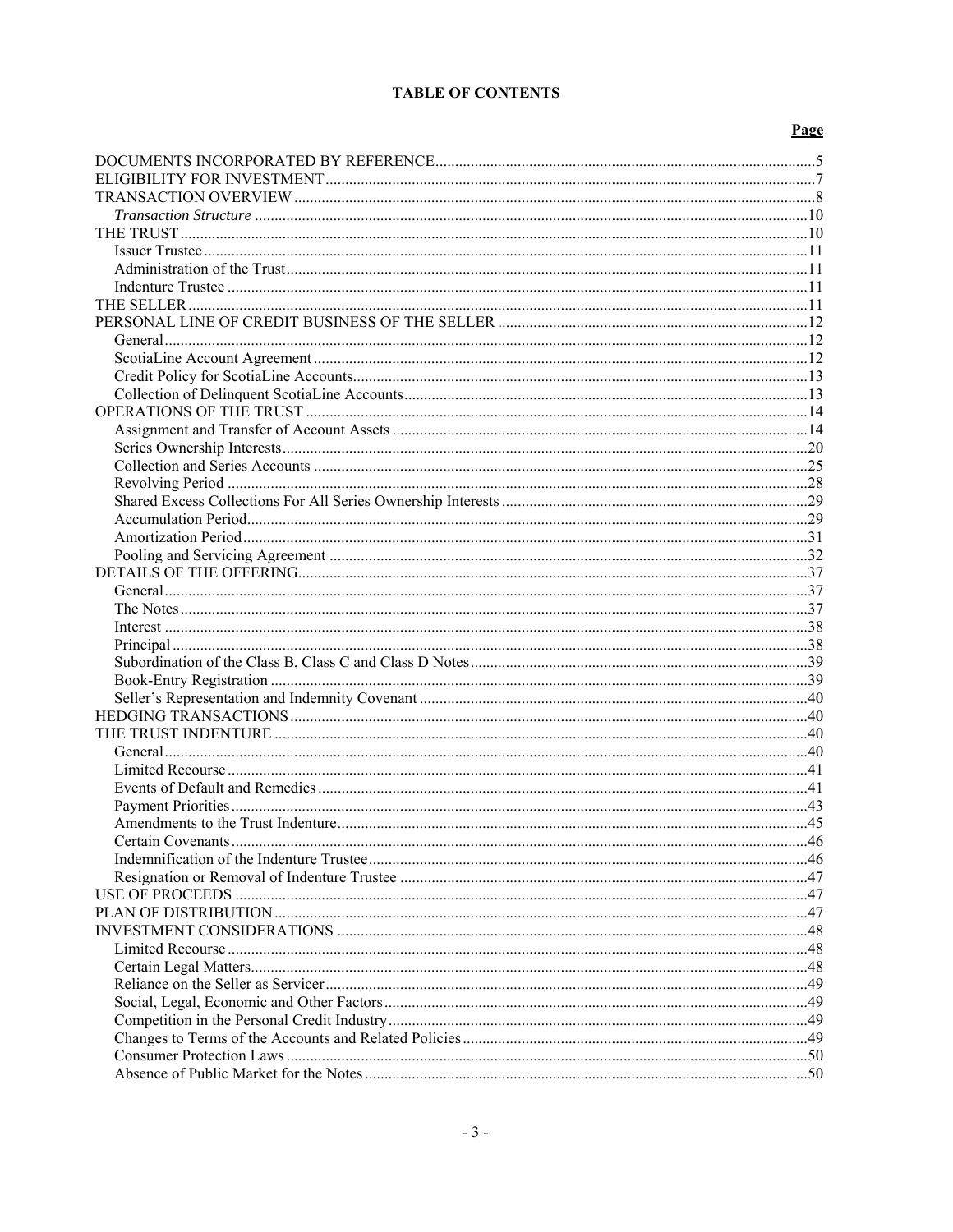| ADDITIONAL INVESTMENT CONSIDERATIONS FOR PURCHASERS OF CLASS B NOTES, CLASS C NOTES OR |  |
|----------------------------------------------------------------------------------------|--|
|                                                                                        |  |
|                                                                                        |  |
|                                                                                        |  |
|                                                                                        |  |
|                                                                                        |  |
|                                                                                        |  |
|                                                                                        |  |
|                                                                                        |  |
|                                                                                        |  |
|                                                                                        |  |
|                                                                                        |  |
|                                                                                        |  |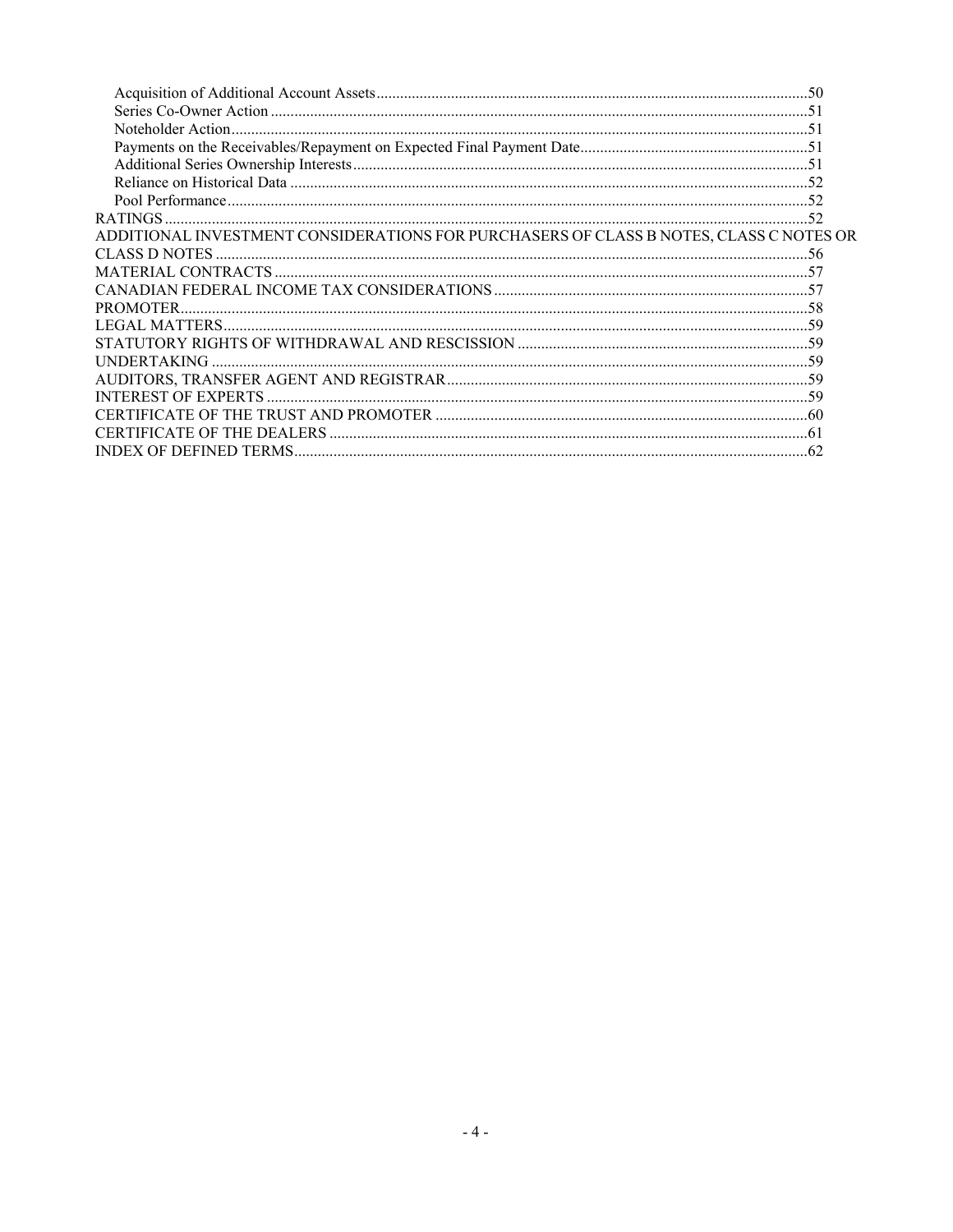#### **DOCUMENTS INCORPORATED BY REFERENCE**

**Information has been incorporated by reference in this Prospectus from documents filed with securities commissions or similar authorities in Canada.** Copies of the documents incorporated herein by reference may be obtained on request without charge from Scotiabank, in its capacity as the administrative agent of the Trust, at The Bank of Nova Scotia, Scotia Plaza, 44 King Street West, Toronto, Ontario M5H 1H1, telephone: (416) 866-3672, and are also available electronically at www.sedar.com.

The following documents which have been filed by the Trust with the securities regulatory authorities in Canada are incorporated by reference in this Prospectus:

- (a) the audited annual financial statements of the Trust for the year ended December 31, 2014 and the auditors' report thereon, together with management's discussion and analysis of financial condition and results of operations in respect thereof;
- (b) the Annual Information Form of the Trust for the year ended December 31, 2014 dated April 23, 2015;
- (c) the unaudited interim financial statements of the Trust for the three month period ended March 31, 2015, together with management's discussion and analysis of financial condition and results of operations in respect thereof; and
- (d) the Trust's portfolio data as at May 31, 2015 pertaining to the Account Assets.

Any annual financial statements, any interim financial statements, any annual or interim management's discussion and analysis, any annual information form or other annual filings and any material change reports (excluding confidential material change reports, if any) and any other disclosure document filed by the Trust with the various securities regulatory authorities in Canada after the date of this Prospectus and prior to the termination of this offering will be deemed to be incorporated by reference into this Prospectus. All shelf information omitted from this Prospectus will be contained in one or more pricing supplements that will be delivered to purchasers together with this Prospectus. A pricing supplement containing the specific terms in respect of an offering of Notes will be delivered to purchasers of such Notes together with this Prospectus and will be deemed to be incorporated by reference into this Prospectus for purposes of securities legislation as of the date of such pricing supplement, but only for purposes of the offering of such Notes (unless otherwise expressly provided therein). At the time a new annual information form and the related annual financial statements are filed by the Trust with, and where required, accepted by, the applicable securities regulatory authorities during the currency of this Prospectus, the previous comparative annual information form, comparative annual financial statements and all interim financial statements, material change reports and information circulars filed prior to the commencement of the Trust's financial year in which the new annual information form was filed shall be deemed no longer to be incorporated into this Prospectus for purposes of future offers and sales of Notes hereunder.

The Administrative Agent will post on www.sedar.com certain information pertaining to the Account Assets in which the Trust maintains undivided co-ownership interests through ownership of the Series Ownership Interests. Such postings will be made on a quarterly basis or at such longer interval as may be provided with reference to the currency of pool data required by securities legislation with respect to issuers of asset backed securities. All such information will be incorporated by reference into this Prospectus for purposes of securities legislation as at the date of such posting. Upon new data being posted by Scotiabank, as the Administrative Agent of the Trust, the previously posted data shall be deemed no longer to be incorporated into this Prospectus for purposes of future offers and sales of Notes hereunder.

Except as referenced above, no other document or information is incorporated by reference in, or forms part of, this Prospectus, including without limitation, any information that may be published from time to time by Scotiabank, including in its capacity as Administrative Agent of the Trust, or any of its affiliates, at world wide web sites such as www.scotiabank.com.

**Any statement contained in a document incorporated or deemed to be incorporated by reference herein will be deemed to be modified or superseded for the purposes of this Prospectus to the extent that a statement contained herein, or in any other subsequently filed document which also is incorporated or is deemed to be incorporated by reference herein, modifies or supersedes such statement. The modifying or superseding statement need not state that it has modified or superseded a prior statement or include any other information set forth in the document that it modifies or supersedes. The making of a modifying or superseding statement shall not be deemed an admission for any**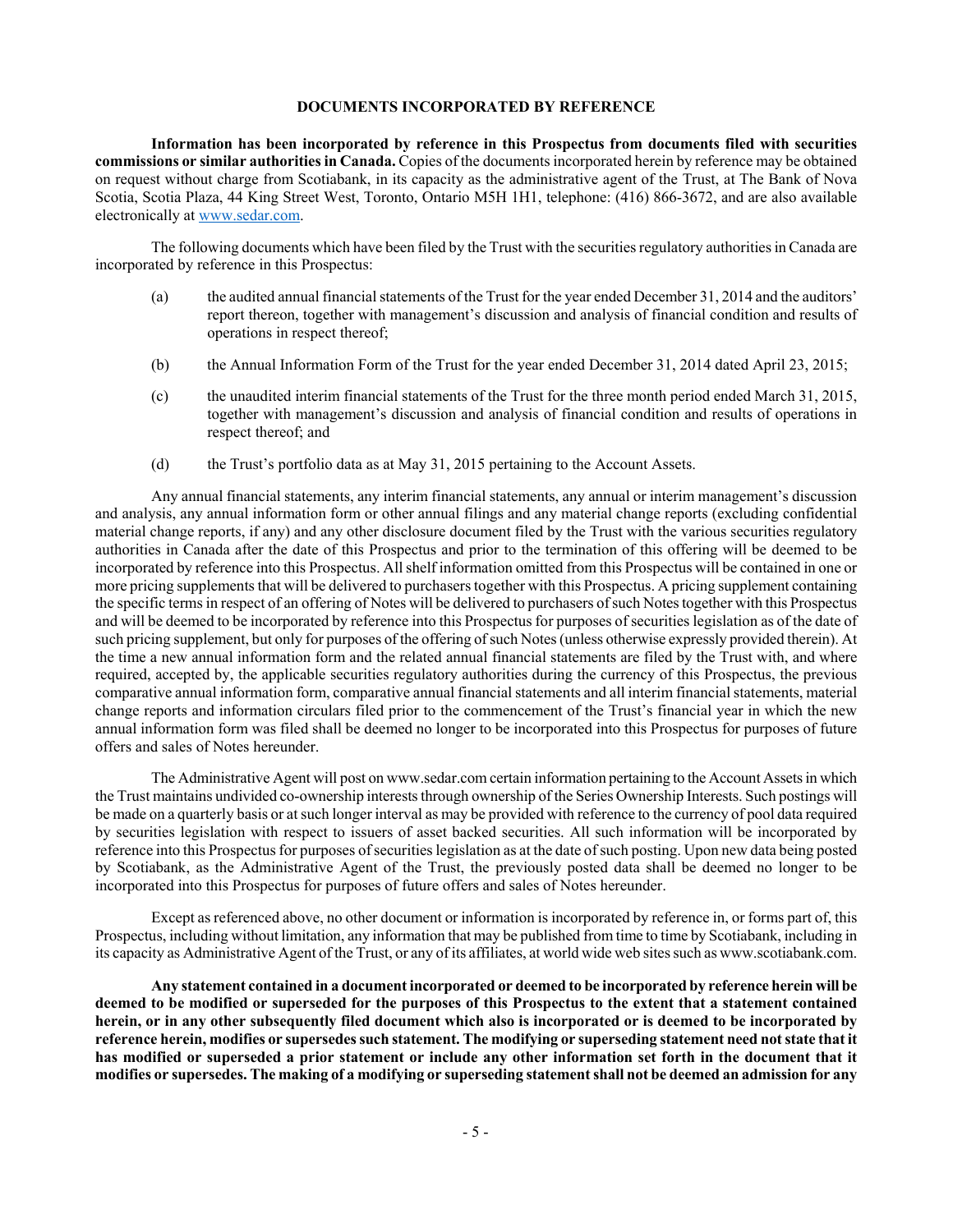**purposes that the modified or superseded statement, when made, constituted a misrepresentation, an untrue statement of a material fact or an omission to state a material fact that is required to be stated or that is necessary to make a statement not misleading in light of the circumstances in which it was made. Any statement so modified or superseded will not be deemed, except as so modified or superseded, to constitute a part of this Prospectus.**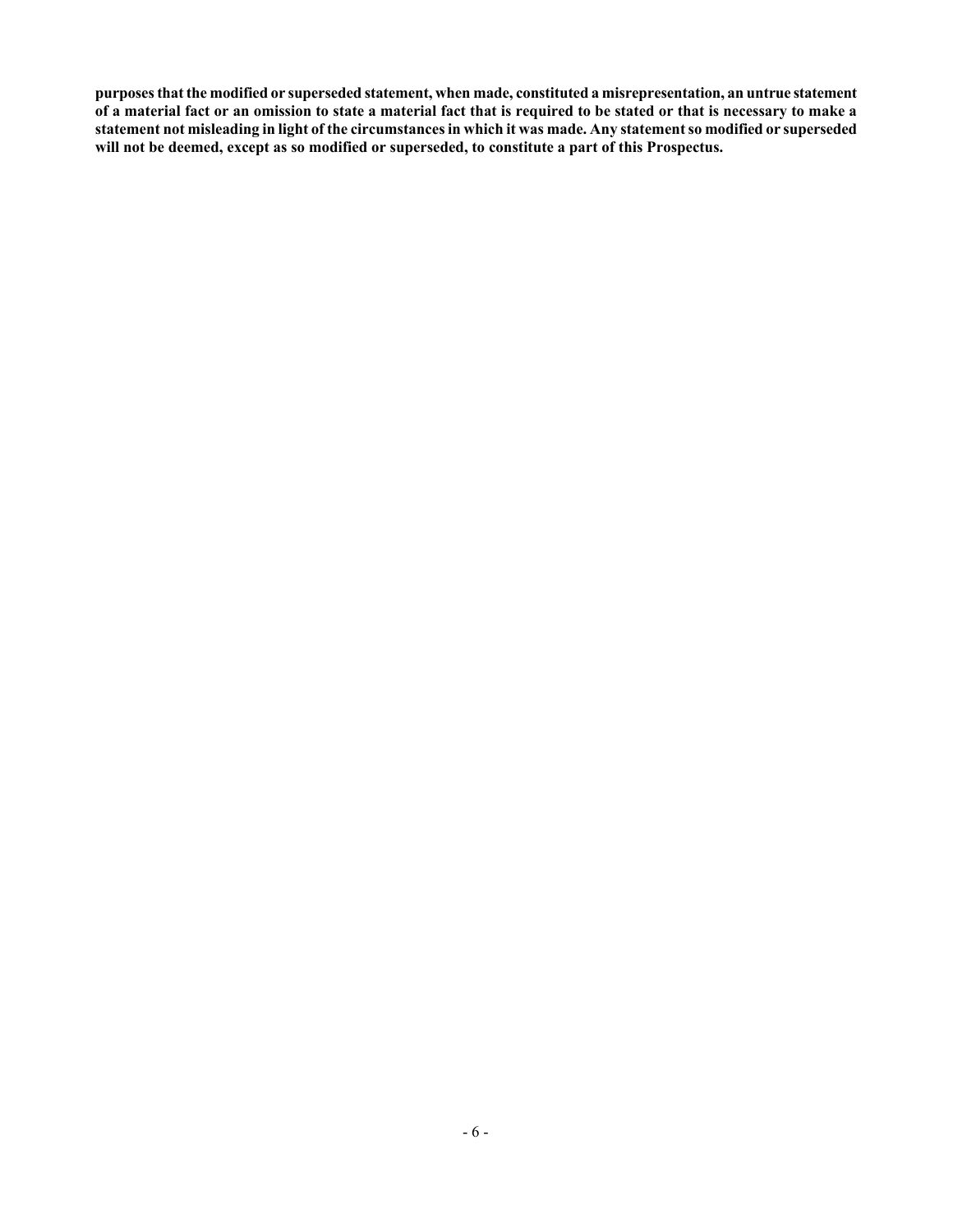#### **ELIGIBILITY FOR INVESTMENT**

In the opinion of Osler, Hoskin & Harcourt LLP and Stikeman Elliott LLP, unless otherwise specified in the applicable pricing supplement, the Notes, if acquired on the date hereof, would at that time be qualified investments under the *Income Tax Act* (Canada) (the "**Tax Act**") for a trust governed by a registered retirement savings plan (an "**RRSP**"), registered retirement income fund (a "**RRIF**"), registered education savings plan, registered disability savings plan, tax-free savings account (a "**TFSA**") or deferred profit sharing plan if they (i) are issued as part of a single issue of debt of at least \$25,000,000 or, in the case of Notes issued on a continuous basis under a debt issuance program, the Trust had issued and outstanding Notes under the program of at least \$25,000,000 on such date, and (ii) have an investment grade rating with certain rating agencies. As of the date hereof a Designated Rating from a Designated Rating Agency satisfies this latter requirement, and is a condition of the closing of the offering of any Series. The Notes will not be a "prohibited investment" for a trust governed by an RRSP, RRIF or TFSA on the date hereof provided that, for purposes of the Tax Act, the annuitant of the RRSP or RRIF or holder of the TFSA (as the case may be) (i) deals at arm's length with the Trust, and (ii) does not have a "significant interest" in the Trust.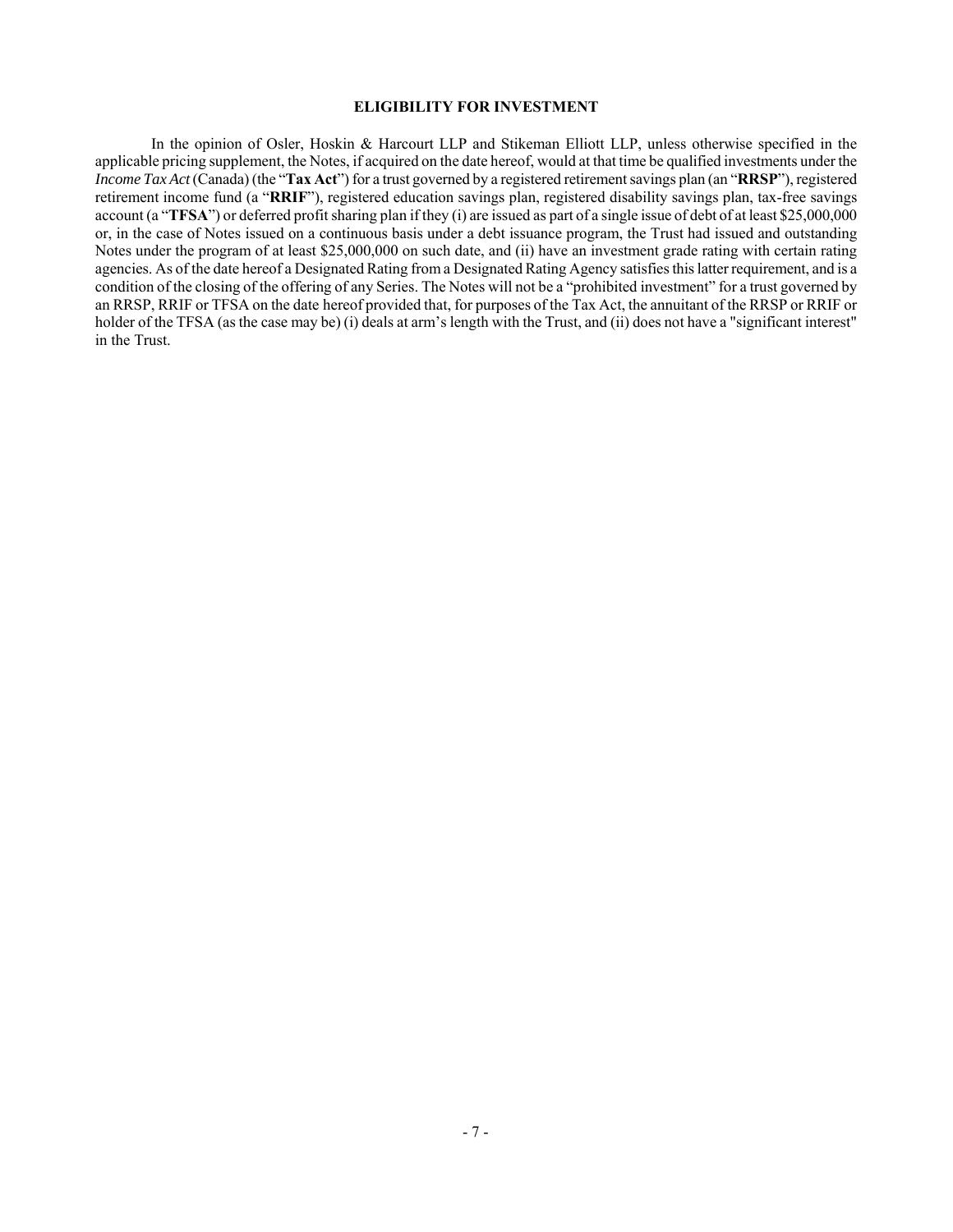#### **TRANSACTION OVERVIEW**

The following is a brief overview of the transaction structure and is qualified by the more detailed information contained in this Prospectus. An Index of Terms, which specifies the pages on which certain terms are defined, is included at the end of this Prospectus.

## **General**

The Seller holds a portfolio of revolving unsecured personal line of credit accounts which require the borrower to pay the Seller the amount of the loan made thereunder together with interest thereon. Pursuant to the Pooling and Servicing Agreement entered into between the Seller and Computershare Trust Company of Canada, as agent for and on behalf of the Seller, the Co-Owners and other persons who are from time to time party to Series Purchase Agreements (in such capacity, the "**Custodian**") on May 29, 2013 (the "**Pooling and Servicing Agreement**"), and Series Purchase Agreements entered into from time to time between the Seller, the Custodian and the Trust, the Trust may, together with other co-owners (referred to in this Prospectus as "**Series Co-Owners**"), acquire a Series Ownership Interest in that portfolio, the proceeds thereof and certain related rights. Unless otherwise specified in the related pricing supplement, the Trust will use the proceeds from the issue and sale of a Series to acquire the related Series Ownership Interest. The Notes will evidence debt obligations of the Trust secured by, and with recourse limited to, the related Series Ownership Interest.

## **The Accounts and Account Assets**

A Series Ownership Interest may be acquired (i) in all ScotiaLine Accounts that exist now or in the future, (ii) in other portfolios of revolving personal credit accounts which are designated by the Seller and meet certain eligibility requirements and/or (iii) in undivided interests in or securities backed by a pool of assets consisting primarily of receivables with characteristics similar to those receivables payable on the accounts in such portfolios (referred to in this Prospectus as "**Participations**"). The accounts included in such portfolios are referred to in this Prospectus as "**Accounts**". The principal amount of the loans made under the Accounts, together with interest and applicable administrative charges, if any, payable thereunder are referred to in this Prospectus as "**Receivables**". The Receivables arising under the Accounts and the Participations, Collections thereon, the proceeds thereof and certain related rights are referred to in this Prospectus as the "**Account Assets**", as further described under "Operations of the Trust – Assignment and Transfer of Account Assets – Account Assets below.

#### **Series Ownership Interests**

From time to time the Seller may decide to sell to the Trust and other Series Co-Owners an undivided co-ownership interest, as tenants-in-common, with the Seller in the Account Assets. The interest in the Account Assets which is not sold by the Seller is referred to in this Prospectus as the "**Retained Interest**". Each co-ownership interest in the Account Assets acquired by the Trust (referred to in this Prospectus as a "**Series Ownership Interest**") will be sold by the Seller to the Trust in accordance with a Series Purchase Agreement. It entitles the Trust to receive a portion of the Collections in respect of the Account Assets but also requires the Trust to bear its proportionate share of any losses which arise in respect of the Account Assets. The Notes in a Series that are issued by the Trust to acquire a Series Ownership Interest will be secured by a charge on, and with recourse limited to, the Series Ownership Interest that was acquired by the Trust with the proceeds of that particular Series. To date, the Trust has acquired the 2013-1 Series Ownership Interest, the Series 2014-1 Ownership Interest, the Series 2015-1 Ownership Interest and the Series 2015-2 Ownership Interest using the proceeds from the issuance of the related Series of Notes.

## **Collections from the Account Assets and Distributions to the Trust**

The relationship among the Trust, any other Series Co-Owners and the Seller will be governed by the terms of the Pooling and Servicing Agreement and the various Series Purchase Agreements that may be entered into from time to time. The Pooling and Servicing Agreement also sets out the responsibilities of the entity designated to service and administer the Account Assets (referred to in this Prospectus as the "**Servicer**"). The Seller has been appointed as the initial Servicer.

The Servicer will establish and maintain, or cause to be established and maintained, several segregated depository accounts. One account, designated herein as the Collection Account, has been established in the name of the Custodian as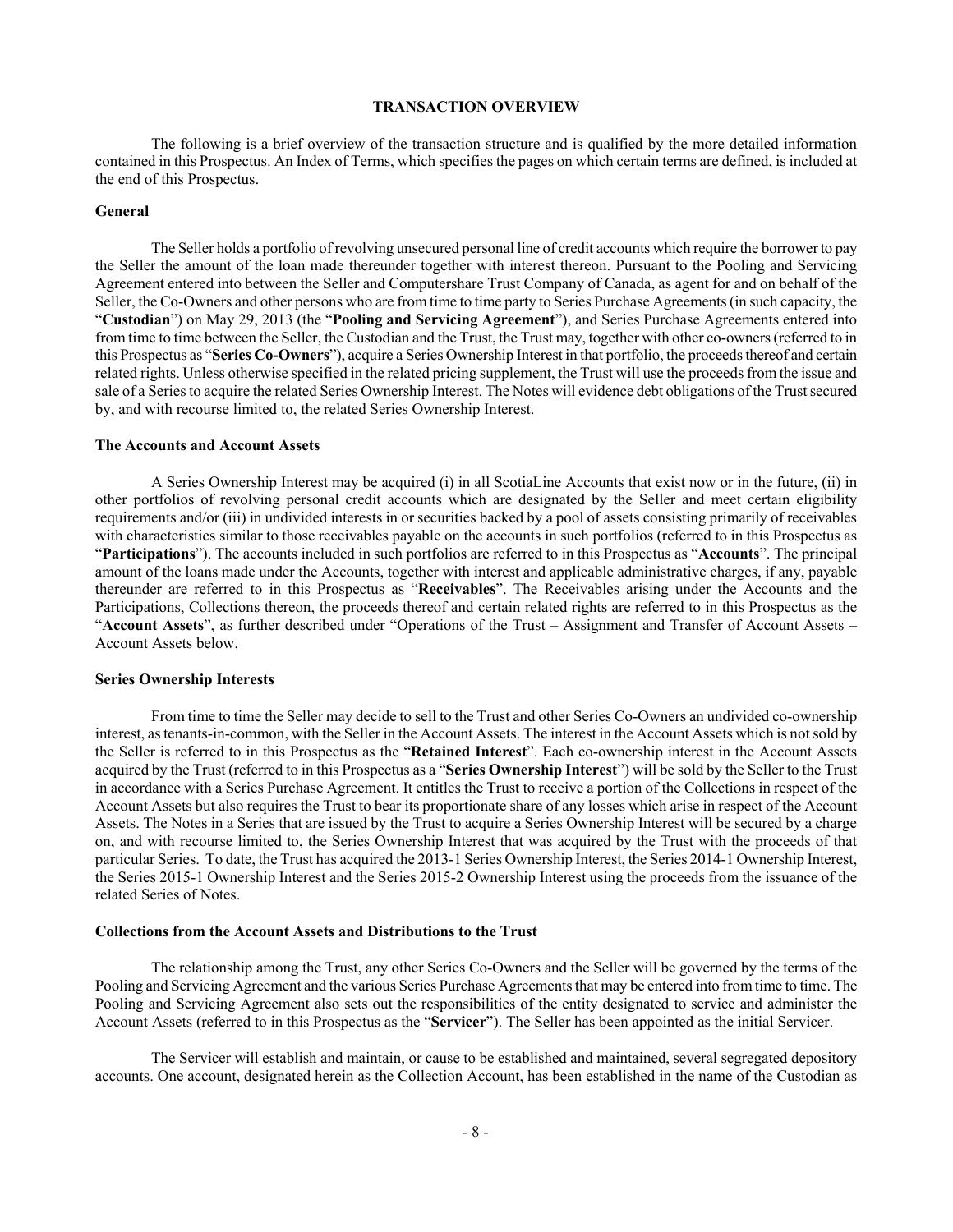agent for all of the Series Co-Owners, the Seller and any persons providing Series Enhancement. Except in certain circumstances, Collections of Receivables will be deposited into the Collection Account. Another account, established for the related Series Ownership Interest, will be in the name of the Trust and will be designated herein as the Series Distribution Account for such Series Ownership Interest. All distributions made in respect of a Series Ownership Interest will be deposited into the related Series Distribution Account. A third account will be established for such Series Ownership Interest in the name of the Custodian as agent for the Trust and the Seller and will be designated herein as the Cash Reserve Account for such Series Ownership Interest. Certain Collections attributable to a Series Ownership Interest in excess of the interest expense on the related Series and the Trust's other expenses will be deposited in the related Cash Reserve Account when the net yield after losses on the Account Assets declines below certain levels specified for such Series Ownership Interest. The amounts deposited into a Cash Reserve Account, if any, will be limited in amount and will be distributed to the Trust if amounts otherwise received from the related Series Ownership Interest are insufficient to pay amounts due on the related Series.

## **Revolving Period**

Prior to the occurrence of an Accumulation Commencement Day or an Amortization Commencement Day for an applicable Series, the Trust will only receive distributions from the related Series Ownership Interest in an amount sufficient to satisfy its interest payment obligations under the related Series and to pay its expenses, provided that the Seller and Servicer are meeting all of their obligations under the Pooling and Servicing Agreement. This period is referred to in this Prospectus as the "**Revolving Period**". If the Seller maintains a minimum credit rating on its short-term indebtedness as described herein under "Operations of the Trust — Collection and Series Accounts — Deposit of Collections to the Collection Account; Commingling", the Seller will only be obliged to transfer Collections from Account Assets allocable to the Trust on the day on which the Trust must pay interest to its holders of Notes or other expenses of the Trust. If the Seller does not maintain such minimum credit ratings, it must deposit Collections from the Account Assets into the Collection Account for the benefit of the Seller and other Series Co-Owners within two Business Days of processing the Collections. The Custodian will distribute the proportionate share of such Collections which the Trust is entitled to receive as directed by the Servicer and will make any deposits required to be made to the related Cash Reserve Account.

#### **Accumulation Period**

Subject to the commencement of an Amortization Period (see below), the Revolving Period in respect of a Series will end and the Accumulation Period will begin on the date specified in the related Series Purchase Agreement (and set out in the applicable pricing supplement), or such earlier date as may be specified by the Servicer. The purpose of the Accumulation Period is to accumulate enough funds to ensure that payment in full of the principal and interest on the relevant Series will be made on the applicable Expected Final Payment Date. During this period, and subject to its entitlement to commingle Collections, the Servicer will deposit a specified portion of Collections in the Series Distribution Account on a monthly basis in order to pay the applicable holders of Notes in full on the applicable Expected Final Payment Date.

On the Expected Final Payment Date for a Series, the Trust will use the money on deposit in the related Series Distribution Account available for distribution to the Notes of such Series, (a) first, to pay the interest owing on the Class A Notes, the Class B Notes, the Class C Notes and the Class D Notes, (b) second, to pay the principal amount owing under the Class A Notes, and if the Class A Notes are paid in full, the principal amount owing under the Class B Notes, and if the Class B Notes are paid in full, the principal amount owing under the Class C Notes, and if the Class C Notes have been paid in full, the principal amount owing under the Class D Notes. If there are insufficient funds on deposit in the Series Distribution Account to pay these amounts, the Amortization Period for such Series will begin.

#### **Amortization Period**

The Revolving Period or Accumulation Period in respect of a Series will end if an Amortization Commencement Day occurs following the occurrence of an Amortization Event. See "Operations of the Trust —Amortization Period" for events which constitute "**Amortization Events**". These events include, among other things, the failure of Scotiabank, in its capacity as Seller or Servicer, to make distributions when it is required to do so and the material breach of any representation or warranty made by Scotiabank in the Pooling and Servicing Agreement or applicable Series Purchase Agreement. During the Amortization Period for a Series, the Trust will make monthly payments to holders of Notes in the order of priorities set forth under "The Trust Indenture — Payment Priorities". If an Amortization Event occurs in respect of a Series, holders of Notes of such Series may receive repayment of their principal before or after the related Expected Final Payment Date.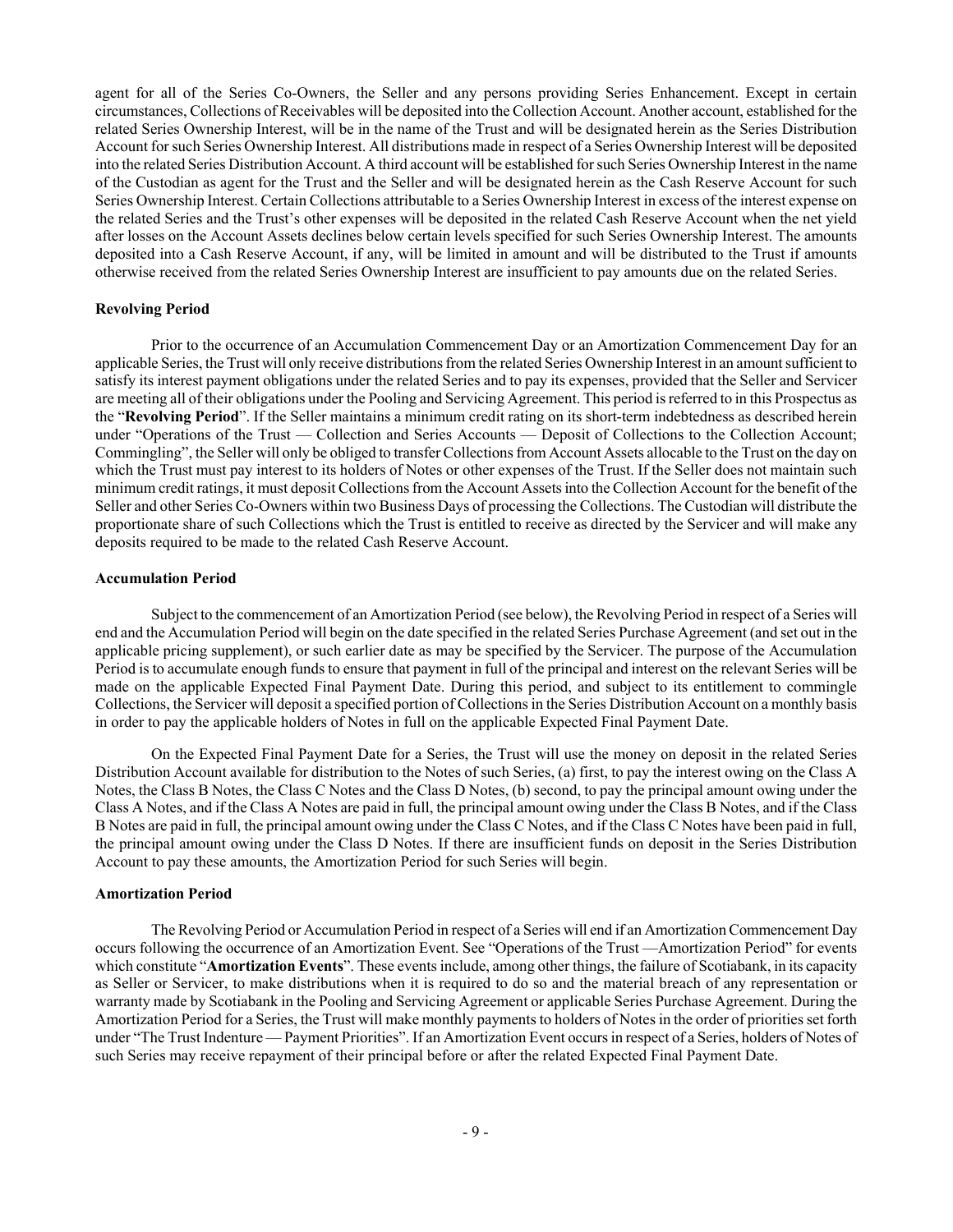#### **The Cash Reserve Accounts**

Certain events may occur which do not constitute an Amortization Event, but which nonetheless require a setting aside of certain amounts from Collections (referred to in this Prospectus as a "**Cash Reserve Event**"). If a Cash Reserve Event in respect of a Series occurs, specified amounts will be withdrawn from the Collection Account and placed into the related Cash Reserve Account. See "Operations of the Trust — Series Ownership Interests — Cash Reserve Accounts" for events which constitute Cash Reserve Events. The amounts on deposit in the Cash Reserve Account for a Series Ownership Interest will be distributed to the Trust and used to satisfy obligations of the Trust if there are otherwise insufficient Collections distributable to the Trust in respect of the related Series Ownership Interest to meet the Trust's obligations to make such payments as they become due.

## *Transaction Structure*

The following diagram depicts how the transactions described hereunder will generally be structured.

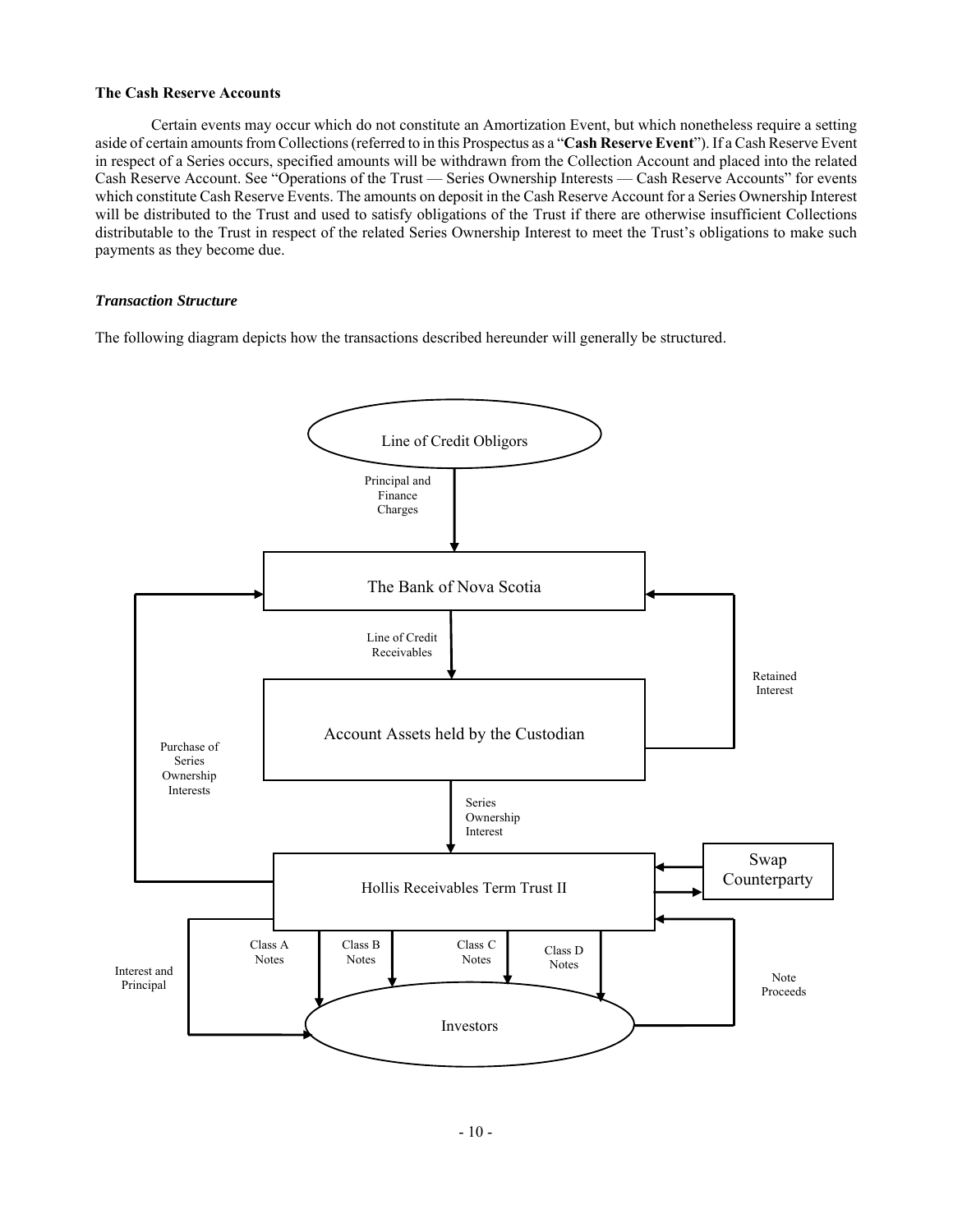## **THE TRUST**

## **Issuer Trustee**

The Trust was established pursuant to the Declaration of Trust. The Declaration of Trust is governed by the laws of the Province of Ontario. The Issuer Trustee is a trust company established under the laws of Canada and is licensed to carry on business as a trustee in all provinces and territories of Canada. The head office of the Issuer Trustee is at  $11<sup>th</sup>$  Floor, 320 Bay Street, Toronto, Ontario, M5H 4A6.

The Trust may at any time change the head office and situs of the administration of the Trust to another location within Canada or have such other offices or places of administration within Canada as the Issuer Trustee may from time to time determine is necessary or desirable.

The Issuer Trustee is responsible for the acquisition, holding, managing, use, investment and disposition of the property of the Trust, subject to its right to delegate to any other person all or any of such responsibilities. See "The Trust-Administration of the Trust" herein.

The Issuer Trustee is permitted to resign as trustee of the Trust by giving written notice to the Administrative Agent. If the Issuer Trustee becomes insolvent or is unable to perform its duties under the Declaration of Trust, the Administrative Agent may terminate the Issuer Trustee's appointment. In the case of the resignation or termination of the Issuer Trustee, the Administrative Agent may appoint a trust company as a successor trustee. Any resignation by the Issuer Trustee is not effective until a successor trustee has been appointed and has accepted such appointment.

#### **Administration of the Trust**

Pursuant to the administration agreement dated as of January 23, 2013 (the "**Administration Agreement**") between the Issuer Trustee, on behalf of the Trust, and Scotiabank, Scotiabank (in such capacity, the "**Administrative Agent**") has agreed to carry out certain administrative activities for and on behalf of the Trust. The Trust has agreed to pay Scotiabank regular and periodic fees (the amounts of which shall be agreed upon by the Trust and Scotiabank from time to time and in any event not less frequently than on each anniversary date of the Administration Agreement) in consideration for the performance by Scotiabank of the activities and the fulfilment by Scotiabank of its responsibilities under the Administration Agreement, including all initial and ongoing administrative expenses of the Trust.

#### **Indenture Trustee**

Computershare Trust Company of Canada, a trust company established under the laws of Canada and licensed to carry on the business of a trust company in each province and territory of Canada, acts as indenture trustee (the "**Indenture Trustee**") pursuant to a trust indenture between the Trust and the Indenture Trustee made as of May 29, 2013, as it may be amended, restated, modified or supplemented from time to time (the "**Trust Indenture**").

#### **THE SELLER**

Scotiabank is a Schedule I bank under the *Bank Act* (Canada), which constitutes its charter. Scotiabank's head office is located at 1709 Hollis Street, Halifax, Nova Scotia, B3J 3B7 and its executive offices are located at Scotia Plaza, 44 King Street West, Toronto, Ontario, M5H 1H1.

Scotiabank is a leading financial services provider in North America, Latin America, the Caribbean and Central America, and parts of Asia. With a team of more than 86,000 employees, Scotiabank is dedicated to helping approximately 21 million customers through a broad range of advice, products and services, including personal and commercial banking, wealth management and private banking, corporate and investment banking, and capital markets.

Scotiabank may from time to time purchase Notes issued by the Trust either at the time of their initial issuance or in the secondary market.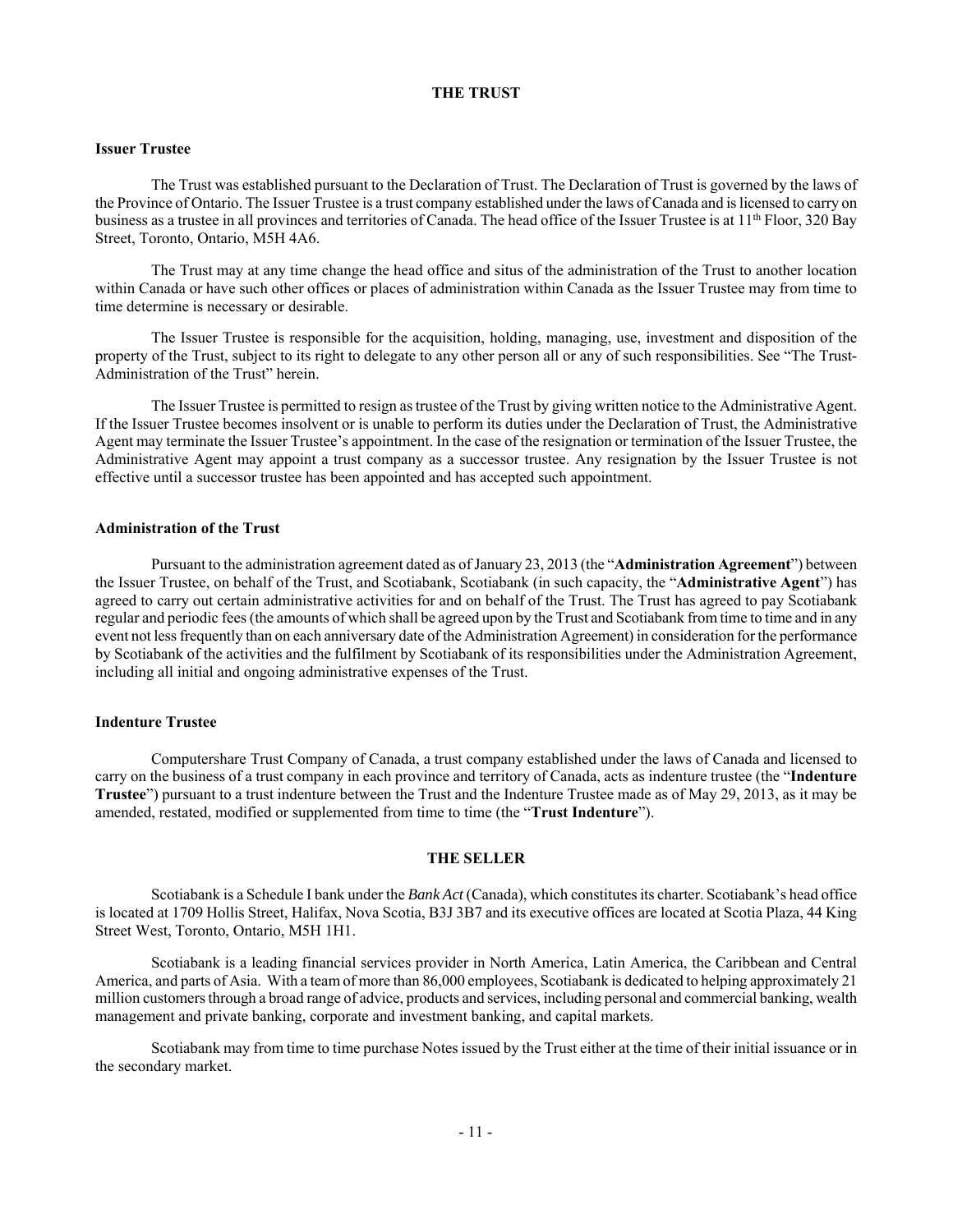## **PERSONAL LINE OF CREDIT BUSINESS OF THE SELLER**

## **General**

The Account Assets are generated from borrowings made by Accountholders under Accounts within the Seller's portfolio of ScotiaLine Accounts from time to time and future personal line of credit accounts, which may be designated by the Seller as Additional Accounts. The following discussion describes certain terms and characteristics of the ScotiaLine Accounts.

ScotiaLine Accounts may only be used by Accountholders for personal purposes and not for business purposes, and may only be utilized (i) by way of credit advances (including balance transfers, which are credit advances to fund the transfer of the Accountholder's balance from other debt to the related ScotiaLine Account) to the Accountholder, (ii) if such Accountholder has a ScotiaLine Account with a VISA access card, in addition to credit advances, by way of purchase advances. The Accountholder may obtain a credit advance from any branch of the Seller, from any of the Seller's automated banking machines, by drawing a cheque on the ScotiaLine Account, by transfers made through the Seller's facilities for telephone or internet banking and, in the case of a ScotiaLine Account with a VISA access card, from any financial institution or merchant that accepts VISA point of sale purchases.

Receivables arising as a result of such credit advances will be included in the Account Assets.

ScotiaLine accounts are originated primarily through applications in the Seller's branches, by direct solicitation of customers of the Seller by staff in the Seller's Contact Centres and by way of direct mail programs to selected customers of the Seller.

#### **ScotiaLine Account Agreement**

Each ScotiaLine Account is governed by a Line of Credit Agreement. The ScotiaLine Line of Credit Agreement provides for a predetermined credit limit for an Accountholder's ScotiaLine Account. The credit is available to be drawn by an Accountholder (i) periodically as determined by an Accountholder, including by way of credit advances or pursuant to ScotiaLine cheques, which cheques are drawn against credit available to the Accountholder, or by a single advance in an amount equal to the Accountholder's credit limit, and (ii) in the case of ScotiaLine Accounts with a VISA access card, by way of purchase advances. Credit limits may be adjusted by the Seller periodically based upon an evaluation of the Accountholder's payment performance and other credit criteria.

A variable rate of interest is payable on the advances obtained by an Accountholder from the date on which the advance is charged to the Accountholder's ScotiaLine Account. Interest is calculated based on the Seller's prime lending rate, plus an adjustment factor (which may be zero). The prime lending rate and/or adjustment factor may be adjusted by the Seller from time to time.

An Accountholder is required to make a minimum monthly payment on account of the balance outstanding on the ScotiaLine Account in accordance with a monthly statement sent by Scotiabank to the Accountholder. In addition to the required minimum monthly payment, an Accountholder must immediately pay all amounts drawn in excess of the Accountholder's credit limit. It is open to an Accountholder to make a larger payment than the required minimum payment or to make payments more frequently than monthly. Amounts received by the Seller will be allocated first to pay interest and then to pay principal. The required minimum payment amounts may be changed by the Seller from time to time by notice to the Accountholder.

Accountholders with a ScotiaLine Account with a VISA access card are able to make purchases and obtain cash advances which are applied against the credit available under their ScotiaLine Account. The Seller may terminate a ScotiaLine Line of Credit Agreement and demand repayment in full of the amount outstanding on the related ScotiaLine Account upon the occurrence of certain events of default, including the failure by the Accountholder to pay the required minimum monthly instalment, if the Accountholder dies or becomes insolvent or bankrupt or if the Seller believes, in good faith, that the Accountholder's ability to pay the amount outstanding is impaired.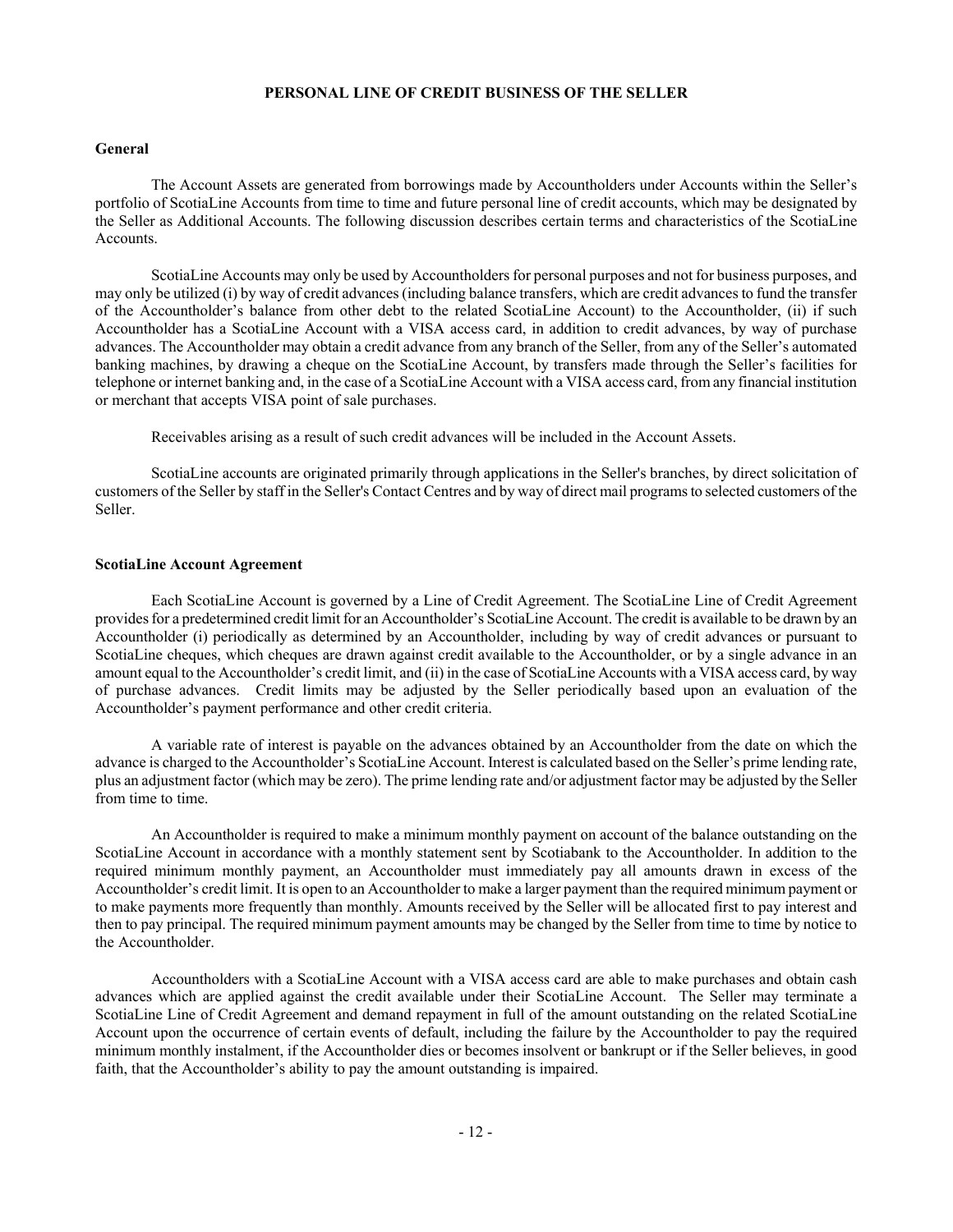#### **Credit Policy for ScotiaLine Accounts**

When the Seller receives an application for a ScotiaLine Account, the application is reviewed for completeness. In order to assess the creditworthiness of an applicant, the Seller uses a credit scoring system that contains risk models developed specifically for Scotiabank. Credit scoring models are developed using applied statistics which weight the past characteristics of credit applicants to actual repayment behaviour. A variety of factors which make up the credit applicant's profile, including, for example, income and credit history, are evaluated to arrive at a measure of the credit risk. When the model is applied to new credit applicants, their "propensity to repay" is quantified through the risk score, while their "ability to repay" is assessed using the credit industry's standard measure known as "total debt service ratio". The applicant's initial credit limit is assigned based on the combination of both measures. On a regular basis, the performance of the credit scoring model is reviewed and, if necessary, updated to reflect the applicant population and current economic conditions.

#### **Collection of Delinquent ScotiaLine Accounts**

The Seller generally considers a ScotiaLine Account to be delinquent if the minimum payment due thereunder is not received by the Seller by the due date indicated on the Accountholder's statement. Efforts to collect payments on delinquent ScotiaLine Accounts are made by the personnel of the Seller, as well as the use of automated dialer technology, supplemented by collection agencies and counsel retained by the Seller. Under current practice, the Seller includes a request for payment of overdue amounts on all billing statements issued after the ScotiaLine Account balance becomes delinquent.

While collection personnel and automated dialers may initiate telephone contact with delinquent Accountholders as early as the next statement date, generally such contact is initiated after a delinquency letter has been sent and the ScotiaLine Account is fifteen days past due. In the event that initial telephone contact fails to resolve the delinquency, the Seller continues to contact the Accountholder by telephone and mail. Generally, between thirty and sixty days past due (depending upon the Accountholder's credit profile and other factors), the account is no longer authorized for further credit until the overdue payments are received. It is within the authorization of either branch or collection personnel to block any further use of a ScotiaLine Account prior to that date if there is sufficient justification such as death or bankruptcy.

The Seller may also, at its discretion, enter into arrangements with delinquent Accountholders to extend or otherwise change payment schedules. Once a ScotiaLine Account (other than a ScotiaLine Account with a VISA access card) is 90 contractual days past due it is classified as non-accrual, which means that it will continue to accrue interest, but the Seller does not account for such accrued interest directly on such ScotiaLine Account in its records but instead accrues such interest in a separate non-accrual account until such time as such ScotiaLine Account is either returned to current status or charged-off. The current policy of the Seller is to automatically write-off a ScotiaLine Account (other than a ScotiaLine Account with a VISA access card) once it has been in non-accrual status for 365 days. The current policy of the Seller is to automatically write-off a ScotiaLine Account with a VISA access card once it has been in non-accrual status for 90 days. Should it become apparent that the account is not collectible, the account may be written off in advance of the automatic write-off policy date.

For so long as a ScotiaLine Account is in non-accrual status, no amount in respect of interest thereon will be included in Finance Charge Receivables. If such ScotiaLine Account is returned to current status, any amounts received from the Accountholder thereunder that are applied in payment of the interest that would otherwise have accrued directly on such ScotiaLine Account will be included in Finance Charge Receivables at the time of such application. If such ScotiaLine Account does not return to current status and is charged-off, any amounts received from the Accountholder thereafter will constitute Recoveries.

The credit evaluation, servicing and write-off policies and collection practices of the Seller may change over time in accordance with the business judgment of the Seller, applicable law and guidelines established by applicable regulatory authorities.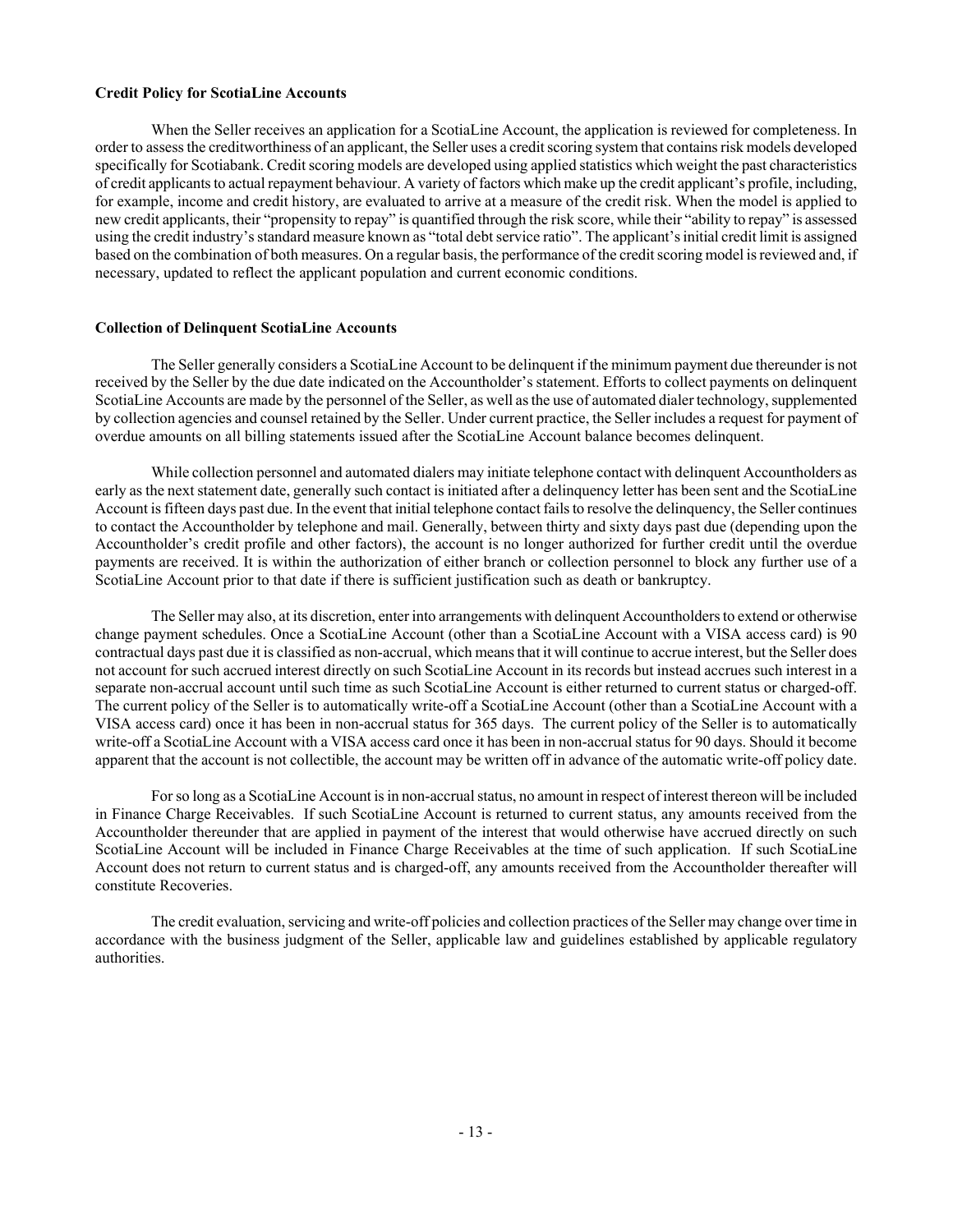## **OPERATIONS OF THE TRUST**

## **Assignment and Transfer of Account Assets**

### *General*

In connection with each sale by the Seller to the Trust of each Series Ownership Interest, the Trust will enter into a purchase agreement (each, a "**Series Purchase Agreement**"), pursuant to which the Trust and one or more other co-owners (the Trust and each such other co-owner being referred to herein as a "**Series Co-Owner**") will purchase, and the Seller will sell, transfer, assign and convey (collectively, "**Transfer**") to the Trust, a Series Ownership Interest as of the date specified therein and in the related pricing supplement (each, a "**Closing Date**"). The creation, transfer and servicing of each Series Ownership Interest is provided for in the Pooling and Servicing Agreement as supplemented by the related Series Purchase Agreement.

#### *Assignment of Account Assets to the Custodian*

On May 29, 2013, the Seller assigned, transferred, delivered to and deposited with the Custodian, as agent, nominee and bare trustee, for and on behalf of the Seller and all present and future Series Co-Owners who appoint the Custodian in Series Purchase Agreements from time to time and any persons providing Series Enhancement, all of the Seller's present and future right, title and interest in, to and under the Account Assets arising in or under the Initial ScotiaLine Accounts in existence as of April 30, 2013 (the "**Cut-Off Date**") and the New ScotiaLine Accounts on or after the applicable Reference Day for such Accounts. On each Closing Date, the Seller will transfer a Series Ownership Interest to the Trust pursuant to the related Series Purchase Agreement.

"**Initial ScotiaLine Accounts**" means all ScotiaLine Accounts existing as of the Cut-Off Date.

"**New ScotiaLine Accounts**" means all ScotiaLine Accounts established by the Seller after the Cut-Off Date.

#### *The Account Assets*

The Account Assets in which any Series Ownership Interest represents an undivided co-ownership interest, consist of (i) all present and future Receivables arising under the Accounts from time to time and any Participations, (ii) funds collected or to be collected from Obligors in respect of the Receivables (including Collections) or from Participations, if any, (iii) Interchange Fees, (iv) the Collection Account and all monies and Eligible Investments on deposit in or credited to the Collection Account, (v) such interest in the related Line of Credit Agreements as may be necessary to enforce the obligations of the Obligors under the Accounts with respect to the Receivables, and (vi) all proceeds of the foregoing (collectively, the "**Account Assets**").

The Seller receives interchange fees from financial institutions for clearing transactions arising under credit card accounts and as compensation for assuming credit risk and funding receivables for a limited period of time prior to initial billing.

"**Account**" means, as of any date and without duplication: (a) the Initial ScotiaLine Accounts; (b) the New Accounts; and (c) the Additional Accounts, but excludes a Removed Account.

"**Accountholder**" means, with respect to any Account, the person or persons primarily obligated to make payments of amounts owing from time to time under such Account.

''**Interchange Fees**'' means, for any Reporting Period, an amount equal to the product of (i) the aggregate purchase volumes for all ScotiaLine Accounts with a VISA access card during such Reporting Period, and (ii) the interchange rate in effect during such Reporting Period.

 "**Obligor**" means, with respect to any Account, the Accountholder and any other person obligated to make payments of amounts owing from time to time under such Account, including any guarantor thereof.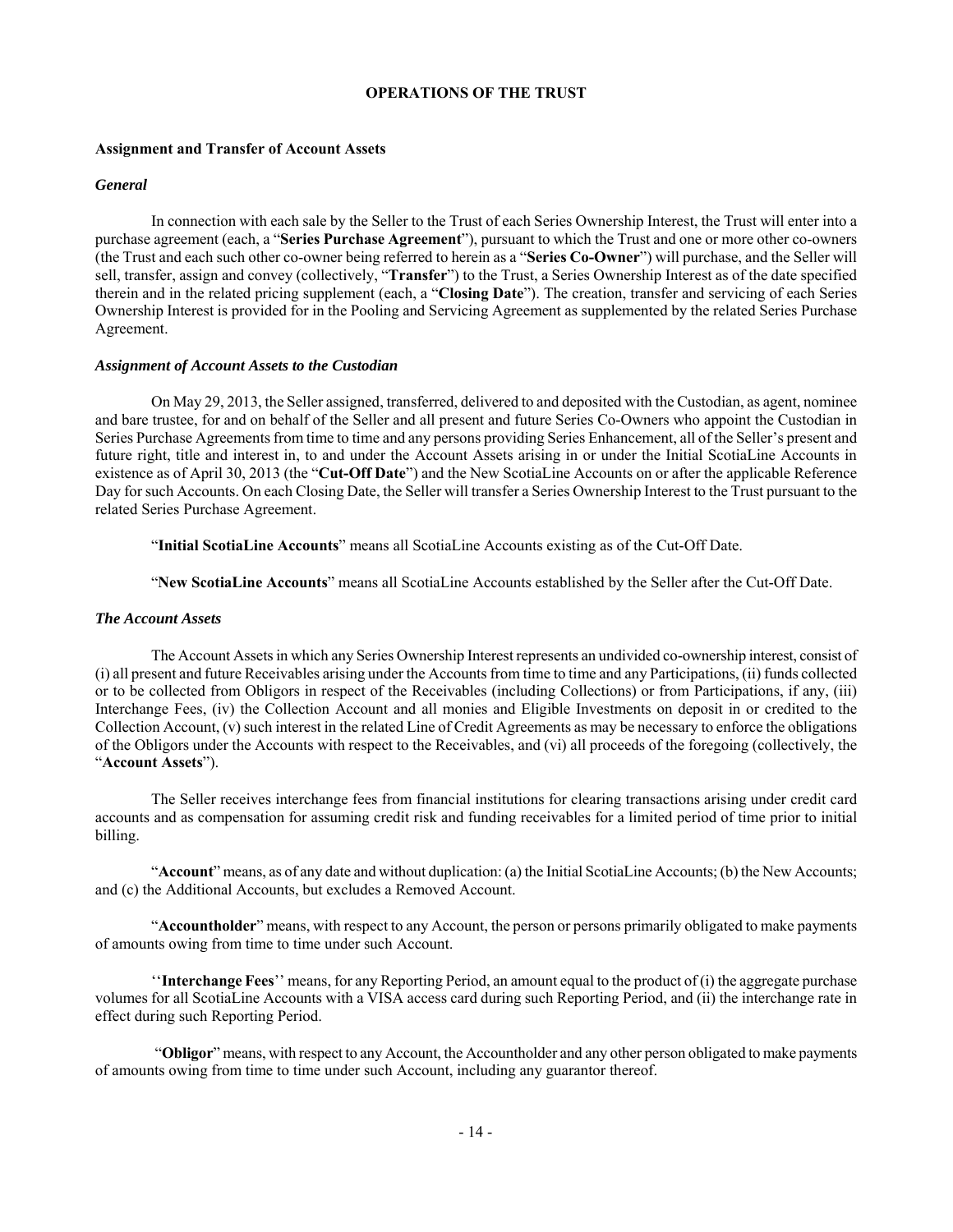#### *Accounts*

All Initial ScotiaLine Accounts were included as Accounts. All New ScotiaLine Accounts automatically become Accounts without further action on the part of the Seller. In addition, the Seller may, and in certain circumstances is obligated to, designate other Eligible Accounts ("**Additional Accounts**") (i) which are personal credit accounts not within a Designated Portfolio which, upon satisfaction of certain conditions, will become Accounts with effect from the applicable Addition Cut-Off Date or (ii) arising in an additional Portfolio which, upon satisfaction of certain conditions, will become a Designated Portfolio (an "**Additional Designated Portfolio**"), the accounts in which will become Accounts with effect from the applicable Addition Cut-Off Date. All Additional Accounts existing in an Additional Designated Portfolio on the applicable Addition Cut-Off Date will become Accounts and all accounts arising in such Additional Designated Portfolio thereafter will become Accounts ("**New Additional Accounts**" and, together with the New ScotiaLine Accounts, the "**New Accounts**" ), in each case, as of the applicable Reference Day for such Accounts. An Account expressly excludes a Removed Account. See "Addition of Accounts" below.

An eligible account (an "**Eligible Account**") is a personal credit account which: (a) is subject to a Line of Credit Agreement; (b) provides for the extension of credit on a revolving basis, by the Seller to the Accountholder; (c) requires that the Accountholder make a minimum monthly payment in respect of the Account in accordance with the applicable Line of Credit Agreement; (d) provides that extensions of credit thereunder bear interest at a floating or variable rate; (e) is in existence, owned by the Seller and maintained and serviced by the Seller, the Servicer or any entity delegated responsibility by the Servicer; (f) is not subject to any lien and has not been sold to any other person, and the Receivables arising thereunder are not subject to any lien and have not been sold to any other person; (g) is, pursuant to the Line of Credit Agreement, required to be used only for non-business purposes; and (h) satisfies any additional criteria specified in a Series Purchase Agreement. The Seller will represent and warrant to the Series Co-Owners that each Account, as of the applicable Reference Day, is an Eligible Account.

 "**Designated Portfolios**" means the Portfolio of ScotiaLine Accounts and any other Portfolio that becomes an Additional Designated Portfolio as described under "Addition of Accounts" below but excludes any Portfolio that ceases to be a Designated Portfolio as described under "Removal of Accounts" below.

 "**Line of Credit Agreement**" means, with respect to an Account, the agreement or agreements between the Accountholder, any other Obligors and the Seller (or a third party that has assigned its interest to the Seller) (and, where required for settlement purposes, a third party) governing the terms and conditions of such Account, as any such agreement or agreements may be amended, modified, supplemented or otherwise changed from time to time.

"**Portfolio**" means a group of revolving personal credit accounts (a) maintained by the Seller under a common or substantially similar form of Line of Credit Agreement (aside from variances due to applicable law applicable to the accounts, the Seller or the Obligors residing in the jurisdiction in which such laws apply) and (b) which are maintained and accounted for as a distinct portfolio of accounts by the Seller.

"**Reference Day**" means, in respect of an Account: (a) the Cut-Off Date, in the case of an Initial ScotiaLine Account; (b) the date on which an Account is established by the Seller pursuant to the applicable Line of Credit Agreement, in the case of a New Account; and (c) the Addition Date, in the case of an Additional Account.

 "**ScotiaLine Accounts**" means all personal unsecured credit accounts existing from time to time that (a) are maintained by the Seller in Canada (either alone or in combination with other credit facilities made available to the Accountholder by the Seller), (b) provide for the extension of credit on a revolving basis by way of credit advances and cash advances and, in the case of Accountholders with a ScotiaLine Account with a VISA access card, by way of purchase advances, in each case from the Seller to the Accountholder pursuant to the related Line of Credit Agreement, (c) are maintained and accounted for by the Seller as a Portfolio under the name "ScotiaLine Personal Line of Credit" or under a successor designation, and (d) are not accounts for which credit has been extended with respect to registered retirement savings plan loans or student loans.

#### *Receivables*

The "**Receivables**" in which the Trust will acquire undivided co-ownership interests will be the amounts owing by Accountholders under the Accounts from time to time, including all interest charges, administrative charges and fees, if any,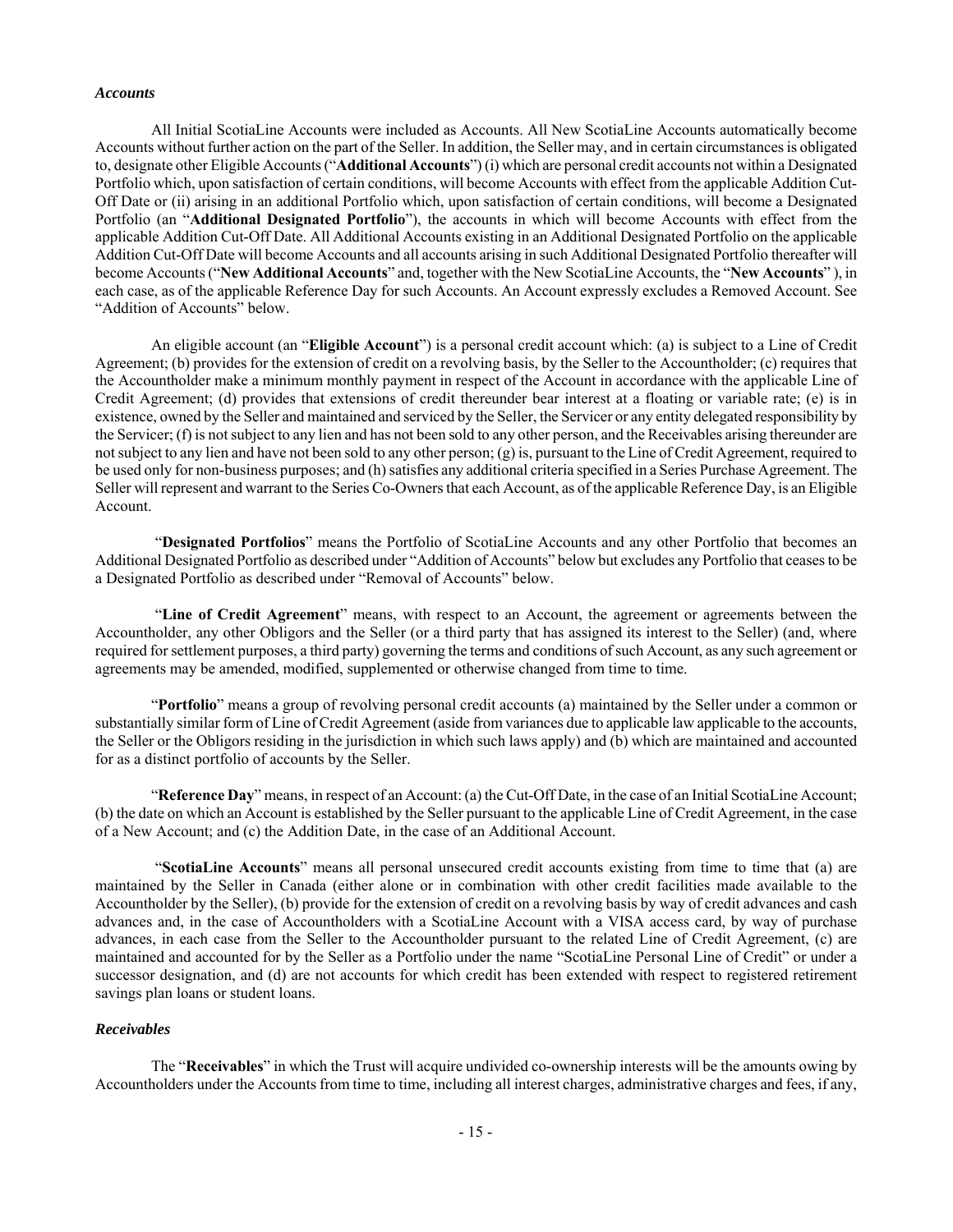billed or accruing due by Accountholders, together with Interchange Fees (collectively, "**Finance Charge Receivables**") and the principal amount of loans advanced to Accountholders remaining unpaid. The aggregate dollar amount of outstanding Receivables (and therefore the Pool Balance) will fluctuate from day to day as new Receivables are generated in the Accounts and existing Receivables are collected, written off or otherwise adjusted. The "**Pool Balance**" is, on any day, equal to the aggregate balance of all outstanding Receivables owing under the Accounts as of the close of business on the immediately preceding Business Day, provided that amounts that are Defaulted Amounts at such time shall be deemed to be zero.

"**Defaulted Amount**" means, at any time, the sum of the outstanding amounts of all Receivables under all Accounts that are Defaulted Accounts at such time.

"**Defaulted Account**" means, at any time, any Account which is written off in accordance with the Servicer's practices and procedures (other than write-offs arising from small balance adjustments where the Servicer determines that the cost of collection is inordinately large compared to the amount to be collected, adjustments for fraudulent borrowings and other ordinary course adjustments), provided that (i) any ScotiaLine Account (other than a ScotiaLine Account with a VISA access card) under which any Receivable has been treated as non-accrual by the Servicer for 365 days or more shall be a Defaulted Account, and (ii) any ScotiaLine Account with a VISA access card under which any Receivable is in non-accrual status for 90 days or more shall be a Defaulted Account.

See "Personal Line of Credit Business of the Seller - Collection of Delinquent ScotiaLine Accounts".

If the Servicer adjusts downward the amount of any Receivable because of a fraudulent borrowing, a billing error or a reduction in the amount of the Receivable due to the transfer of all or a portion of the balance thereof in connection with the consolidation of the debts of the Obligor or as a result of the establishment of a secured line of credit for such Obligor that replaces the related Account, or if the Servicer writes off as uncollectible certain small balances where the Servicer determines that the cost of collection is inordinately large compared to the amount to be collected, the Pool Balance will be reduced by the amount of such adjustment or write-off. After any such reduction in the amount of the Pool Balance, the amount of such reduction will be deducted from Receivables used in the calculation of the Pool Balance and the Retained Interest Amount and the Series Accumulation Percentage and the Floating Allocation Percentage applicable to any Series. To the extent that the reduction in the amount of the Pool Balance reduces the Retained Interest Amount to an amount less than zero in any Reporting Period, the Seller is required by the Pooling and Servicing Agreement to deposit on the Distribution Day following such Reporting Period into the Collection Account in immediately available funds an amount equal to the amount by which the Retained Interest Amount would be reduced below zero (each, an "**Adjustment Payment**").

## *Restrictions on Amendments to the Terms and Conditions of the Accounts*

Under the Pooling and Servicing Agreement, the Seller may amend or otherwise change, subject to compliance with all applicable laws, the terms and provisions of any or all of the Accounts, the terms and provisions of the related Line of Credit Agreements and its practices and procedures relating to the operation of its business in relation to personal credit accounts, in each case, in any respect whatsoever (including the calculation of the amount and the timing of write-offs, the amount and manner of payment of interest charges or service charges and other fees or amounts charged or assessed under the Accounts) if such change is made:

- (a) to comply with changes in applicable laws;
- (b) so that the terms and conditions of the Accounts, the related Line of Credit Agreements and/or such practices and procedures are, (i) in the opinion of the Seller acting reasonably, competitive with those currently available to customers of its competitors, or (ii) in the opinion of the Seller acting reasonably, will be competitive with those which are expected to be made available by its competitors;
- (c) in a manner which satisfies the Rating Agency Condition;
- (d) applicable to the comparable segment of personal credit accounts, if any, owned or serviced by the Seller which have, in the opinion of the Seller acting reasonably, the same or substantially similar credit characteristics as the Accounts which are the subject of such change; or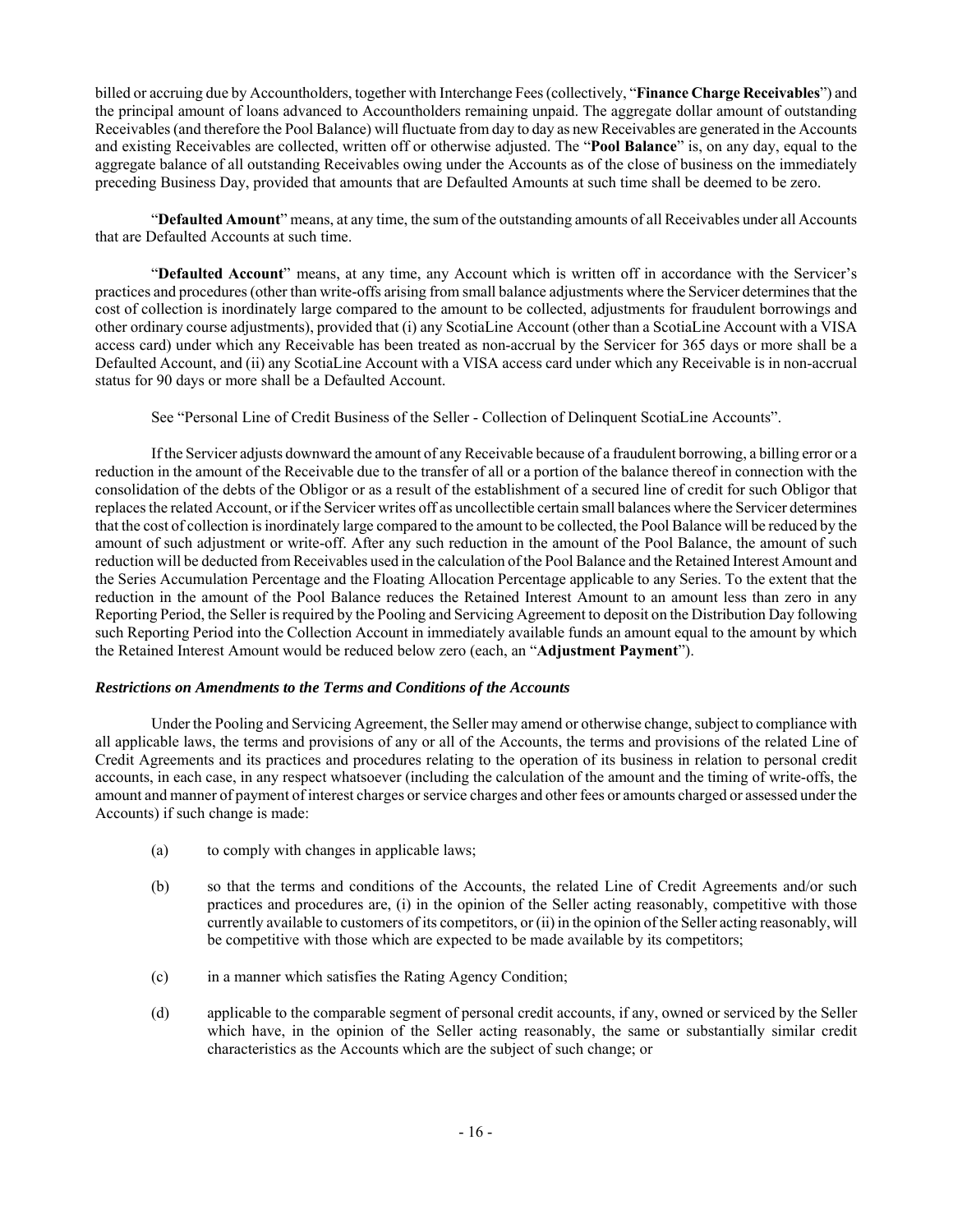(e) in any other manner which, in the reasonable opinion of the Seller, will not be materially detrimental to the interests of the Series Co-Owners or any other persons providing Series Enhancement.

"**Rating Agency Condition**" means, with respect to any action, that either (i) the Rating Agencies have notified the Seller, the Servicer, the Custodian and each affected Series Co-Owner in writing that such action will not result in a reduction or withdrawal of any credit rating assigned by the Rating Agencies to any Series or to any securities or class of securities (including the Notes of each Class) issued by any Series Co-Owner to fund the acquisition of a Series Ownership Interest by such Co-Owner (the "**Related Securities**"), or (ii) if a Rating Agency does not as a policy provide written confirmation of the type described in clause (i), such Rating Agency has been provided at least ten Business Days' prior notice of such action and has not, within such notice period, advised the Seller, the Servicer, the Custodian or any affected Series Co-Owner in writing that such action will result in a reduction or withdrawal of any credit rating assigned by such Rating Agency to any Series or to any Related Securities.

"**Rating Agencies**" means the credit rating agencies named in the related pricing supplement that provide ratings on a Series or Related Securities, and their respective successors.

#### *Addition of Accounts*

If the Pool Balance is less than the Required Pool Balance as of the close of business on any Reporting Day, the Seller is required, on or prior to the close of business on the Business Day immediately preceding the Calculation Day following such Reporting Day (each a "**Required Addition Date**"), to designate Additional Accounts as of the Required Addition Date or to add participations representing undivided interests in or securities backed by a pool of assets primarily consisting of receivables with similar (but not necessarily identical) characteristics to the Receivables and collections thereon ("**Participations**") as of the Required Addition Date and Transfer to the Series Co-Owners undivided co-ownership interests in the related Account Assets or Participations such that, after giving effect to such designation and Transfer, the Pool Balance (which for such purposes includes the principal or invested amount of any Participations added to the Pool Balance) on the Required Addition Date will be at least equal to the Required Pool Balance. The inclusion of Participations would be (i) to the extent necessary, effected by an amendment by the Seller and Custodian of the Pooling and Servicing Agreement which will not require the consent or approval of any Series Co-Owners and (ii) subject to the satisfaction of the Rating Agency Condition. Any addition of Additional Accounts by the Seller on any Required Addition Date will be subject to satisfaction of the conditions outlined below, except for satisfaction of the Rating Agency Condition.

The Seller may from time to time in its sole discretion, subject to the conditions set out below, voluntarily designate additional Eligible Accounts to be included as Accounts as of the applicable Addition Date existing on and after a specified date (the "**Addition Cut-Off Date**") and Transfer to the Series Co-Owners undivided co-ownership interests in the related Account Assets existing on and after the Addition Cut-Off Date. In addition, the Seller may, from time to time, in its sole discretion, subject to the conditions set out below, voluntarily designate a Portfolio of Eligible Accounts to be added as an Additional Designated Portfolio and included as Accounts as of the applicable Addition Date and Transfer to the Series Co-Owners undivided co-ownership interests in the related Account Assets existing on and after the Addition Cut-Off Date. The Seller and the Custodian will be permitted to effect any amendments to the Pooling and Servicing Agreement required to give effect to the addition of an Additional Designated Portfolio without the consent or approval of any Series Co-Owner.

Undivided co-ownership interests in the Account Assets of an Additional Account will be Transferred to the Trust and each of the other Series Co-Owners, effective on a date (the "**Addition Date**") which is specified in a written notice (the "**Addition Notice**") provided by the Seller to the Custodian, the Series Co-Owners, each person providing Series Enhancement and each Rating Agency on or before the tenth Business Day prior to the Addition Date which identifies the Addition Cut-Off Date and the Addition Date for such Additional Accounts. Such Additional Accounts may only be added if, on or before the Addition Date, certain conditions are satisfied, including: (a) the Additional Accounts will be Eligible Accounts on the related Addition Cut-Off Date; (b) in the case of a designation of Additional Accounts in an Additional Designated Portfolio, the Seller has delivered, together with the Addition Notice, a true copy of the Line of Credit Agreements governing the accounts in such Additional Designated Portfolio; (c) as of the Addition Date, no Insolvency Event with respect to the Seller has occurred or will occur as a result of the Transfer of the related Account Assets; (d) the Transfer of the Account Assets will not result in the occurrence of an Amortization Event with respect to any Series Ownership Interest; (e) the Seller shall have executed and delivered to the Custodian and each of the Series Co-Owners an assignment agreement assigning, transferring, delivering to and depositing with the Custodian all of the Seller's present and future interest in the Account Assets arising in the Additional Accounts and Transferring an undivided co-ownership interest therein to the Trust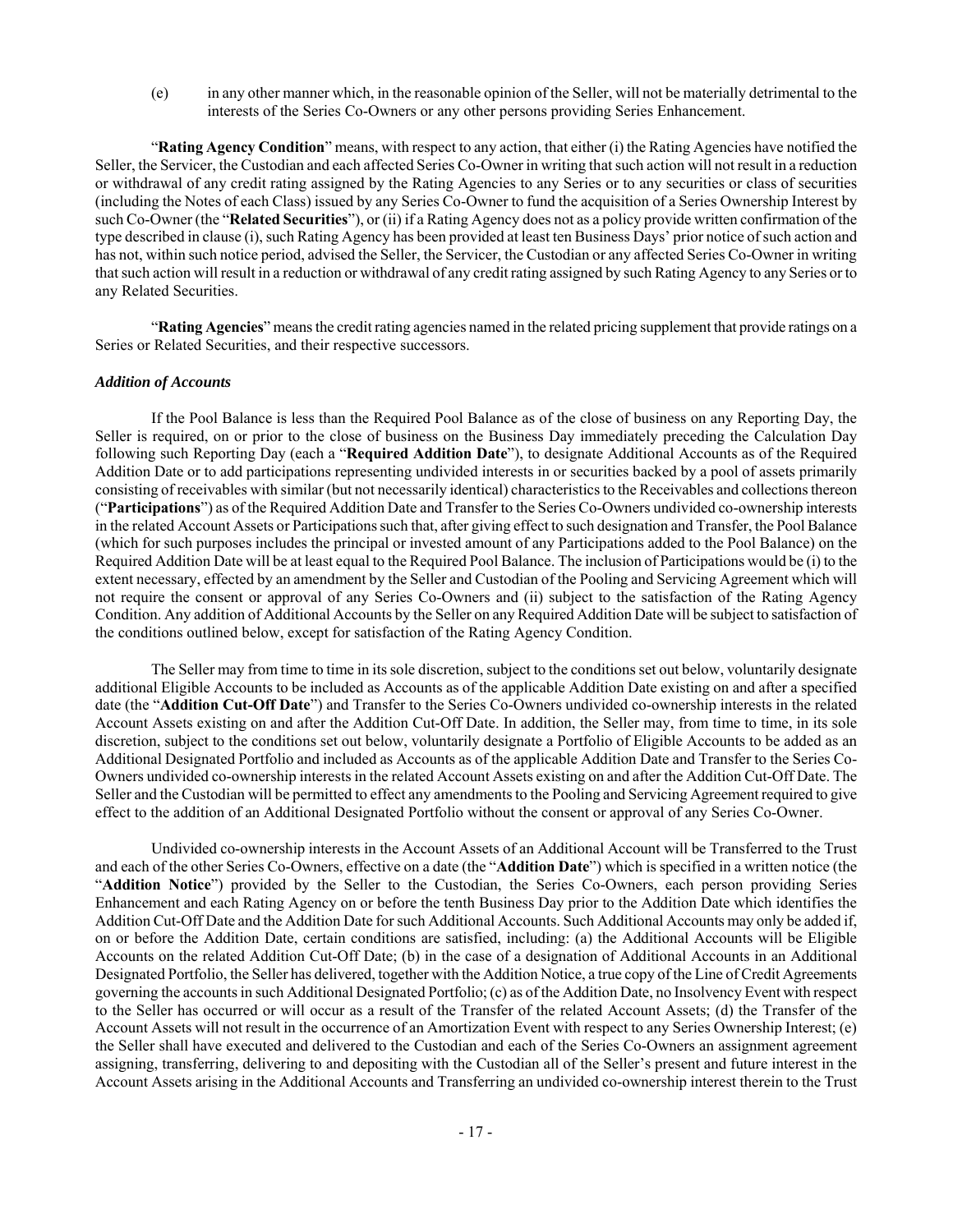and, in accordance with the Pooling and Servicing Agreement, shall have filed or will file all financing statements or other documents necessary to perfect such assignments and Transfers; (f) except as expressly noted above in the first paragraph under "Addition of Accounts", the Rating Agency Condition with respect to the addition of the Additional Accounts has been satisfied; and (g) the Seller shall have delivered to the Custodian an officer's certificate confirming the satisfaction of the foregoing and a computer file or microfiche list of the Accounts to be added identifying each such Account by its account number and specifying the balance of the Receivables in each such Account as of the Addition Cut-Off Date.

New ScotiaLine Accounts will automatically become Accounts without further action on the part of the Seller; provided, however, that, unless the Rating Agency Condition has been satisfied, the balance of the Receivables in New ScotiaLine Accounts as of the most recent Reporting Day, and the number of such New ScotiaLine Accounts added (a) during a period of three consecutive months may not exceed 15% of each of the Pool Balance and the number of Accounts as of the first day of such three month period, as applicable, and (b) during any twelve month period may not exceed 20% of each of the Pool Balance and the number of Accounts as of the first day of such twelve month period, as applicable. If the Rating Agency Condition is not satisfied with respect to either of such percentages being exceeded, such New ScotiaLine Accounts shall be removed from the Account Assets in accordance with certain procedures specified in the Pooling and Servicing Agreement.

"**Business Day**" means, any day, other than a Saturday or Sunday or a day on which banks in the city of Toronto, Ontario are not open for business.

"Calculation Day" means, for any Reporting Period, the 18<sup>th</sup> day of the month following such Reporting Period, or if not a Business Day, the immediately preceding Business Day.

"**Reporting Day**" means, for each Series Ownership Interest, the last day of each calendar month and, for greater certainty, initially is the last day of the month immediately preceding the related Closing Date.

"**Reporting Period**" means a calendar month commencing with June, 2013 and, when modified by the word "related" in respect of any Reporting Day or Distribution Day, means, respectively, the Reporting Period in which such Reporting Day occurs and the Reporting Period ended immediately prior to such Distribution Day.

"**Required Pool Balance**" means, for any day, an amount which is the aggregate of the amount for each Series Ownership Interest, equal to the sum of the product of (i) the Invested Amount for such Series Ownership Interest on such day, and (ii) the Required Pool Percentage for such Series Ownership Interest on such day.

"**Required Pool Percentage**" means, with respect to any Series Ownership Interest, the greater of 105% and the percentage specified therefor in the related Series Purchase Agreement (as will be described in the related pricing supplement).

## *Removal of Accounts*

The Seller has the right under the Pooling and Servicing Agreement to designate one or more Accounts which are to be removed as Accounts ("**Removed Accounts**") as of a specified date (the "**Removal Cut-Off Date**") if the following conditions are satisfied:

- (a) the Seller, on or before the tenth Business Day prior to the Removal Date, has delivered a notice (the "**Removal Notice**") to the Custodian, each Series Co-Owner, each person providing Series Enhancement and each Rating Agency, specifying the aggregate outstanding balance of Receivables under the Accounts to be designated as Removed Accounts, the procedure to be used to designate the Removed Accounts, which procedure shall ensure that the Accounts to be designated as Removed Accounts are selected on a random basis, the date of such removal (the "**Removal Date**") and the Removal Cut-Off Date on and after which the Series Co-Owners will cease to have an undivided co-ownership interest in the Account Assets arising under such Removed Accounts;
- (b) Accounts may not be removed more than once in any Reporting Period;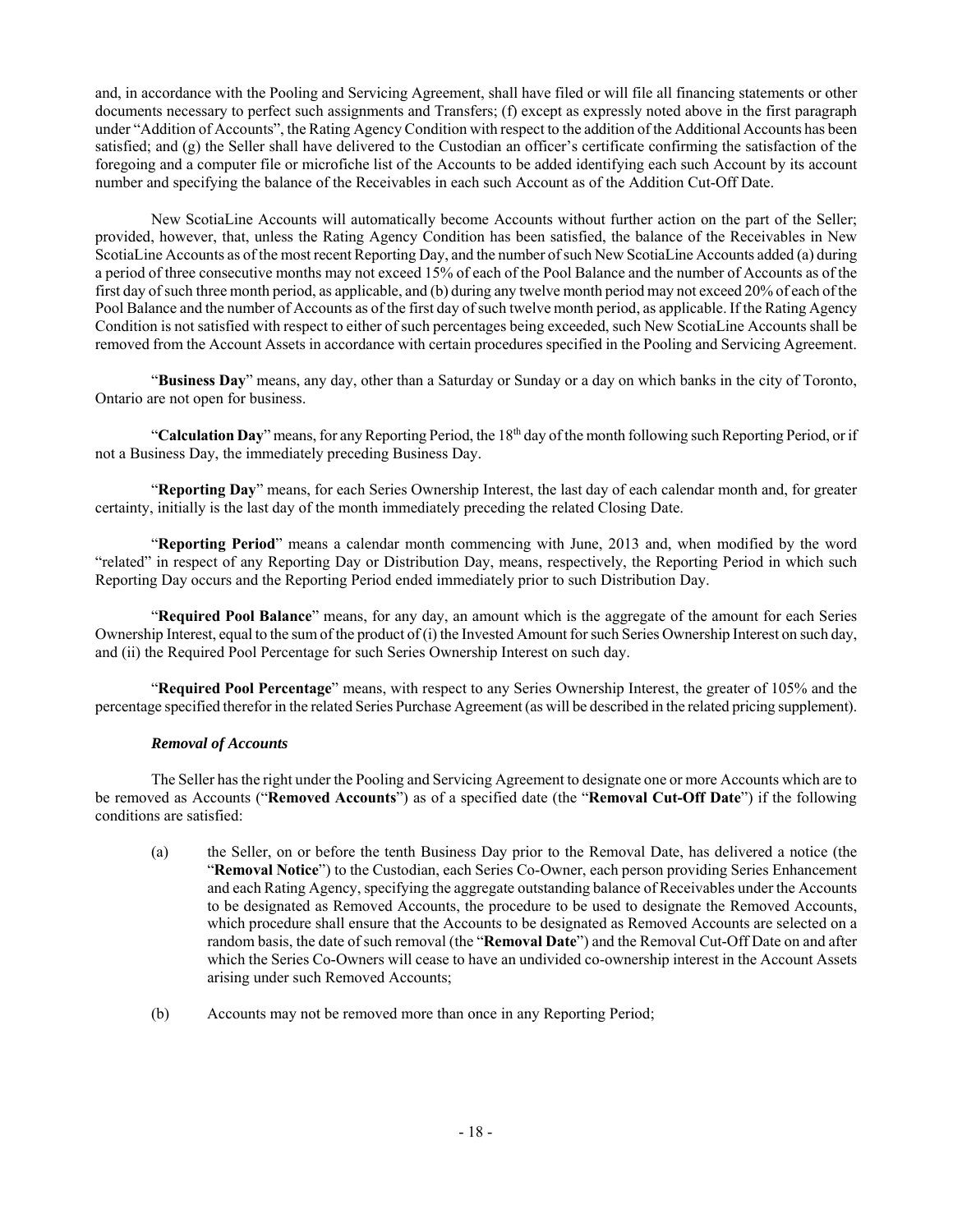- (c) on or before the Removal Date the Seller has delivered to the Custodian a list of the account numbers of such Removed Accounts and the outstanding balance of each Removed Account, as of the Removal Cut-Off Date;
- (d) the Seller has represented and warranted to the Custodian and the Series Co-Owners, as of the Removal Date, that the removal of the Removed Accounts as of the Removal Date will not, in the reasonable opinion of the Seller, cause an Amortization Event to occur in respect of any Series Ownership Interest or cause the Pool Balance to be less than the Required Pool Balance;
- (e) the Seller has represented and warranted to the Custodian as of the Removal Date that the related list of Removed Accounts is true and complete in all material respects; and
- (f) the Rating Agency Condition with respect to all Series Ownership Interests and the Related Securities shall have been satisfied in respect of the removal of the Removed Accounts.

#### *Mandatory Purchase of Account Assets*

Scotiabank, in its capacity as Seller, has made certain representations and warranties in the Pooling and Servicing Agreement relating to the Accounts and the Account Assets. If the Seller breaches such representations or warranties and such breach has a material adverse effect on the collectability or value of any Receivable (which determination will be made without regard to whether funds are then available pursuant to any Series Enhancement or any credit enhancement relating to a Series Ownership Interest or any Related Securities) and remains unremedied for 60 days, or such longer period (not in excess of 150 days) as may be agreed to by the Custodian and which satisfies the Rating Agency Condition, subject to the provisions of the Pooling and Servicing Agreement and as may otherwise be provided in a Series Purchase Agreement, after the earlier to occur of the discovery of such breach by the Seller or receipt of written notice of such breach by the Seller from the Custodian or any Series Co-Owner, then, the Custodian will, if requested by the Seller, assign to the Seller all of the interest of the Custodian, the Series Co-Owners and the Seller in the affected Receivables ("**Ineligible Receivables**") on the first Distribution Day following the Reporting Period in which such breach was discovered by the Seller or such notice was received by the Seller.

On such Distribution Day, the Servicer will deduct the amount of the Ineligible Receivables from the aggregate amount of Receivables used to calculate the Pool Balance, the Retained Interest Amount, the Series Accumulation Percentage and the Floating Allocation Percentage for any Series Ownership Interest, in each case, regardless of whether the Ineligible Receivables are assigned to the Seller as described in the preceding paragraph, or not. If the exclusion of an Ineligible Receivable from the calculation of the Pool Balance and the Retained Interest Amount would cause the Retained Interest Amount to be a negative number, on such applicable Distribution Day the Seller will, as a purchase price adjustment in respect of the purchase of the Ineligible Receivable, make a deposit into the Collection Account in immediately available funds in an amount equal to the amount by which the Retained Interest Amount would be reduced below zero. The deposit of the required amount into the Collection Account in connection with the reassignment of any Ineligible Receivables (the amount of any such deposit being referred to herein as an "**Ineligible Receivable Deposit Amount**") will be considered a payment in full by the Seller to the Series Co-Owners for such Ineligible Receivables and will constitute the sole remedy available to the Custodian and the Series Co-Owners respecting any such breach of representations or warranties by the Seller.

Pursuant to the Pooling and Servicing Agreement, the Seller has also made representations and warranties to the Custodian and each of the Series Co-Owners to the effect, among other things, that (a) it is a Canadian chartered bank with the authority to consummate the transactions contemplated by the Pooling and Servicing Agreement and each Series Purchase Agreement; (b) the Pooling and Servicing Agreement, each Series Purchase Agreement and any agreement relating to Series Enhancement constitutes a valid, binding and enforceable agreement of the Seller; and (c) the Pooling and Servicing Agreement and each Series Purchase Agreement constitutes a valid Transfer to the related Series Co-Owner of an undivided co-ownership interest in all of the right, title and interest of the Seller in the Account Assets, until termination of the Pooling and Servicing Agreement and each such Series Purchase Agreement. If the breach of any of the representations and warranties described in this paragraph has a material adverse effect on one or more Series Ownership Interests (which determination shall be made without regard to whether funds are then available pursuant to any Series Enhancement or any credit enhancement relating to such Series Ownership Interest or any Related Securities), the Custodian may, and upon the direction of Series Co-Owners owning Ownership Interests representing not less than 50% of the Aggregate Ownership Amount of the Ownership Interests of all affected Series, the Custodian shall, by written notice to the Seller and the Servicer direct the Seller to accept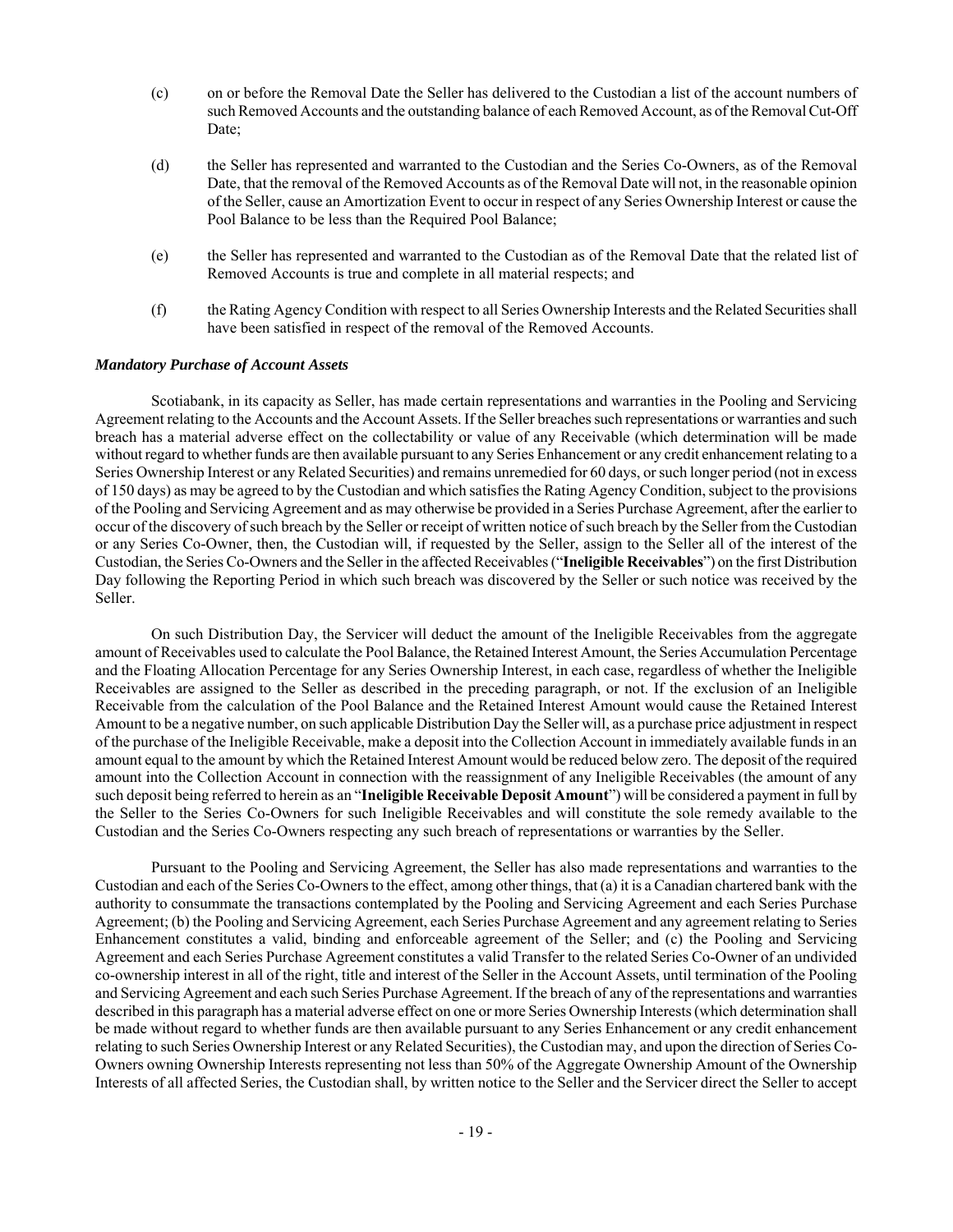the re-assignment of the Ownership Interests owned by the Series Co-Owners within 60 days of such notice, or within such longer period (not in excess of 150 days) specified in such notice that satisfies the Rating Agency Condition. The Seller will be obligated to accept the reassignment of such Ownership Interests on the Distribution Day following the Reporting Period in which such reassignment obligation arises. The price for such reassignment generally will be equal to the aggregate of the Invested Amounts of all Series Ownership Interests on the Reporting Day immediately preceding such Calculation Date plus the Series Interest and Additional Funding Expenses in relation to such Series Ownership Interests for the period from but not including such Reporting Day to and including the date of payment in full of the aggregate purchase price and plus the Cumulative Deficiencies, if any, for all Series Ownership Interests as of the close of business on the immediately preceding Reporting Day. The payment of such reassignment price, by deposit thereof to the Collection Account in immediately available funds, will be considered a payment in full for all Ownership Interests and the funds paid to the Series Co-Owners by the Seller will be treated as Transfer Deposits and paid by the Custodian to the Series Co-Owners of all Series Ownership Interests in satisfaction and extinguishment of their Ownership Interests. If the Custodian or the requisite percentage of Series Co-Owners of all Series Ownership Interests gives a notice as provided above, the obligation of the Seller to make any such deposit will constitute the sole remedy respecting a breach of such representations and warranties available to the Series Co-Owners or any provider of Series Enhancement.

"**Transfer Deposit**" means, for any Reporting Period and the related Distribution Day, the funds deposited into the Collection Account on such Distribution Day (a) by the Seller in respect of a purchase by the Seller of a whole Series Ownership Interest as a result of an incorrect representation and warranty referred to in the immediately preceding paragraph, (b) by a person specified in a Series Purchase Agreement as being required to make a Transfer Deposit, or (c) by the Servicer if the Servicer exercises its option to purchase an Ownership Interest upon the Invested Amount of such Series Ownership Interest declining to less than 10% of the Initial Invested Amount of such Series Ownership Interest.

The Trust will, upon receipt of a Transfer Deposit in respect of a Series Ownership Interest, utilize such amount to repay the principal outstanding on the Notes of the related Series plus all accrued and unpaid Series Interest and Additional Funding Expenses incurred by the Trust to and including the Distribution Day on which such Transfer Deposit is received.

#### **Series Ownership Interests**

#### *Description*

Each Series Ownership Interest includes an undivided co-ownership interest in the Account Assets. None of the Trust, any other Series Co-Owner or the Seller will have a separate interest in any Receivable under any particular Account or any related Account Asset. As the purchaser of a Series Ownership Interest, the Trust will be entitled to receive a portion of the Collections, and will bear a share of the Pool Losses as more particularly described below. Reference is made to the Pooling and Servicing Agreement, the related Series Purchase Agreement and the related pricing supplement for the full particulars of the attributes of each Series Ownership Interest.

Under the Pooling and Servicing Agreement and pursuant to a Series Purchase Agreement, a new Series Ownership Interest may be created and transferred only upon satisfaction of certain conditions, including (a) the satisfaction of the Rating Agency Condition, and (b) the Seller having certified that, after giving effect to such Transfer, the Pool Balance will not be less than the Required Pool Balance. Upon satisfaction of all conditions specified in the Pooling and Servicing Agreement and the related Series Purchase Agreement, if any, and the payment of the consideration for the new Series Ownership Interest to the Seller, the Seller, the Servicer and the Custodian as agent for and on behalf of the Seller and the existing Series Co-Owners are required to execute the related Series Purchase Agreement.

The balance of the interest in the Account Assets and in the Collection Account and any Series Enhancement and in all investments of such deposits and the proceeds thereof, other than the undivided co-ownership interests owned by the Trust or any other Series Co-Owners, constitutes the "**Retained Interest**" owned by the Seller. The dollar amount of the Retained Interest on any date of determination will be equal to the amount, if any, by which the Pool Balance on such date exceeds the Aggregate Ownership Amount on such date (the "**Retained Interest Amount**"). The Retained Interest is not an Ownership Interest.

"**Aggregate Ownership Amount**" means, for any date of determination, the sum of the Invested Amounts for each Series Ownership Interest as of the close of business on the immediately preceding Business Day.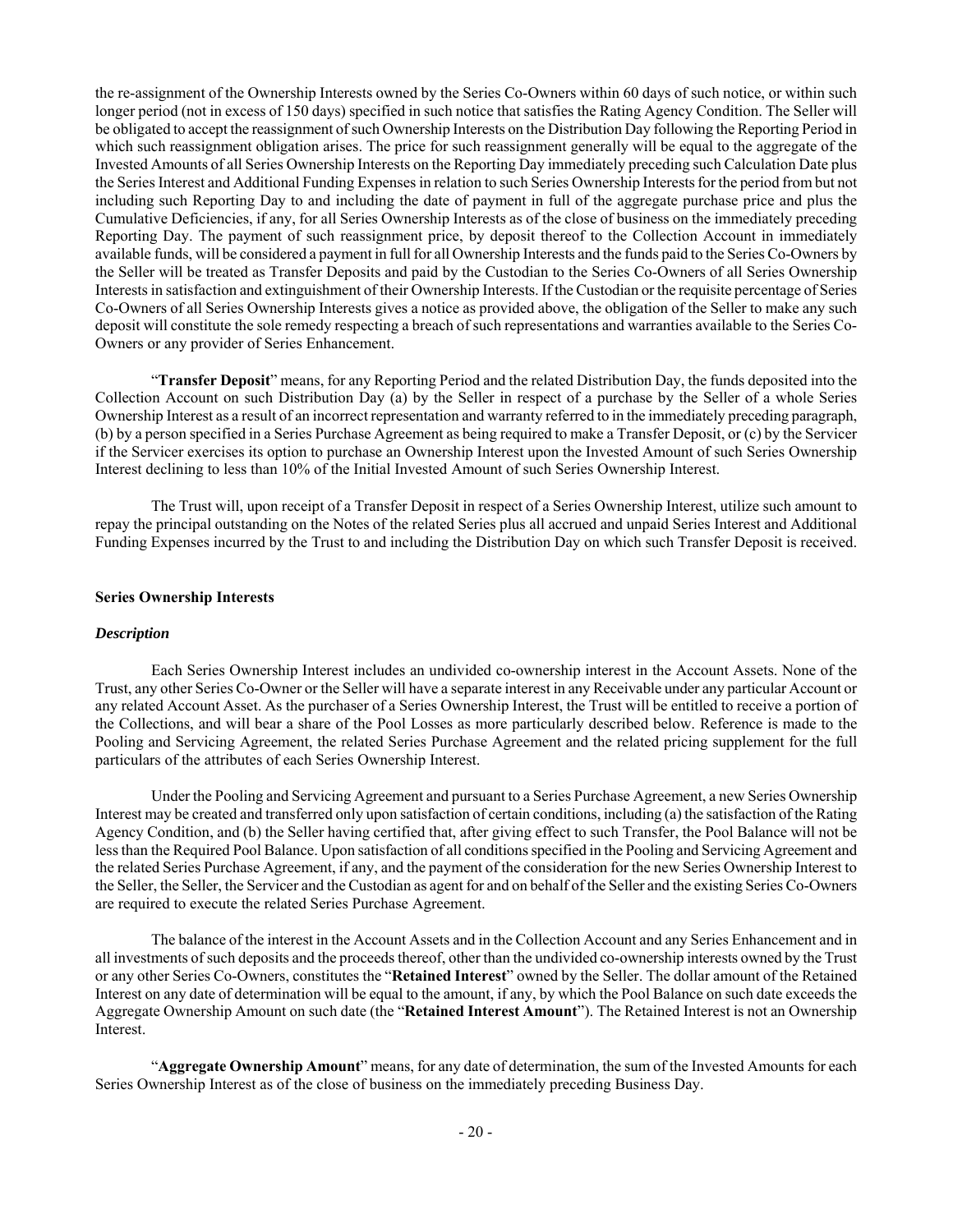"**Collections**" means (i) all payments (including Recoveries) made by or on behalf of any Obligors or any other relevant person in respect of Account Assets, and (ii) all Interchange Fees.

"**Ownership Interest**" means, at any time,

- (a) an undivided co-ownership interest, as a tenant-in-common with any other Series Co-Owners and the Seller, in the Account Assets acquired by the Trust pursuant to a Series Purchase Agreement, and includes the right to receive an allocation of the following amounts: (i) Collections on the Account Assets; (ii) Excess Collections; (iii) Transfer Deposits; and (iv) during the Accumulation Period for such Ownership Interest, Series Allocable Seller Collections;
- (b) an ownership interest in any Series Enhancement for such Series Ownership Interest;
- (c) an undivided co-ownership interest in the funds and Eligible Investments on deposit in or credited to the Collection Account and any Series Account, to the extent not described above; and
- (d) all proceeds of the foregoing.

"**Series Enhancement**" means, with respect to any Series, the rights and benefits provided in respect of the Series pursuant to any letter of credit, surety bond, cash reserve account, spread account, guaranteed rate agreement, maturity liquidity facility, interest rate swap agreement, line of credit agreement, enhancement agreement or other similar arrangement established by the person providing the enhancement for the benefit of the co-owner(s) of such Series Ownership Interest.

"**Series Ownership Interest**" means the Ownership Interest acquired by the Trust pursuant to a Series Purchase Agreement.

## *Invested Amount*

The Trust's interest in the Account Assets and Collections thereon will, with respect to each Series Ownership Interest, be calculated by reference to its "**Invested Amount**". On the related Closing Date for a Series Ownership Interest, the Invested Amount of such Series Ownership Interest will be equal to the purchase price for such Series Ownership Interest (the "**Initial Invested Amount**"), as specified in the related Series Purchase Agreement and, for any date of determination thereafter, an amount, in dollars, equal to:

(a) the Initial Invested Amount of such Series Ownership Interest;

minus,

(b) the Cumulative Deficiency, if any, for the immediately preceding Reporting Day;

plus,

(c) the stated dollar amount added to the Invested Amount of the Series pursuant to the Pooling and Servicing Agreement and the related Series Purchase Agreement in respect of Additional Ownership Interests of the Series Transferred after the Closing Date for the Series and prior to such date of determination;

minus,

(d) the aggregate of the amounts deposited into the Series Distribution Account in respect of the Invested Amount prior to such date of determination excluding, for greater certainty, deposits of Series Interest and Additional Funding Expenses and deposits made from any other Series Account or Series Enhancement.

"**Cumulative Deficiency**" means, for any Series Ownership Interest and any Reporting Day and the related Distribution Day, an amount, which shall not be less than zero, equal to: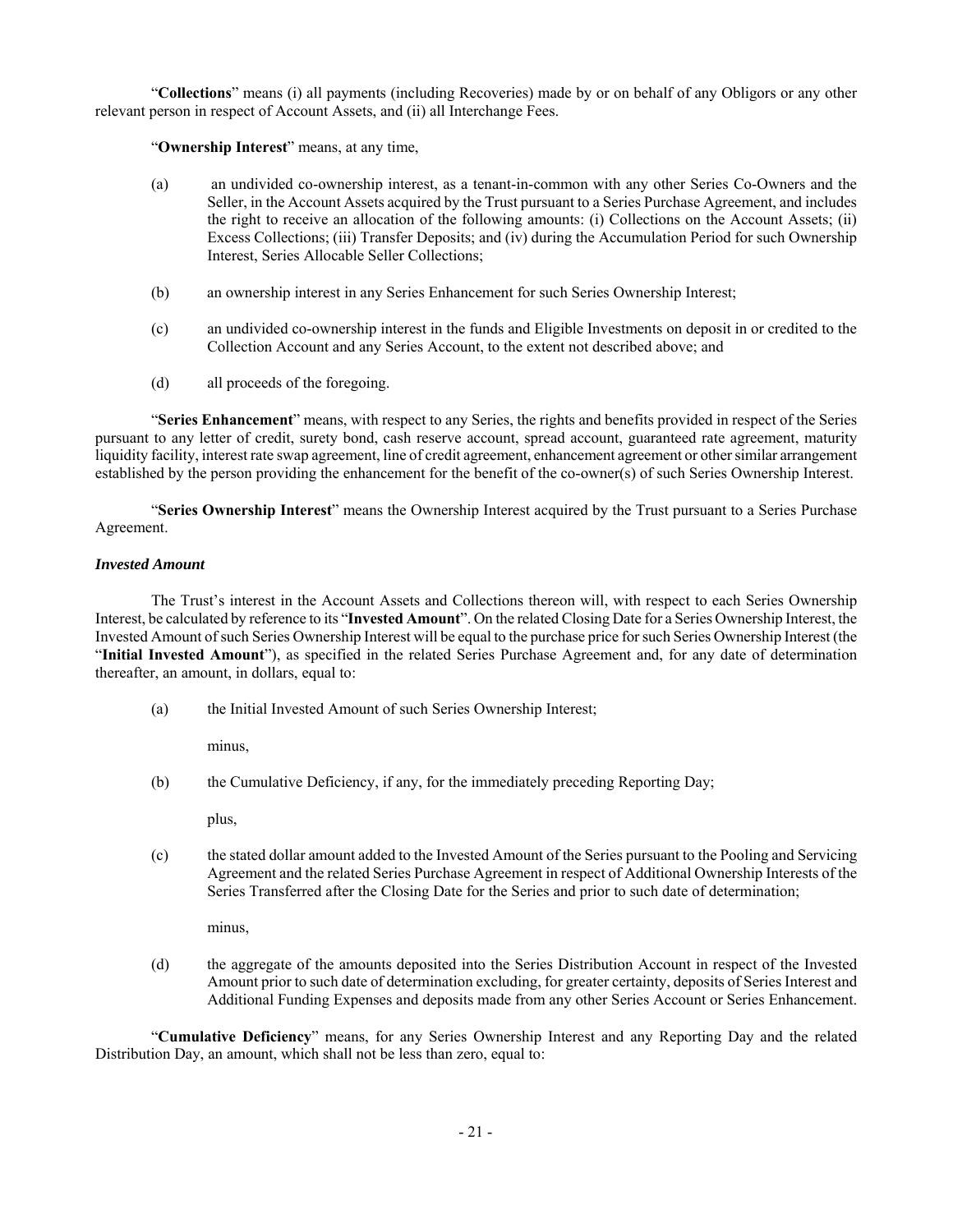(a) the Cumulative Deficiency on the Reporting Day immediately preceding the related Reporting Period;

plus,

(b) the amount, if any, by which (i) the sum of  $(x)$  the Series Pool Losses for such Reporting Period and  $(y)$  the Series Interest and Additional Funding Expenses (excluding the amount specified in paragraph  $(a)(v)$  in the definition of Additional Funding Expenses) for such Distribution Day exceeds (ii) the Ownership Finance Charge Receivables for such Reporting Period;

minus,

(c) the lesser of (i) the Cumulative Deficiency on the Reporting Day immediately preceding such Reporting Period; and (ii) the amount, if any, by which (x) the Ownership Finance Charge Receivables for such Reporting Period exceeds (y) the sum of the Series Interest and Additional Funding Expenses (excluding the amount specified in paragraph  $(a)(v)$  in the definition of Additional Funding Expenses) for such Distribution Day and the Series Pool Losses for such Reporting Period;

minus,

(d) the amount withdrawn from the Cash Reserve Account and deposited to the Series Distribution Account during such Reporting Period.

"**Additional Funding Expenses**" means, for any Series Ownership Interest owned by the Trust and any Reporting Period and the related Distribution Day, without duplication, the sum of the following amounts payable by the Trust with respect to such Reporting Period:

- (a) all amounts in respect of the following:
	- (i) the Floating Allocation Percentage of Pool Expenses to be borne by the Trust (to the extent not already paid by the Custodian or the Seller) (the "**Series Co-Owner Pool Expenses**");
	- (ii) the Series Allocation Percentage of the amount payable to the Indenture Trustee under the Trust Indenture for such Reporting Period pursuant to the schedule of fees agreed upon between the Indenture Trustee and the Trust;
	- (iii) the Series Allocation Percentage of the amount payable to the Issuer Trustee in its individual capacity pursuant to the Declaration of Trust for such Reporting Period;
	- (iv) the Series Allocation Percentage of the monthly administration fee payable to the Administrative Agent and the full amount of any expenses paid by the Administrative Agent on behalf of the Trust pursuant to the Administration Agreement; and
	- (v) the amount payable to the Subordinated Lender on such Distribution Day pursuant to the applicable Subordinated Loan Agreement;
- (b) any liability of the Trust for taxes, if any, for such Reporting Period that are reasonably attributable to the Series Ownership Interest; and
- (c) the Series Allocation Percentage of the fixed monthly amount payable to the beneficiary pursuant to the Declaration of Trust.

 "**Floating Allocation Percentage**" means, for any Series Ownership Interest for any Reporting Period, the fraction, expressed as a percentage, (a) the numerator of which is the Invested Amount of such Series Ownership Interest at the close of business on the immediately preceding Reporting Day, or, in the case of the first Reporting Period for such Series Ownership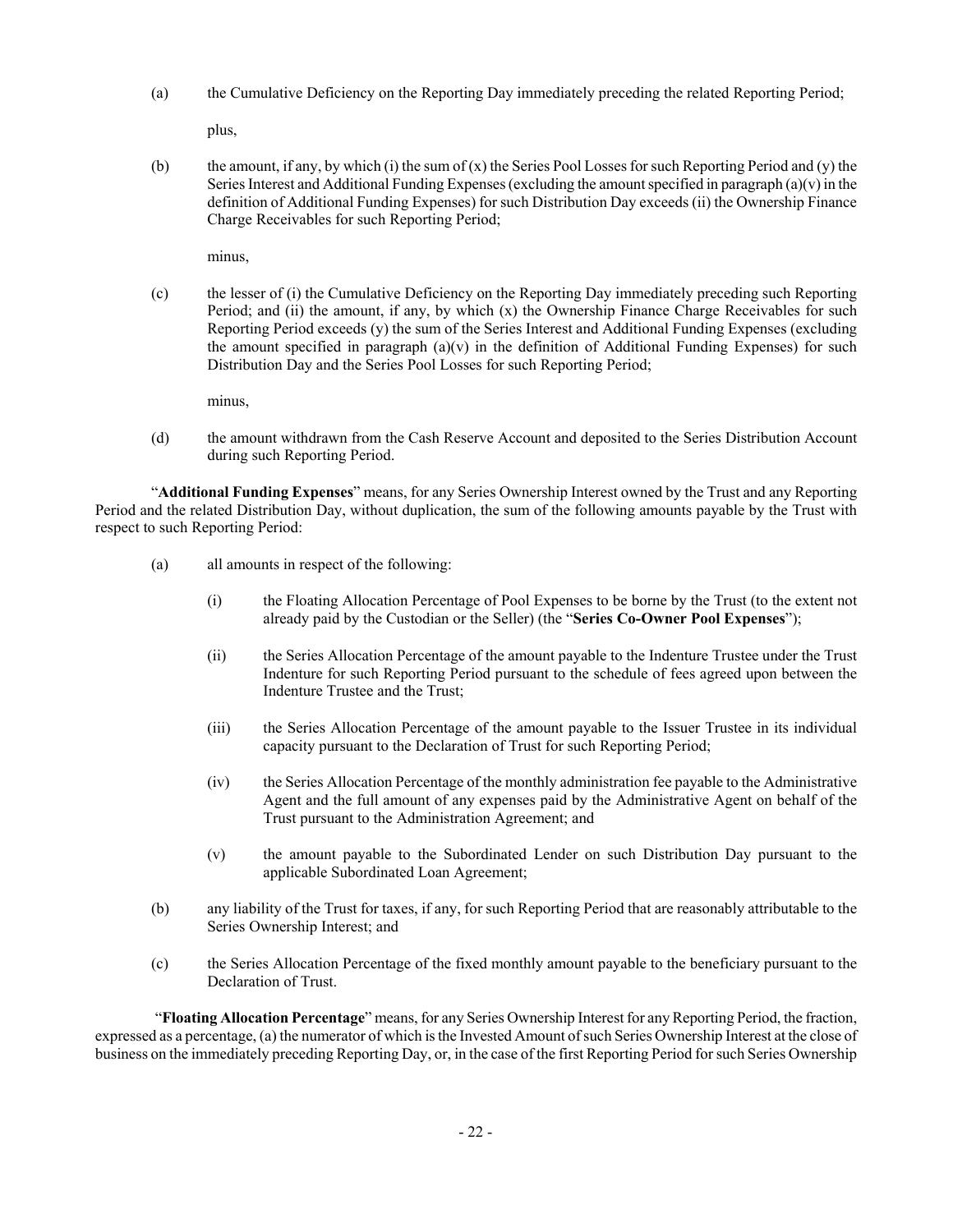Interest, the Initial Invested Amount, and (b) the denominator of which is the Pool Balance at the close of business on the immediately preceding Reporting Day.

"**Interest Period**" means, for any Series Ownership Interest and any Distribution Day, the period from and including the preceding Distribution Day (or the Closing Date in the case of the first Distribution Day) to and excluding such Distribution Day and the "related Interest Period" for any Distribution Day is the Interest Period ending immediately before such Distribution Day.

 "**Ownership Finance Charge Receivables**" means, for any Series Ownership Interest and any Reporting Period, an amount equal to the product of (a) the Floating Allocation Percentage for such Series Ownership Interest for such Reporting Period, and (b) the Finance Charge Receivables for such Reporting Period.

"**Pool Losses**" means, for any Reporting Period, an amount equal to the amounts that became Defaulted Amounts during such Reporting Period less any Recoveries received in such Reporting Period (which amount may be a negative amount).

"**Recoveries**" means, for any period, any recoveries of Receivables by the Servicer owing under Defaulted Accounts which have been written off in accordance with normal servicing policies.

"**Series Allocation Percentage**" means, for any Series Ownership Interest on a date of determination, a fraction expressed as a percentage, (a) the numerator of which is the principal amount of the outstanding Notes in the related Series on the Reporting Day immediately preceding the date of determination, and (b) the denominator of which is equal to the aggregate principal amount of all outstanding indebtedness of the Trust, other than indebtedness under the Subordinated Loan Agreement, on such date of determination (limited, in the case of paragraph (a)(ii) of the definition of "Additional Funding Expenses", to notes which have been issued under the Trust Indenture to finance the acquisition of Ownership Interests).

 "**Series Interest**" means, for any Series Ownership Interest and any Interest Period and the related Distribution Day, the amount calculated as set forth in the related Series Purchase Agreement (as will be described in the related pricing supplement).

"**Series Interest and Additional Funding Expenses**" means, in respect of any Series Ownership Interest and any Distribution Day, an amount equal to the sum (without duplication) of: (a) the Series Interest for the related Interest Period; plus (b) the Additional Funding Expenses for the related Reporting Period.

"**Series Pool Losses**" means, for any Series Ownership Interest and any Reporting Period, an amount equal to the product of (a) the Floating Allocation Percentage for such Series Ownership Interest, and (b) the Pool Losses, in each case, for such Reporting Period.

"**Subordinated Lender**" means Scotiabank.

"**Subordinated Loan Agreement**" means the subordinated loan agreement between the Subordinated Lender and the Trust relating to a particular Series Ownership Interest which allows the Trust to borrow funds from time to time as may be necessary to fund the expenses incurred by the Trust in connection with the acquisition of such Series Ownership Interest.

## *Cash Reserve Account*

For each Series Ownership Interest, the Custodian will establish and maintain a segregated deposit account (the "**Cash Reserve Account**") with an Eligible Institution (an "**Eligible Deposit Account**") in the name of the Custodian in trust for the Seller and the Trust in accordance with the Pooling and Servicing Agreement and the related Series Purchase Agreement. On each Distribution Day occurring while a Cash Reserve Event has occurred and is continuing for the related Reporting Period in respect of a Series Ownership Interest, the Servicer will deposit to the Cash Reserve Account for the related Series Ownership Interest (and not distribute to the Seller in respect of the Retained Interest) an amount of Collections equal to the Cash Reserve Account Allocable Collections for the related Reporting Period.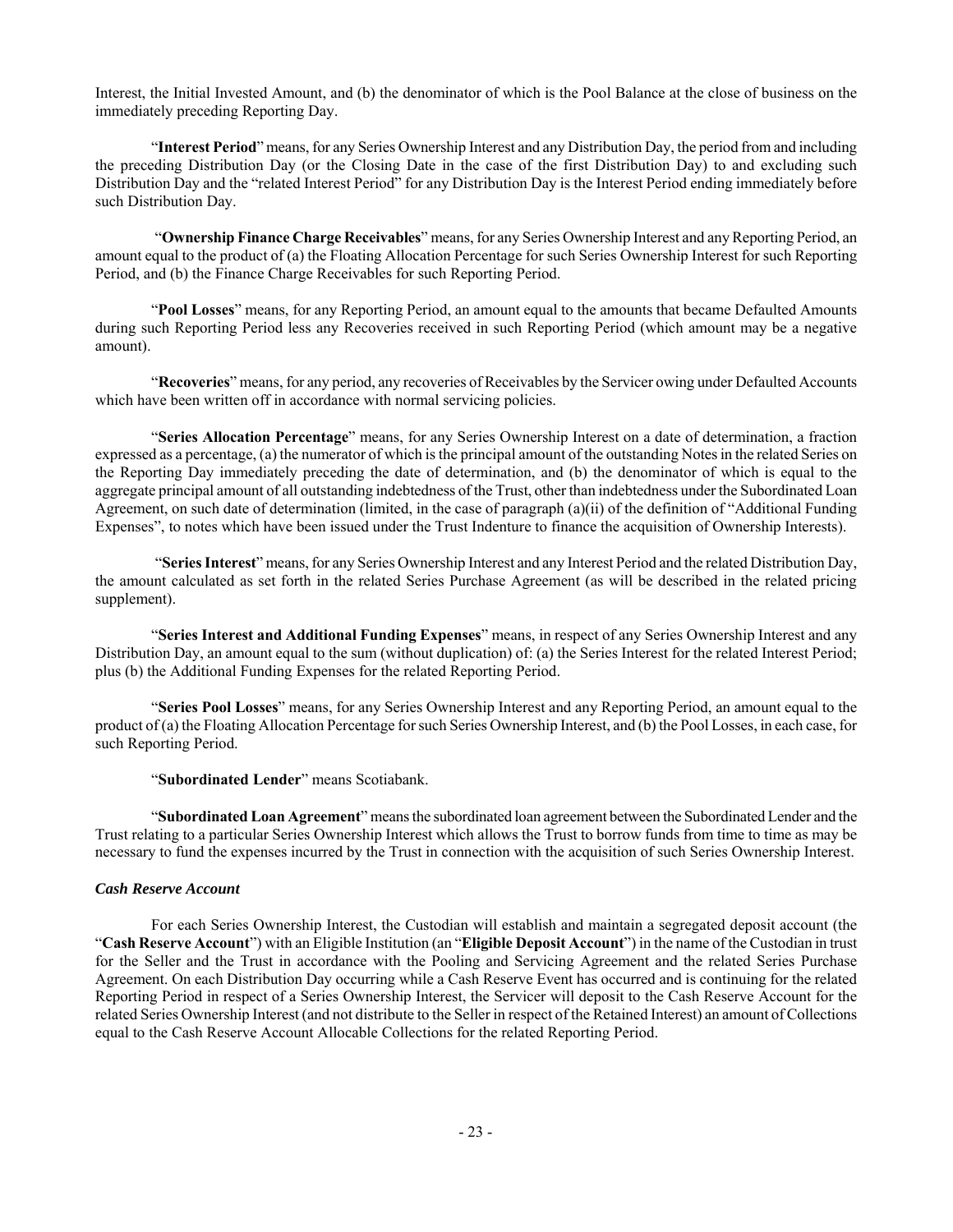On each Distribution Day, the Servicer will withdraw, or instruct the Custodian to withdraw, from the funds, if any, on deposit in the Cash Reserve Account, and deposit to the Series Distribution Account the Cash Reserve Draw Amount, if any, for such Distribution Day. Any Cash Reserve Draw Amount deposited to the Series Distribution Account on any Distribution Day will be applied on such Distribution Day to pay the principal of, and the interest and other amounts accrued due on, the Notes of the related Series and the related liabilities of the Trust as described herein. See "The Trust Indenture - Payment Priorities".

If on any Distribution Day, after giving effect to all deposits to or withdrawals from the Cash Reserve Account on such day, the Available Cash Reserve Amount exceeds the Required Cash Reserve Amount, the excess will be distributed to the Seller in respect of the Retained Interest. In addition, on the earlier of (a) the Distribution Day on which the Invested Amount of a Series Ownership Interest is zero, and (b) the Prescription Date, the Servicer will (i) withdraw from the Cash Reserve Account and deposit in the Series Distribution Account the Cash Reserve Draw Amount, if any, for such Distribution Day, and (ii) release the balance, if any, remaining in the Cash Reserve Account to the Seller in respect of its Retained Interest in such Series Ownership Interest.

"**Available Cash Reserve Amount**" means, for any Series Ownership Interest on any Distribution Day, the amount, if any, on deposit in the Cash Reserve Account on such Distribution Day after giving effect to any deposits to the Cash Reserve Account on such day.

"**Cash Reserve Account Allocable Collections**" means, for each Series Ownership Interest and any Distribution Day, an amount of Collections for the related Reporting Period equal to the least of (a) the excess of (i) the Ownership Finance Charge Receivables for such Reporting Period over (ii) the sum of  $(x)$  the Series Interest and Additional Funding Expenses for such Distribution Day, (y) the Series Pool Losses for such Reporting Period and (z) the Cumulative Deficiency for such Distribution Day, (b) the excess of (i) the Required Cash Reserve Amount over (ii) the Available Cash Reserve Amount, in each case, for such Distribution Day (before giving effect to any deposits to or withdrawals from the Cash Reserve Account on such Distribution Day), and (c) the excess of (i) the Available Ownership Allocable Collections over (ii) the Series Interest and Additional Funding Expenses for such Distribution Day.

"**Cash Reserve Draw Amount**" means, for any Series Ownership Interest on any Distribution Day, the lesser of (i) the Available Cash Reserve Amount on such Distribution Day and (ii) the Cumulative Deficiency for such Distribution Day.

A "**Cash Reserve Event**" shall have occurred with respect to a Series Ownership Interest and any Reporting Period and the related Distribution Day, other than the first Reporting Period and the related Distribution Day, if, on the related Reporting Day, the number, expressed as a percentage (the "**Excess Spread Percentage**"), equal to twelve times:

- (a) (i) the Ownership Finance Charge Receivables for such Reporting Period minus (ii) the sum of (A) the Series Interest and Additional Funding Expenses (excluding the amount specified in paragraph  $(a)(v)$  of the definition of Additional Funding Expenses) for such Distribution Day, and (B) the Series Pool Losses for such Reporting Period, divided by
- (b) the Invested Amount as of the first day of such Reporting Period,

is less than the percentage specified in the related Series Purchase Agreement (as will be described in the related pricing supplement) (the "**Required Excess Spread Percentage**") and shall continue until the next Reporting Day on which the Excess Spread Percentage for the Reporting Period ending on such Reporting Day equals or exceeds the Required Excess Spread Percentage. A Cash Reserve Event cannot occur with respect to the first Reporting Period and the related Distribution Day.

"**Distribution Day**" means, for any Series Ownership Interest, the day of the month specified in the related Series Purchase Agreement (as will be described in the related pricing supplement), and "**Related Distribution Day**" means, with respect to any Reporting Day, Reporting Period or Interest Period, the Distribution Day immediately following such Reporting Day, Reporting Period or Interest Period.

 "**Required Cash Reserve Amount**" means, with respect to any Series Ownership Interest and any Distribution Day following the occurrence of a Cash Reserve Event, an amount not less than zero equal to: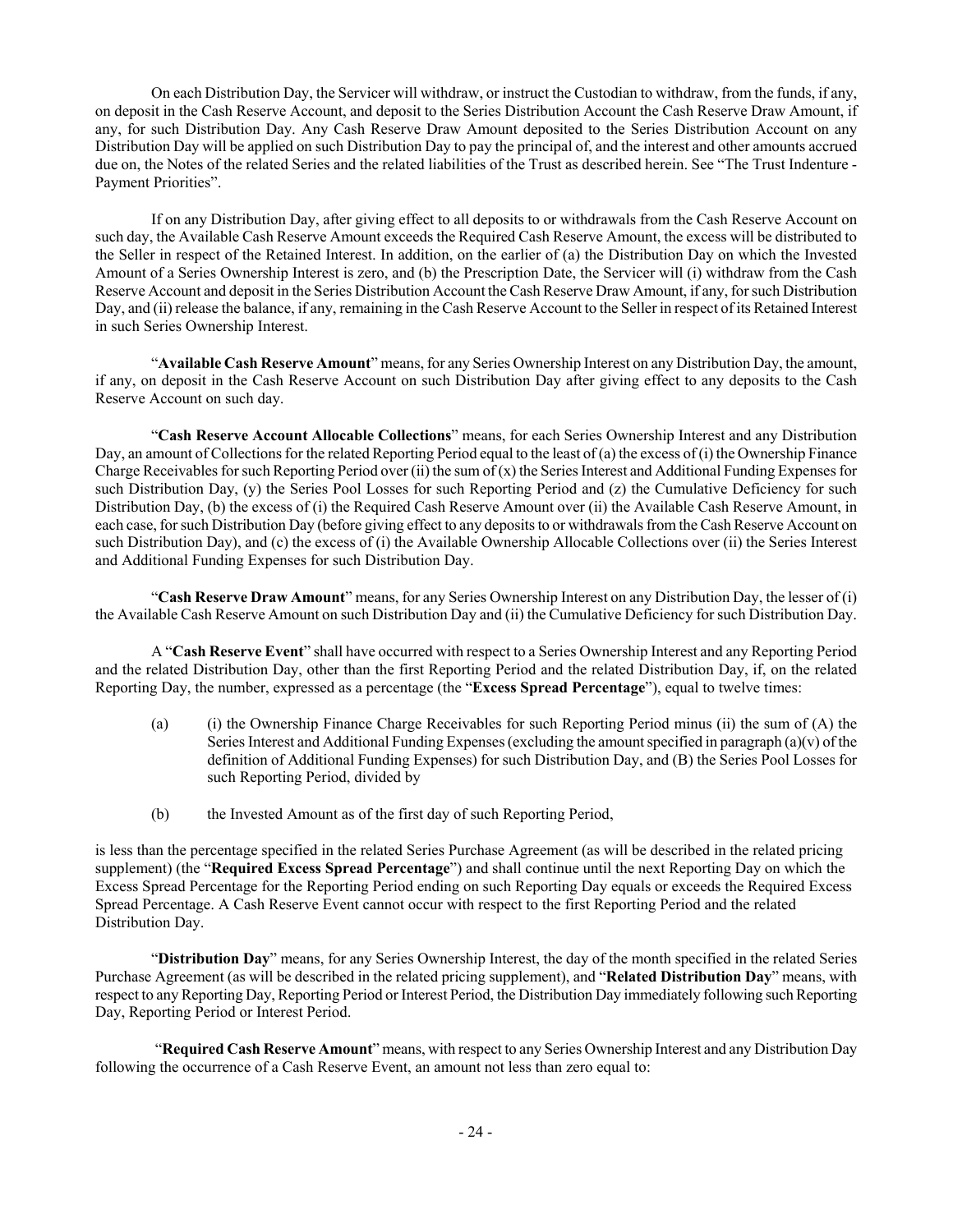- (a) that percentage of the Initial Invested Amount specified in the related Series Purchase Agreement (as will be described in the related pricing supplement), if the Excess Spread Percentage as of the immediately preceding Reporting Day is equal to or less than the Required Excess Spread Percentage;
- (b) the amount then in the Cash Reserve Account, if (i) a Cash Reserve Event has occurred, (ii) no Cash Reserve Event then exists and is continuing and (iii) the Distribution Day is one of the six consecutive Distribution Days following the Distribution Day on which the last Cash Reserve Event ceased to exist; and
- (c) in all other circumstances, zero,

less, in each case, the aggregate of the amounts withdrawn from the Cash Reserve Account and deposited to the Series Distribution Account prior to such day.

"**Series Distribution Account**" means, in respect of any Series Ownership Interest, the Eligible Deposit Account established and maintained by the Servicer in the name of the Trust in accordance with the Pooling and Servicing Agreement and the related Series Purchase Agreement for the purpose of depositing therein all remittances made to the Trust in respect of such Series Ownership Interest.

#### **Collection and Series Accounts**

#### *Collection Account*

The Servicer has established and will continue to maintain a segregated account with an Eligible Institution (an "**Eligible Deposit Account**") in the name of the Custodian, as agent for the Series Co-Owners, persons providing Series Enhancement and the Seller (the "**Collection Account**"). The Collection Account has been, and all Series Accounts will be, established and maintained with Scotiabank so long as it remains an Eligible Institution. Collections and Transfer Deposits will be deposited into the Collection Account by the Servicer, except in the circumstances described below, and will be held in Trust for the Trust, the Seller and all other Series Co-Owners. The proportionate share of such Collections which the Trust is entitled to receive will thereafter be transferred to the related Series Distribution Account or other related Series Accounts as may be directed by the Trust. Any amounts remaining in the Collection Account following such distributions will either be distributed to the Seller in respect of the Retained Interest or distributed to the Series Co-Owners of other Series Ownership Interests, in each case, based upon the entitlements to receive allocations and distributions of Collections and Transfer Deposits under the Pooling and Servicing Agreement and the Series Purchase Agreements.

Unless otherwise specified in the related pricing supplement, an "**Eligible Institution**" means: (a) the Custodian, (b) any other trust company (including the Issuer Trustee) or Schedule I chartered bank incorporated under the laws of Canada (including an affiliate of the Custodian or Issuer Trustee) or any province thereof (i) which has (A) either a long-term unsecured debt rating of "AA(low)" or better by DBRS Limited ("**DBRS**") or a certificate of deposit rating or short-term credit rating of "R-1(middle)" or better by DBRS, (B) either (x) a long-term unsecured debt rating of "A" or better and a certificate of deposit rating or short-term credit rating of "A-1" or better by Standard and Poor's Financial Services LLC (" $S\&P$ ") or (y) a long-term unsecured debt rating of "A+" or better by  $S\&P$ , and (C) either a long-term unsecured debt rating of "Aa3" or better or a certificate of deposit rating or short-term credit rating of "Prime-1" by Moody's Investors Service, Inc. ("**Moody's**"), and (ii) whose deposits are insured by Canada Deposit Insurance Corporation or its successors, or (c) any institution that otherwise satisfies the Rating Agency Condition.

Any of the ratings specified above with respect to a particular rating agency shall only be applicable to Series Accounts if such rating agency is one of the Rating Agencies with respect to the related Series.

#### *Series Accounts*

The Servicer will establish or cause to be established with respect to each Series Ownership Interest a Cash Reserve Account and a Series Distribution Account (the "**Series Accounts**"). The Series Distribution Account will be established in the name of and for the benefit of the Trust and the Cash Reserve Account will be established in the name of and for the benefit of the Custodian. Each such account will be an Eligible Deposit Account. The Servicer will have the power, revocable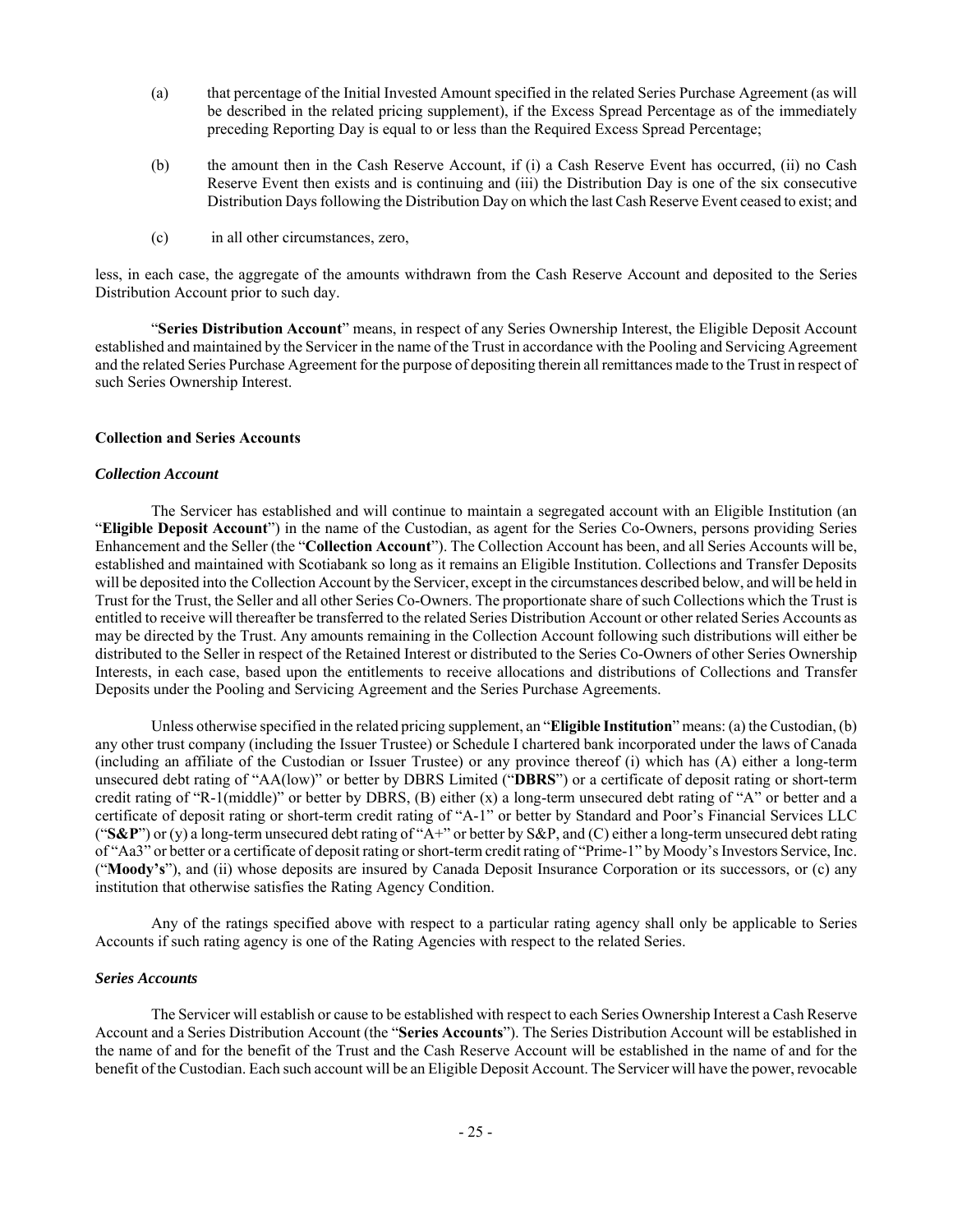by the Custodian, to withdraw funds from the Cash Reserve Account and the Administrative Agent will have the power, revocable by the Trust or the Indenture Trustee, to make withdrawals and payments from the Series Distribution Account, in each case, for the purpose of carrying out the respective duties of the Custodian and the Trust under the related Series Purchase Agreement and the Trust Indenture.

#### *Eligible Investments*

Unless otherwise specified in the related pricing supplement, funds in the Series Accounts generally will be invested in book-based securities, negotiable instruments, investments or securities ("**Eligible Investments**") which evidence: (a) direct obligations of, or obligations fully guaranteed as to timely payment by, the Government of Canada or any agency or instrumentality thereof the obligations of which are backed by the full faith and credit of the Government of Canada; (b) short term or long term unsecured debt obligations issued or fully guaranteed by a province or municipality of Canada provided that such debt obligations receive a rating of "A-1+" or better or "AA" or better from S&P, "Prime-1" or better or "Aa3" or better from Moody's and "R-1(middle)" or better or "AA(low)" or better from DBRS, (c) demand deposits, time deposits or certificates of deposit of any chartered bank or trust company or credit union or cooperative credit society incorporated under the laws of Canada or any province thereof and subject to supervision and examination by federal banking or depository institution authorities; provided, however, that at the time of the investment or contractual commitment to invest therein, the commercial paper or other short-term unsecured debt obligations (other than such obligations the rating of which is based on the credit of a Person other than such depository institution or trust company) thereof shall have a credit rating of "A-1" or better from S&P, "Prime-1" or better from Moody's and "R-1(middle)" or better from DBRS; (d) call loans to and notes or bankers' acceptances issued or accepted by any bank, trust company, credit union or co-operative society described in (c) above; (e) commercial paper having, at the time of the investment or contractual commitment to invest therein, a rating of "A-1" or better from S&P, "Prime-1" or better from Moody's and "R-1 (middle)" or better (in the case of commercial paper of a corporation) or "R-1(high)(sf)" or better (if the case of asset-backed commercial paper backed by global style liquidity) from DBRS; (f) investments in money market funds having a rating of "AAAm" or "AAAm-g" by S&P, "Aaa" by Moody's and "AAA" by DBRS, when purchased; (g) demand deposits, term deposits and certificates of deposit which when purchased are issued by an entity, the commercial paper of which has a rating of "A-1" or better by S&P, "Prime-1" or better from Moody's and "R-1(middle)" or better from DBRS; (h) any other investment with respect to the investment in which the Rating Agency Condition shall have been satisfied at the time of the investment therein or contractual commitment to invest therein; (i) deposits in the Collection Account; or (j) deposits in a fully segregated trust account established and maintained with an Eligible Institution or such other institution as satisfies the Rating Agency Condition; provided, however, that notwithstanding anything to the contrary above, with respect to any Eligible Investment: (i) if its term to maturity is no more than 30 days following the date of investment therein, such Eligible Investment shall be rated at least "A2" or "P-1" by Moody's; (ii) if its term to maturity is more than 30 days but less than 90 days following the date of investment therein, such Eligible Investment shall be rated at least "A1" or "P-1" by Moody's; (iii) if its term to maturity is 90 days or more but less than 180 days following the date of investment therein, such Eligible Investment shall be rated at least "Aa3" and "P-1" by Moody's; and (iv) if its term to maturity is 180 days or more following the date of investment therein, such Eligible Investment shall be rated "Aaa" by Moody's.

Any of the ratings specified above with respect to a particular rating agency shall only be applicable to investment of funds in Series Accounts if such rating agency is one of the Rating Agencies with respect to the related Series.

#### *Remittance Notice*

On each Closing Date, the Trust will provide written notice to the Servicer (the "**Remittance Notice**"), specifying the remittances of Available Ownership Allocable Collections to the Series Distribution Account which the Servicer is obligated to make to the Trust in respect of the related Series Ownership Interest.

The Remittance Notice will be effective until the earlier of (a) the close of business on the Reporting Day on which the Invested Amount of the related Series Ownership Interest has been reduced to zero, and (b) the Prescription Date, unless otherwise provided.

#### *Deposit of Collections to the Collection Account; Commingling*

Unless otherwise specified in the related pricing supplement for a Series, for as long as (a) Scotiabank remains the Servicer, and (b) either (i) Scotiabank has a certificate of deposit or short-term credit rating of at least P-1 by Moody's, R-1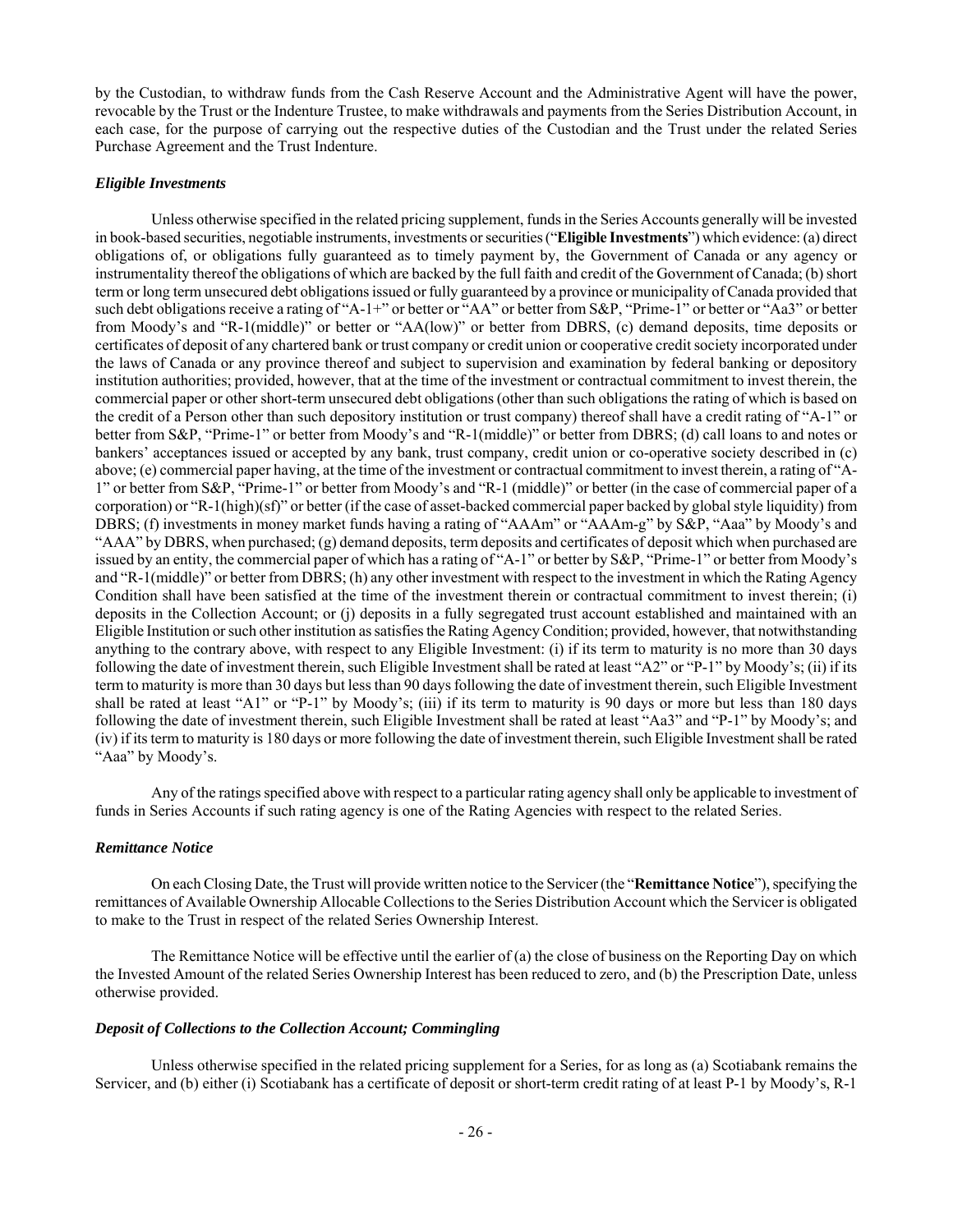(low) by DBRS and A-1 by S&P, or (ii) the obligations of Scotiabank to deposit Collections received by it into the Collection Account are fully guaranteed by an entity with such ratings (such conditions, the "**Commingling Conditions**"), and for two Business Days following any withdrawal or reduction of such ratings, Scotiabank may use for its own benefit all Collections received with respect to the Receivables in each Reporting Period until the related Distribution Day, at which time Scotiabank will deposit all such Collections, to the extent described below, into the Collection Account, and will make the deposits and payments to the accounts and parties described herein on the date of such deposit. However, if Scotiabank is no longer the Servicer or the Commingling Conditions are no longer being met, the Servicer will make such deposits, as described below, not later than two business days after the date on which the related Receivables are processed. Subject to satisfaction of the Partial Commingling Conditions (as defined below), at any time during which the Commingling Conditions are not being met and provided the long-term credit rating of the Servicer by DBRS is at least "BBB(low)", (x) the Servicer will be required to deposit Collections into the Collection Account only up to the aggregate amount of Collections required to be deposited into an account established for any Series or, without duplication, paid on the related Distribution Day to holders of Notes of any Series or to the issuer of any Series Enhancement pursuant to the terms of any Related Supplement or Series Enhancement agreement and (y) if at any time prior to a Distribution Day the amount of Collections deposited in the Collection Account exceeds the amount required to be deposited pursuant to clause  $(x)$  above, the Servicer will be permitted to withdraw such excess from the Collection Account and, if the Servicer is not the Seller, remit it to the Seller.

Any of the ratings specified above with respect to a particular rating agency shall only be applicable with respect to the deposit of Collections if such rating agency is one of the Rating Agencies with respect to any then outstanding Series. The Partial Commingling Condition shall only apply if DBRS is rating a Series of Notes.

## **"Partial Commingling Condition**" means a requirement that:

- (a) an asset test be conducted by the Servicer on each Business Day to ensure that the Pool Balance as of the close of business on such day is at least equal to the Required Pool Balance;
- (b) a daily monitoring of the occurrence of any Amortization Event be completed by the Servicer; and
- (c) on or before the fifth Business Day following each calendar month and unless there has been a breach of the daily asset test described in clause (a) or an Amortization Event has occurred during such calendar month, the Servicer shall have delivered to the Rating Agencies an officer's certificate confirming that (i) the daily asset test referred to in paragraph (a) above has been completed by the Servicer on each Business Day of such calendar month and that no breach of the daily asset test occurred on any Business Day during such calendar month, and (ii) no Amortization Event has occurred on or prior to the last Business Day of such calendar month.

## *Ownership Allocable Collections*

Collections on the Receivables for each Reporting Period will initially be allocated to each Series Ownership Interest in an amount equal to the Ownership Allocable Collections for such Reporting Period.

"**Ownership Allocable Collections**" means, for any Series Ownership Interest and any Reporting Period and the related Distribution Day, the sum of:

- (a) the product of:
	- (i) (x) if such Series Ownership Interest is in its Revolving Period, the Floating Allocation Percentage for such Series Ownership Interest, or (y) if such Series Ownership Interest is in its Accumulation Period or an Amortization Period, until the earlier of (A) the date on which the Invested Amount of such Series Ownership Interest has been reduced to zero on a Distribution Day, and (B) the Prescription Date, the Series Accumulation Percentage for such Series Ownership Interest; and
	- (ii) the amount of Collections received by the Servicer for the related Reporting Period; plus
- (b) the Series Allocation Percentage of the aggregate amount of Adjustment Payments and Ineligible Receivable Deposit Amounts on deposit in the Collection Account on such Distribution Day;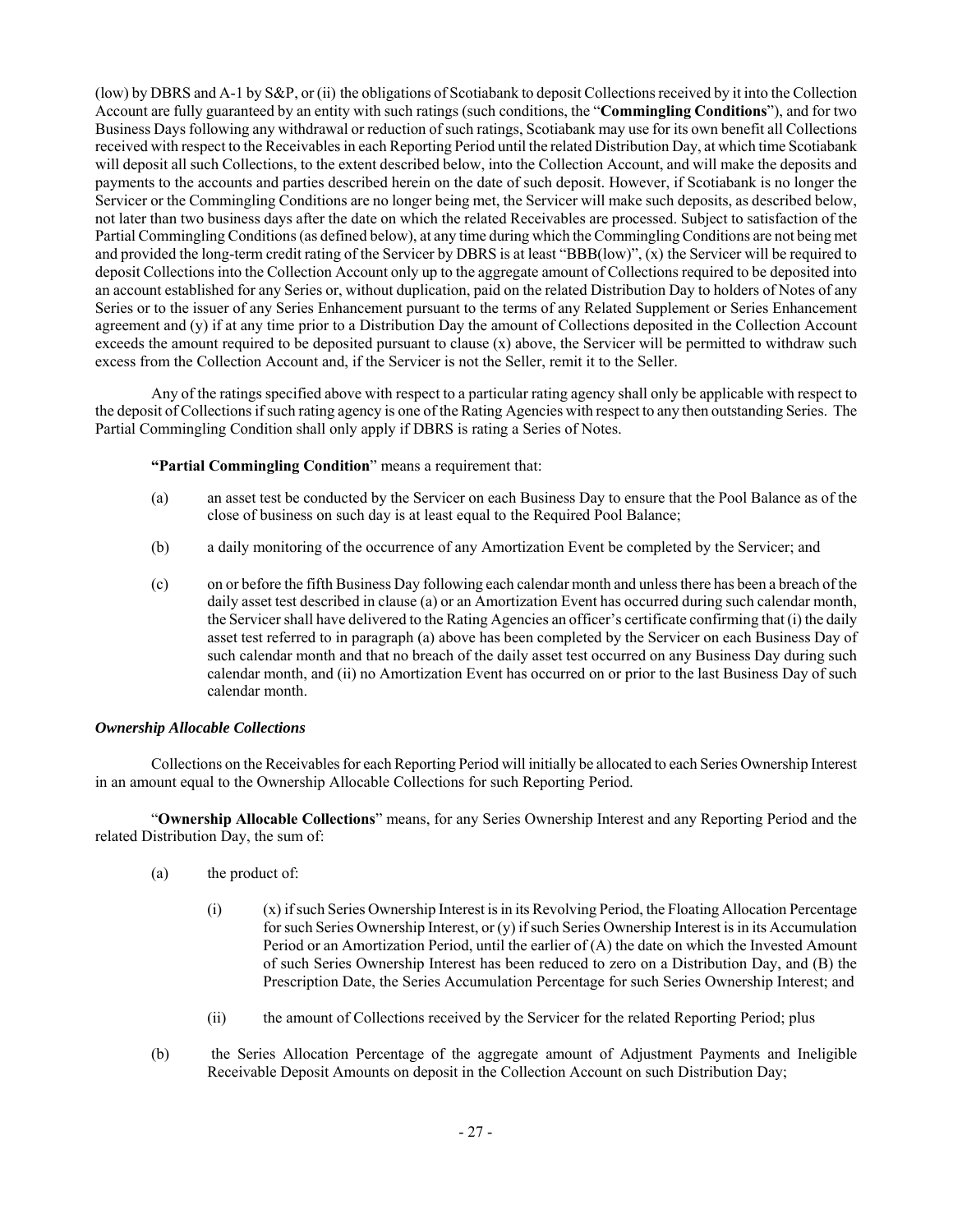provided, however, that if for any Reporting Period the sum of  $(x)$  the Floating Allocation Percentages for all Series Ownership Interests in their Revolving Periods and (y) the Series Accumulation Percentages for all Series Ownership Interests in their Accumulation Periods or Amortization Periods, exceeds 100%, then the Ownership Allocable Collections for the particular Series Ownership Interest determined under paragraph (a) above means a pro rata allocation of Collections received by the Servicer based on its Floating Allocation Percentage or Series Accumulation Percentage, as the case may be.

"**Series Accumulation Percentage**" means, for any Series Ownership Interest and any Reporting Period during the Accumulation Period or the Amortization Period for such Series, the sum of:

(a) a fraction, expressed as a percentage, the numerator of which is an amount equal to the product of:

 $(i)$  (x) the amount of Finance Charge Receivables for such Reporting Period, divided by (y) the Collections for such Reporting Period; and

(ii) the Invested Amount for such Series Ownership Interest as of the close of business on the immediately preceding Reporting Day;

and the denominator of which is the Pool Balance as of the close of business on such immediately preceding Reporting Day; and

(b) a fraction, expressed as a percentage, the numerator of which is an amount equal to the product of:

(i) (x) the Collections for such Reporting Period minus the amount of Finance Charge Receivables for such Reporting Period, divided by (y) the Collections for such Reporting Period; and

(ii) the Invested Amount for such Series Ownership Interest as of the close of business on the Reporting Day immediately preceding the earlier to occur of the Accumulation Commencement Day and the Amortization Commencement Day for such Series Ownership Interest, as the case may be,

and the denominator of which is the Pool Balance as of the close of business on the Reporting Day immediately preceding the earlier to occur of the Accumulation Commencement Day and the Amortization Commencement Day for such Series Ownership Interest, as the case may be.

## **Revolving Period**

After the determination and allocation of Ownership Allocable Collections for any Reporting Period, the Available Ownership Allocable Collections for such Reporting Period shall be determined and allocated to the related Series Ownership Interest.

On each Distribution Day with respect to the Revolving Period, Available Ownership Allocable Collections for the related Reporting Period will be applied (a) first, to pay the Series Co-Owner Pool Expenses for such Reporting Period, (b) second, to deposit an amount equal to the Series Interest and Additional Funding Expenses required to be deposited to the related Series Distribution Account for such Distribution Day, and (c) third, to make deposits, if any, of the Cash Reserve Account Allocable Collections for such Reporting Period to the Cash Reserve Account. The balance of any remaining Available Ownership Allocable Collections for any Reporting Period will be allocated and applied as described below under "Shared Excess Collections For All Series Ownership Interests".

In addition, on each Distribution Day with respect to the Revolving Period, there will be withdrawn from the Cash Reserve Account and deposited to the Series Distribution Account, the Cash Reserve Draw Amount, if any, for such Distribution Day.

"**Available Ownership Allocable Collections**" means, for any Series Ownership Interest and any Reporting Period and the related Distribution Day: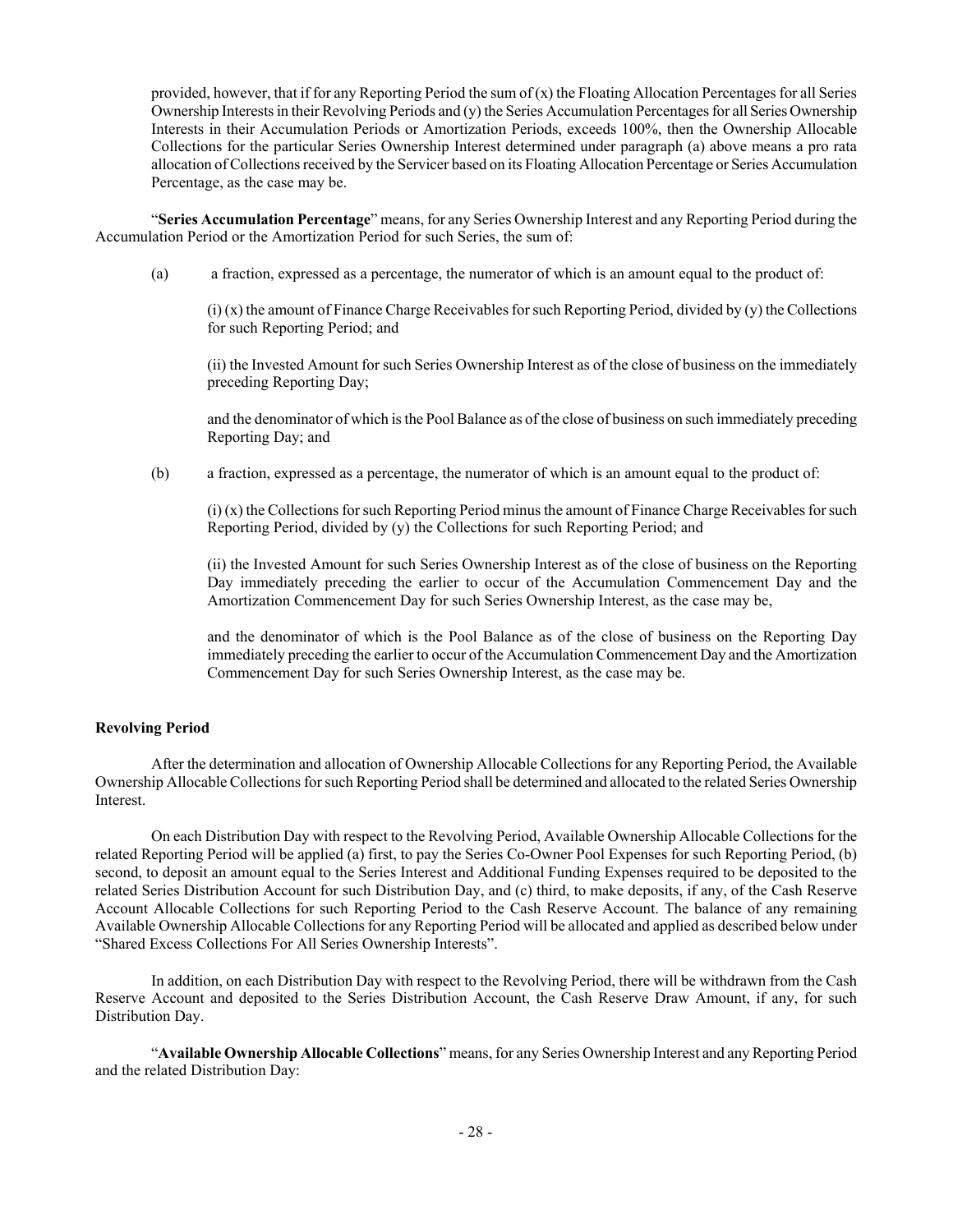- (a) during the Revolving Period and the Amortization Period, the sum of (x) the Ownership Allocable Collections for such Distribution Day, and (y) the aggregate amount of Excess Collections for such Distribution Day allocated by the Servicer to such Series Ownership Interest as described below under "Shared Excess Collections For All Series Ownership Interests"; and
- (b) during the Accumulation Period, the sum of (i) the amount in (a), and (ii) the Series Allocable Seller Collections for such Distribution Day.

## **Shared Excess Collections For All Series Ownership Interests**

Ownership Allocable Collections for any Series Ownership Interest and any Distribution Day will (a) first, be applied to pay Series Co-Owner Pool Expenses for such Series Ownership Interest for the related Reporting Period, (b) second, to deposit an amount equal to the Series Interest and Additional Funding Expenses required to be deposited to the related Series Distribution Accounts for such Distribution Day, (c) third, to make deposits of Cash Reserve Account Allocable Collections for such Series Ownership Interest for such Reporting Period to the Cash Reserve Account, and (d) fourth, during the Accumulation Period or Amortization Period for such Series Ownership Interest, to make deposits to the related Series Distribution Account in respect of the outstanding principal amount of Notes and other amounts payable by the Trust in respect of Notes as described herein. The Servicer will determine the amount of Ownership Allocable Collections for any Reporting Period remaining after such required payments and deposits and the amount of any similar excess for any other Series Ownership Interests (collectively, "**Excess Collections**"). The Servicer will use the Excess Collections to cover any payments to Series Co-Owners and deposits to Series Distribution Accounts or other Series Accounts for any Series Ownership Interests which are either scheduled or permitted and which have not been covered out of the Ownership Allocable Collections and certain other amounts for such Series ("**Excess Requirements**"). If Excess Requirements exceed Excess Collections for any Reporting Period, Excess Collections will be allocated pro rata among the applicable Series Ownership Interests based on the relative amounts of such Excess Requirements.

Following the allocation of Excess Collections contemplated above, to the extent that Excess Collections exceed Excess Requirements, the balance will be allocated and distributed (a) first, to the payment of certain amounts, if any, owing to any Successor Servicer or the Custodian, and (b) second, to the Seller, except to the extent allocated to Series Ownership Interests in their Accumulation Period in accordance with "Accumulation Period", below.

#### **Accumulation Period**

Subject to the earlier commencement of an Amortization Period, the Revolving Period for a Series Ownership Interest will end, and the accumulation period for such Series Ownership Interest (the "**Accumulation Period**") will commence at the opening of business on the day (the "**Accumulation Commencement Day**") which is the earlier of (i) the day specified as such by the Servicer in a written notice to the Trust, the Custodian, the Seller and the Indenture Trustee, and (ii) the date specified in the related Series Purchase Agreement (as will be described in the related pricing supplement) (such date, the "**Specified Accumulation Commencement Date**"). In deciding whether the Accumulation Commencement Day should be earlier than the Specified Accumulation Commencement Day, the Servicer will determine whether the level of Collections during the Accumulation Period will be sufficient to repay the related Notes in full on the related Expected Final Payment Date.

Unless and until the Amortization Period shall have commenced, on each Distribution Day with respect to the Accumulation Period (commencing with the second Distribution Day following the end of the Revolving Period), there will be deposited to the Series Distribution Account, to the extent of Available Ownership Allocable Collections, an amount equal to the sum of (a) (i) the Series Interest and Additional Funding Expenses minus (ii) the Series Co-Owner Pool Expenses minus (iii) the Cash Reserve Draw Amount, in each case, for such Series Ownership Interest and Distribution Day, and (b) the lesser of (i) the Controlled Distribution Amount for such Series Ownership Interest and Distribution Day and (ii) the Invested Amount for such Series Ownership Interest for the immediately preceding Reporting Day; provided, however, that so long as (a) Scotiabank remains the Servicer and (b) the Commingling Conditions are met and provided the long-term credit rating of the Servicer by DBRS is at least "BBB(low)", then during the Revolving Period the Servicer need not make deposits of Series Interest into the Series Distribution Account until the Distribution Day on which payments of interest are due on the Notes and prior thereto may commingle and use such amounts with and as its general funds. In addition, on each Distribution Day with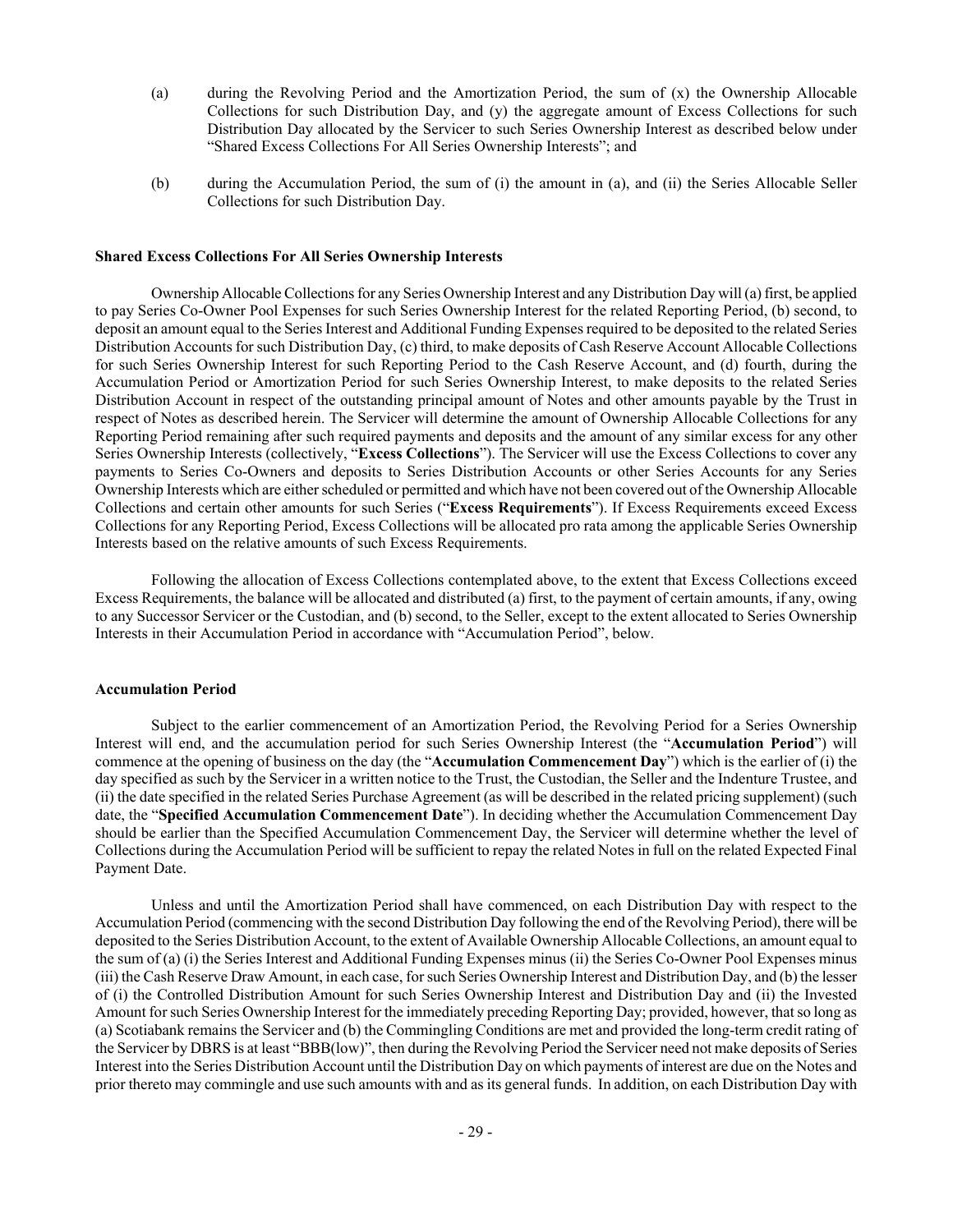respect to the Accumulation Period there will be withdrawn from the Cash Reserve Account and deposited to the Series Distribution Account the Cash Reserve Draw Amount, if any, for such Distribution Day.

If on any Distribution Day following the allocation of Excess Collections as described above under "Revolving Period", the aggregate amount of Excess Collections for all applicable Series Ownership Interests is not sufficient to satisfy the aggregate of Excess Requirements for all Series Ownership Interests in their Accumulation Period (each, an "**Accumulating Series**"), then the Series Allocable Seller Collections will be allocated and distributed to the respective coowners of each Accumulating Series having remaining Excess Requirements for such Distribution Day, to the extent of the Excess Requirements of each such Accumulating Series.

The Available Ownership Allocable Collections deposited in the Series Distribution Account on the Expected Final Payment Date will be used to pay the principal of, and accrued and unpaid interest on, Notes of the related Series after payment of certain Additional Funding Expenses. If on such date the balance on deposit in the Series Distribution Account (including the amount of the Cash Reserve Draw Amount, if any, for such date deposited to the Series Distribution Account) is less than the amount necessary to pay the principal and the accrued and unpaid interest in respect of such Notes, the Amortization Period will commence and thereafter monthly on each Distribution Day, the Trust will receive payments of Available Ownership Allocable Collections until the earlier of (i) the date on which the Invested Amount is reduced to zero and (ii) the Distribution Day which is six years after the Expected Final Payment Date (the "**Prescription Date**").

"**Series Allocable Seller Collections**" means, for any Series Ownership Interest and any Reporting Period during the Accumulation Period for such Series Ownership Interest and the related Distribution Day, an amount equal to the lesser of:

- (a) the product of  $(x)$  a fraction, expressed as a percentage, the numerator of which is the Invested Amount for such Series Ownership Interest as of the close of business on the immediately preceding Reporting Day and the denominator of which is the aggregate of all of the Invested Amounts for all outstanding Series Ownership Interests which are in their Accumulation Periods on the immediately preceding Reporting Day, and (y) the amount of Collections for such Reporting Period not initially allocated to any Series Ownership Interest as Ownership Allocable Collections; and
- (b) the Series Notional Cumulative Excess;

provided that if any Series Ownership Interest is in its Amortization Period, the amount of Series Allocable Seller Collections for all Series Ownership Interests shall be equal to zero.

"**Series Notional Cumulative Excess**" means, for any Series Ownership Interest and any Distribution Day, the sum, from the applicable Closing Date to such Distribution Day, of all of the Excess Collections determined in respect of such Series Ownership Interest pursuant to the provisions of the Pooling and Servicing Agreement, less the sum of all Excess Collections and Series Allocable Seller Collections allocated and distributed to the Series Co-Owner in respect of such Series Ownership Interest.

It is expected that the final distributions with respect to each Series Ownership Interest will be paid on the Expected Final Payment Date, but the stated dollar amount of a Series Ownership Interest may be reduced to zero earlier or later, as described herein.

"**Controlled Accumulation Amount**" means, for any Series Ownership Interest and any Distribution Day with respect to the Accumulation Period, the amount specified as such in the related Series Purchase Agreement and the related pricing supplement, provided that if the Accumulation Period commences earlier than the Specified Accumulation Commencement Day, the Controlled Accumulation Amount shall be equal to the product of (i) the Initial Invested Amount, and (ii) a fraction, the numerator of which shall be one and the denominator of which shall equal the number of calendar months from the Accumulation Commencement Day to the Expected Final Payment Date.

"**Controlled Distribution Amount**" means, for any Series Ownership Interest and any Distribution Day with respect to the Accumulation Period, an amount equal to the sum of the Controlled Accumulation Amount and any then existing Deficit Controlled Accumulation Amount.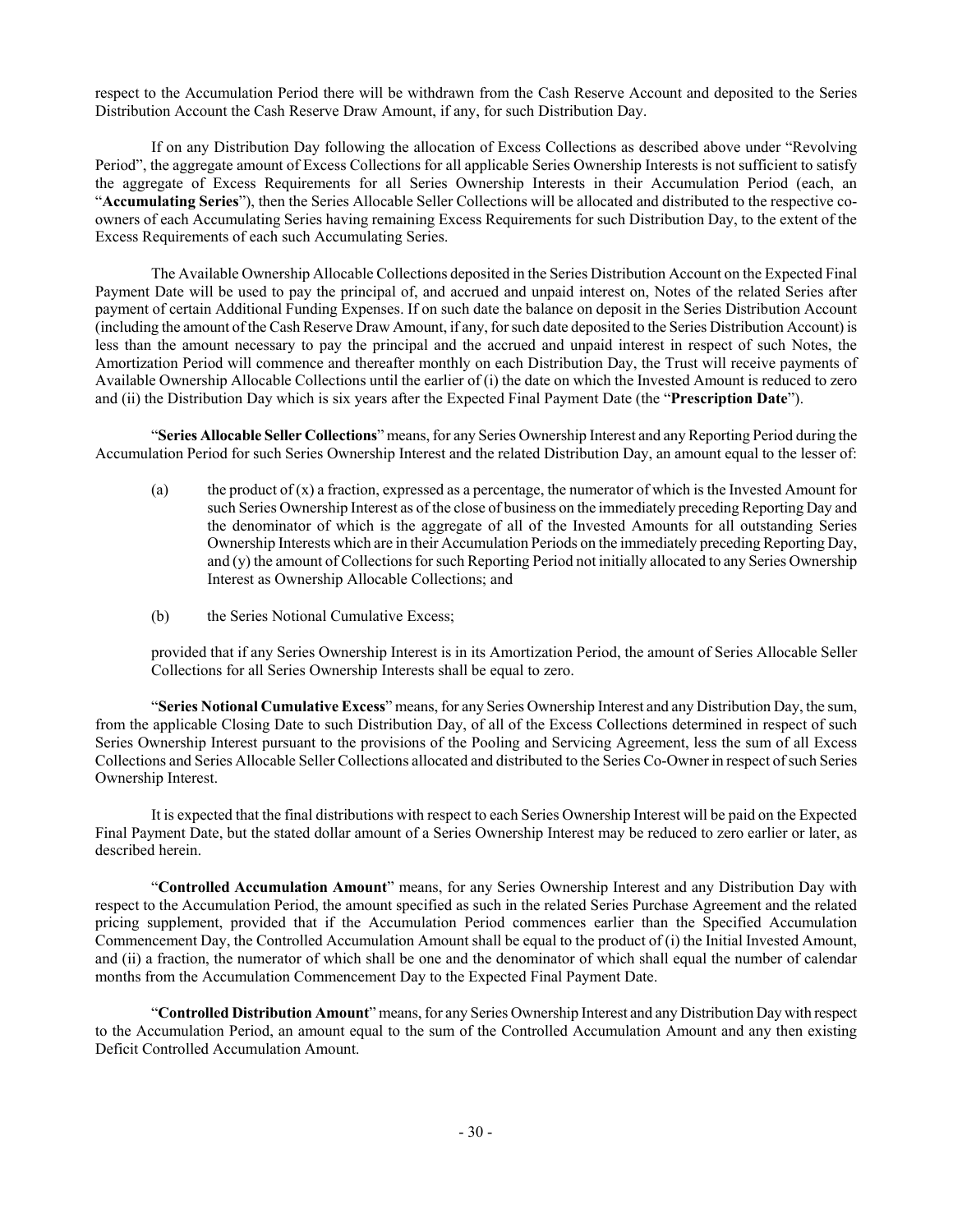"**Deficit Controlled Accumulation Amount**" means, for any Series Ownership Interest, on the first Distribution Day with respect to the Accumulation Period (which shall be the second Distribution Day following the end of the Revolving Period), the excess, if any, of the Controlled Accumulation Amount over the amount of Available Ownership Allocable Collections actually deposited to the Series Distribution Account in respect of the Controlled Distribution Amount on such first Distribution Day and, on each subsequent Distribution Day with respect to the Accumulation Period, the excess, if any, of the Controlled Accumulation Amount and any then existing Deficit Controlled Accumulation Amount over the Available Ownership Allocable Collections deposited to the Series Distribution Account in respect of the Controlled Distribution Amount on such Distribution Day.

## **Amortization Period**

The Amortization Period for a Series Ownership Interest will commence on the day (the "**Amortization Commencement Day**") which occurs on the earlier of: (i) the occurrence of an Amortization Event; and (ii) the Distribution Day on which funds are required to be deposited to the Series Distribution Account as a Transfer Deposit by the Seller or the Servicer, as applicable.

On each Distribution Day with respect to an Amortization Period for each Series Ownership Interest, there will be deposited into the Series Distribution Account for the related Series Ownership Interest, to the extent of Available Ownership Allocable Collections, an amount equal to the sum of (a) (i) the Series Interest and Additional Funding Expenses minus (ii) the Series Co-Owner Pool Expenses minus (iii) the Cash Reserve Draw Amount, in each case, for such Distribution Day, and (b) the Invested Amount of the related Series Ownership Interest as of the immediately preceding Reporting Day and, in addition, there will be withdrawn from the Cash Reserve Account and deposited to the Series Distribution Account the Cash Reserve Draw Amount, if any, for such Distribution Day. On each Special Payment Date with respect to an Amortization Period, all amounts deposited in the Series Distribution Account will be applied as described under "Trust Indenture - Payment Priorities".

"**Amortization Period**" means, with respect to any Series Ownership Interest, the period commencing on the Amortization Commencement Day with respect to such Series Ownership Interest and ending on the earliest to occur of (a) the date on which the Invested Amount of such Series Ownership Interest is zero, and (b) the Prescription Date.

The occurrence of one or more of the following events in relation to a Series Ownership Interest will constitute an "**Amortization Event**" in respect of the related Series:

- (a) (i) failure on the part of Scotiabank to make any remittance, transfer or deposit required in respect of such Series Ownership Interest and such failure continues for a period of five Business Days after the delivery by the Custodian or the Issuer Trustee of written notice thereof to Scotiabank, or (ii) failure on the part of Scotiabank or the Servicer to observe or perform any covenant or agreement contained in the Pooling and Servicing Agreement or, in relation to such Series Ownership Interest, the related Series Purchase Agreement, if such failure would have a material adverse effect on the ability of the Trust to satisfy its obligations under the related Series and such failure continues unremedied for a period of sixty days after delivery by the Custodian or the Issuer Trustee of written notice thereof to Scotiabank and the Servicer;
- (b) any representation or warranty made by Scotiabank in the Pooling and Servicing Agreement or, in relation to the such Series Ownership Interest, the related Series Purchase Agreement, is found to have been incorrect when made, or any information required to be given by Scotiabank, is found to have been incorrect when given, and such incorrect representation, warranty or information would have a material adverse effect on the ability of the Trust to satisfy its obligations under such Series and continues to be incorrect or unremedied for a period of sixty days after delivery by the Custodian or the Issuer Trustee of written notice thereof to Scotiabank and the Servicer;
- (c) the occurrence of a Servicer Termination Event in respect of such Series Ownership Interest;
- (d) certain events related to the dissolution, liquidation, bankruptcy or insolvency of Scotiabank;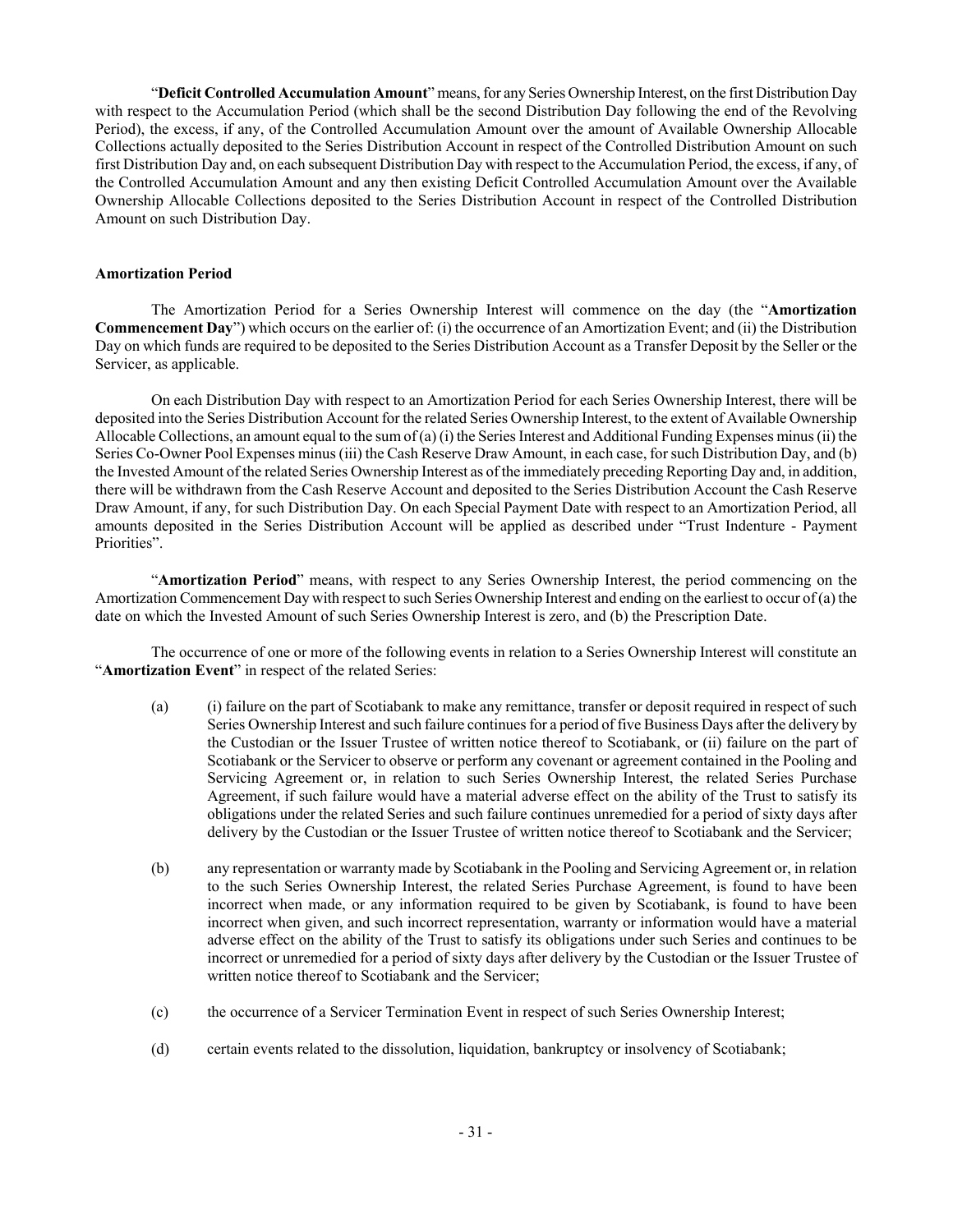- (e) the Excess Spread Percentage for such Series Ownership Interest averaged over the three immediately preceding Reporting Periods is less than zero;
- (f) (i) an Event of Default shall have occurred and be continuing, (ii) the Indenture Trustee shall have declared the amounts owing under the related Series to be due and payable, and (iii) such declaration shall not have been rescinded and annulled (See "The Trust Indenture - Events of Default" below);
- (g) on any Reporting Day for a Reporting Period occurring during the Accumulation Period for such Series Ownership Interest, the excess of (i) Ownership Finance Charge Receivables, over (ii) the Series Pool Losses for such Reporting Period is less than the Series Interest and Additional Funding Expenses for such Series Ownership Interest for the related Distribution Day;
- (h) the Pool Balance is on any Reporting Day less than the Required Pool Balance and such deficiency has not been remedied before the Calculation Day following such Reporting Day;
- (i) on the related Expected Final Payment Date, the amount on deposit in the related Series Distribution Account is insufficient to satisfy in full the interest and principal due on the related Series;
- (j) on any Business Day (A) the Servicer is required pursuant to the Pooling and Servicing Agreement to deposit Collections into the Collection Account not later than the second Business Day after the date of processing thereof, (B) the Servicer continues to commingle excess Collections as permitted by the Pooling and Servicing Agreement, and (C) the daily asset test described in paragraph (a) of the definition of Partial Commingling Condition indicates that the Pool Balance is less than the Required Pool Balance for such Business Day and such deficiency has not been remedied by the addition of Additional Accounts pursuant to the Pooling and Servicing Agreement within ten days after the Business Day on which such deficiency is identified by the Servicer; or
- (k) on any Business Day (A) the Servicer is required pursuant to the Pooling and Servicing Agreement to deposit Collections into the Collection Account not later than the second Business Day after the date of processing thereof, (B) the Servicer continues to commingle excess Collections as permitted by the Pooling and Servicing Agreement, and (C) the Servicer fails to deliver to the Rating Agencies, if required, the officer's certificate described in paragraph (c) of the definition of Partial Commingling Condition on or before the date that is five Business Days after the date such delivery is required to be made.

In the case of an Amortization Event described in (a), (b), (c) and (k) above, an Amortization Period will commence only if, after the applicable grace period, if any, either the Administrative Agent or the Issuer Trustee provides written notice (the "**Amortization Event Notice**") to the Servicer of the Amortization Commencement Day for the Series, and the Amortization Period with respect to the Series will commence on the Amortization Commencement Day specified in such notice. In the case of an Amortization Event described in (d), (e), (f), (g), (h), (i) or (j) above, the Amortization Commencement Day will be deemed to be the day on which the Amortization Event occurs, without any notice or other action on the part of the Custodian or the Issuer Trustee.

## **Pooling and Servicing Agreement**

## *The Custodian*

The Custodian appointed under the Pooling and Servicing Agreement is Computershare Trust Company of Canada. The head office of the Custodian is located at 8th Floor, 100 University Avenue, South Tower, Toronto, Ontario M5J 2N1. Under the Pooling and Servicing Agreement, the Custodian, as agent, nominee and bare trustee for the Trust, the other Series Co-Owners, persons providing Series Enhancement and the Seller, is required to hold the Account Assets and the proceeds thereof and to perform the duties which are specifically set out in the Pooling and Servicing Agreement, including reviewing reports, certificates and other documents required to be delivered by the Seller or the Servicer to ensure that they substantially conform to the requirements of the Pooling and Servicing Agreement.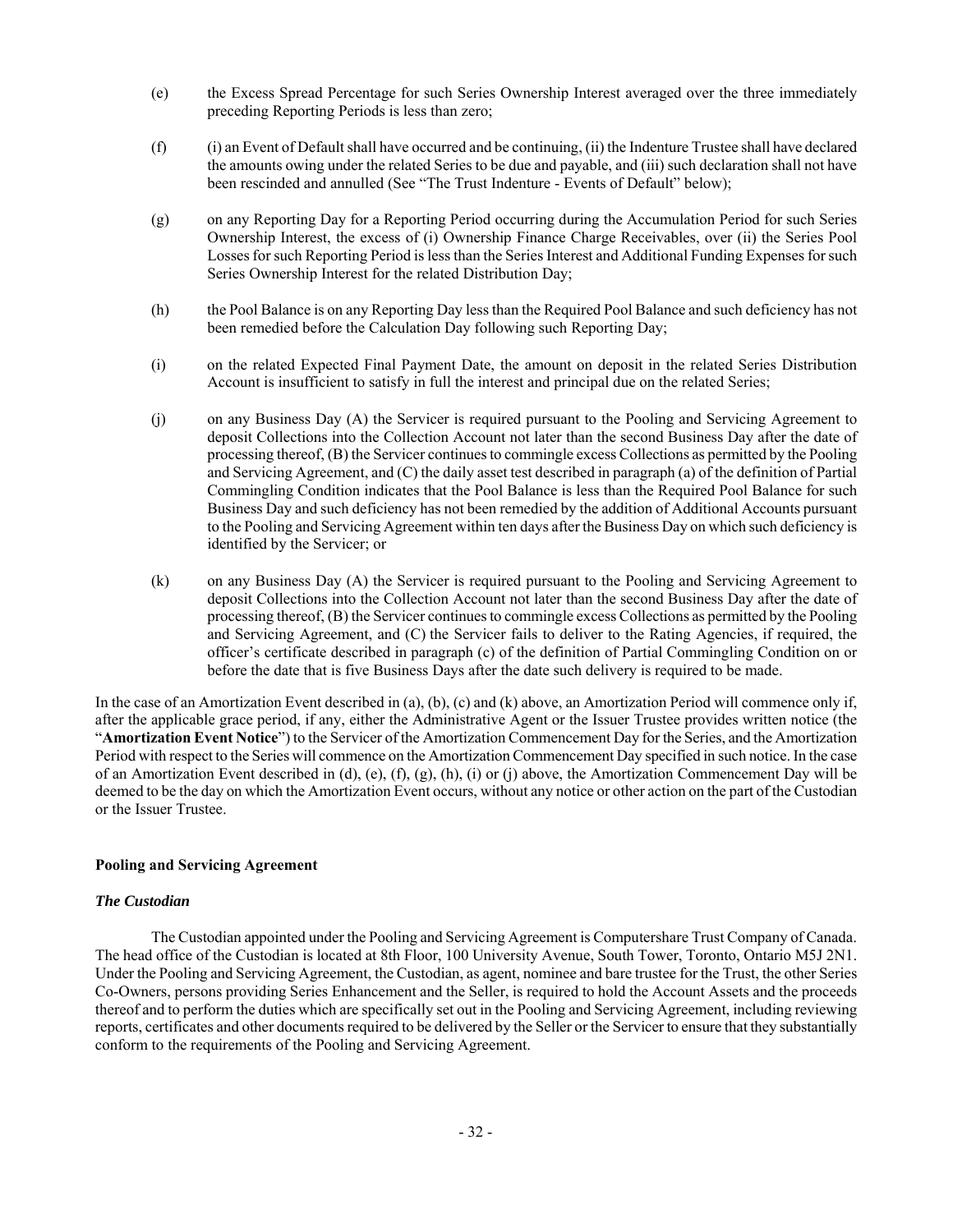The Pooling and Servicing Agreement sets out eligibility requirements relating to the Custodian to be satisfied on an ongoing basis, unless otherwise acceptable to the Rating Agencies, including that the Custodian must at all times: (a) either be a Schedule I chartered bank or a trust company or insurance company organized and doing business under the laws of Canada or any province thereof, and, in each case, (b) be authorized under applicable law to exercise corporate trust powers, (c) have a combined capital and surplus of at least \$50,000,000, (d) have a rating of at least AA(low) (long term) and R-1 (middle) (short term) from DBRS if DBRS is a Rating Agency and an investment grade rating from each other Rating Agency, or the appointment of such Custodian shall satisfy the Rating Agency Condition and (e) be subject to supervision or examination by federal or provincial authorities. The Pooling and Servicing Agreement provides that the Seller, as the owner of the Retained Interest, the Servicer and the Series Co-Owners may remove the Custodian and appoint a successor custodian if, among other things, the Custodian ceases to be eligible in accordance with the provisions of the Pooling and Servicing Agreement and fails to resign voluntarily. The Custodian may also resign at any time, in which event the Servicer, as agent for the Seller, the Seller as owner of the Retained Interest, and each Series Co-Owner, will appoint a successor custodian. Any resignation or removal of the Custodian will not become effective until the acceptance of its appointment by a successor custodian.

The Pooling and Servicing Agreement provides that the Series Co-Owners and the Seller, as the owner of the Retained Interest, will pay the Custodian reasonable compensation for all services rendered by the Custodian and will reimburse the Custodian for all reasonable expenses incurred in the exercise and performance of its duties under the Pooling and Servicing Agreement.

#### *Termination of Custodial Arrangement*

The custodial arrangement pursuant to the Pooling and Servicing Agreement will terminate on the earlier of (a) the Reporting Day on which the sum of the Invested Amounts for all Series Ownership Interests is reduced to zero, and no other amounts are distributable to any Series Co-Owners in respect of any Series Ownership Interest, and (b) the latest Prescription Date, and in each case, the Seller notifies the Custodian that no further Series Ownership Interests are intended to be created and sold pursuant to the Pooling and Servicing Agreement. Upon the termination of the custodial arrangement, all right, title and interest in the Account Assets and other funds held by the Custodian (other than amounts on deposit in the Collection Account, any accumulations account or other Series accounts (including the Series Accounts established in respect of the Series Ownership Interest) required for the making of final distributions to the Series Co-Owners (including the Trust)) will be delivered to the Seller in respect of the Retained Interest.

#### *Servicing of the Receivables*

Under the Pooling and Servicing Agreement, Scotiabank has been appointed the initial Servicer of the Account Assets. The Pooling and Servicing Agreement requires that the Servicer use commercially reasonable efforts to service and administer the Account Assets, collect all payments due in respect of the Account Assets, make all required distributions, transfers and deposits, maintain records with respect to the Accounts and the Receivables, make calculations and adjustments to the Series Ownership Interest and other Series in accordance with the Pooling and Servicing Agreement and the Series Purchase Agreements and report on such calculations to the Custodian, the Seller, the Series Co-Owners and each other person so specified in the Series Purchase Agreements.

The Servicer may, in the ordinary course of its business, delegate some or all of its duties as Servicer to any person which agrees to perform those duties in accordance with the Pooling and Servicing Agreement and the Series Purchase Agreement. Such delegation will not relieve the Servicer of its liability and responsibility for the performance of those duties and will not constitute a resignation of the Servicer.

#### *Pool Expenses*

Pool Expenses for each Series Ownership Interest for any Reporting Period will be paid prior to any distribution from the Collection Account to the related Series Co-Owners or Scotiabank and will be borne by each such Series Co-Owner to the extent not paid by Scotiabank (as long as it is the Servicer) and if Collections available to pay such Pool Expenses are insufficient, in an amount equal to the product of (a) the Floating Allocation Percentage for such Series Ownership Interest and such Reporting Period, and (b) the Pool Expenses for such Reporting Period referred to in paragraphs (a) and (b) of the definition of "Pool Expenses" below; provided that should the Scotiabank, as Servicer, fail to pay any Pool Expenses referred to in paragraph (c) of the definition of "Pool Expenses", such deficiency will be borne by such Series Co-Owners on the same basis as the other Pool Expenses.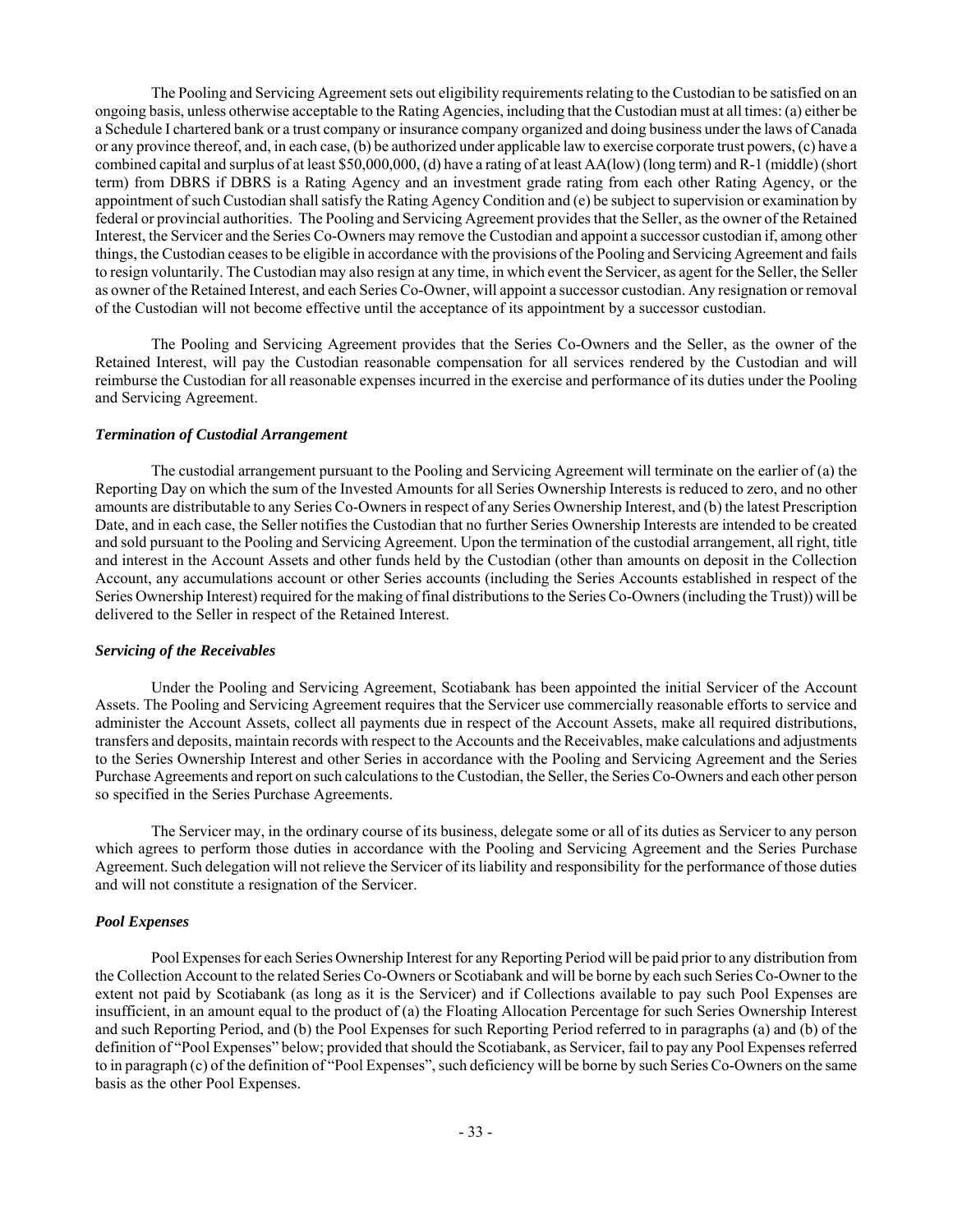"**Pool Expenses**" means, for any Reporting Period, all fees and expenses (plus any applicable sales taxes) which are payable for such Reporting Period to: (a) the Custodian; (b) the independent auditors in respect of the annual reports required by the Pooling and Servicing Agreement; and (c) subject as provided below, any successor Servicer.

As the Trust will acquire each Series Ownership Interest on a fully-serviced basis, Scotiabank is responsible for the payment of all fees of any successor Servicer. Successor Servicer fees will form part of "Pool Expenses" to the extent that Scotiabank does not pay such fees when due.

#### *Servicing Compensation and Payment of Expenses*

Scotiabank, as Seller and initial Servicer, has agreed that the consideration received by it for each Series Ownership Interest, as and when sold by Scotiabank, constitutes compensation in full for the services to be rendered by Scotiabank in its capacity as Servicer and all expenses incurred by it in such capacity. Any successor Servicer will be entitled to receive a servicing fee on each Distribution Day, which fee will constitute full compensation for the successor Servicer's servicing activities and reimbursement of its costs and expenses as Servicer. Any costs and expenses incurred by the Custodian or the successor Servicer in effecting a transfer of servicing will be the sole responsibility of Scotiabank. The Trust will not bear any liability with respect to the fees of a successor Servicer or the costs of effecting a transfer of servicing unless Scotiabank fails to pay such amounts, in which case, such amounts will form part of Pool Expenses. See "Pool Expenses" above.

## *Clean-up Purchase Option*

Any Series Ownership Interest may, at the Servicer's sole option, be purchased by the Servicer as of any Distribution Day (the "**Purchase Date**"), if (a) the Servicer gives written notice to the Custodian and the Trust not less than ten days before the Purchase Date, and (b) the Invested Amount of such Series Ownership Interest is an amount less than or equal to the sum of (i) 10% of the Initial Invested Amount of such Series Ownership Interest (less the aggregate principal amount of any Notes or other securities issued by the Trust to fund the purchase price of such Series Ownership Interests that are beneficially owned by the Seller), and (ii) the stated dollar amount of any Additional Ownership Interests in respect of the Series acquired after the related Closing Date. The aggregate purchase price for any Series Ownership Interest will be an amount equal to the sum of (a) the Invested Amount of such Series Ownership Interest on the preceding Reporting Day; plus (b) the amount that would have been the Series Interest and Additional Funding Expenses for such Series Ownership Interest to and including the Purchase Date; plus (c) the Cumulative Deficiency for such Series Ownership Interest on the Purchase Date. The purchase price will be deposited by the Servicer into the related Series Distribution Account (minus the Series Co-Owner Pool Expenses) and applied by the Trust to make the payments in respect of the Notes issued to fund the acquisition of such Series Ownership Interest as specified in the Related Supplement therefor.

## *Servicer Termination Events*

A "**Servicer Termination Event**" will occur in respect of all Series Ownership Interests if one or more of the following events occurs:

- (a) (i) the Servicer fails to make any remittance, transfer or deposit required in respect of any Ownership Interest and such failure continues for a period of five Business Days after the delivery by the Custodian or the affected Series Co-Owner of written notice thereof to the Servicer, or (ii) the Servicer fails to observe or perform any covenant or agreement contained in the Pooling and Servicing Agreement or any Series Purchase Agreement, if such failure would have a material adverse effect on the ability of the related Series Co-Owner to satisfy its obligations to its noteholders or other creditors and continues unremedied for a period of 60 days after delivery by the Custodian or such Series Co-Owner of written notice thereof to the Servicer and the Custodian, if such notice is given by such Series Co-Owner;
- (b) any representation or warranty made by the Servicer in the Pooling and Servicing Agreement or any Series Purchase Agreement is found to have been incorrect when made, or any information required to be given by the Servicer thereunder is found to have been incorrect when given, and such incorrect representation, warranty or information would have a material adverse effect on the ability of any Series Co-Owner to satisfy its obligations to its noteholders or other creditors and continues to be incorrect or unremedied for a period of 60 days after delivery by the Custodian or such Series Co-Owner of written notice thereof to the Servicer and the Custodian, if such notice is given by such Series Co-Owner; or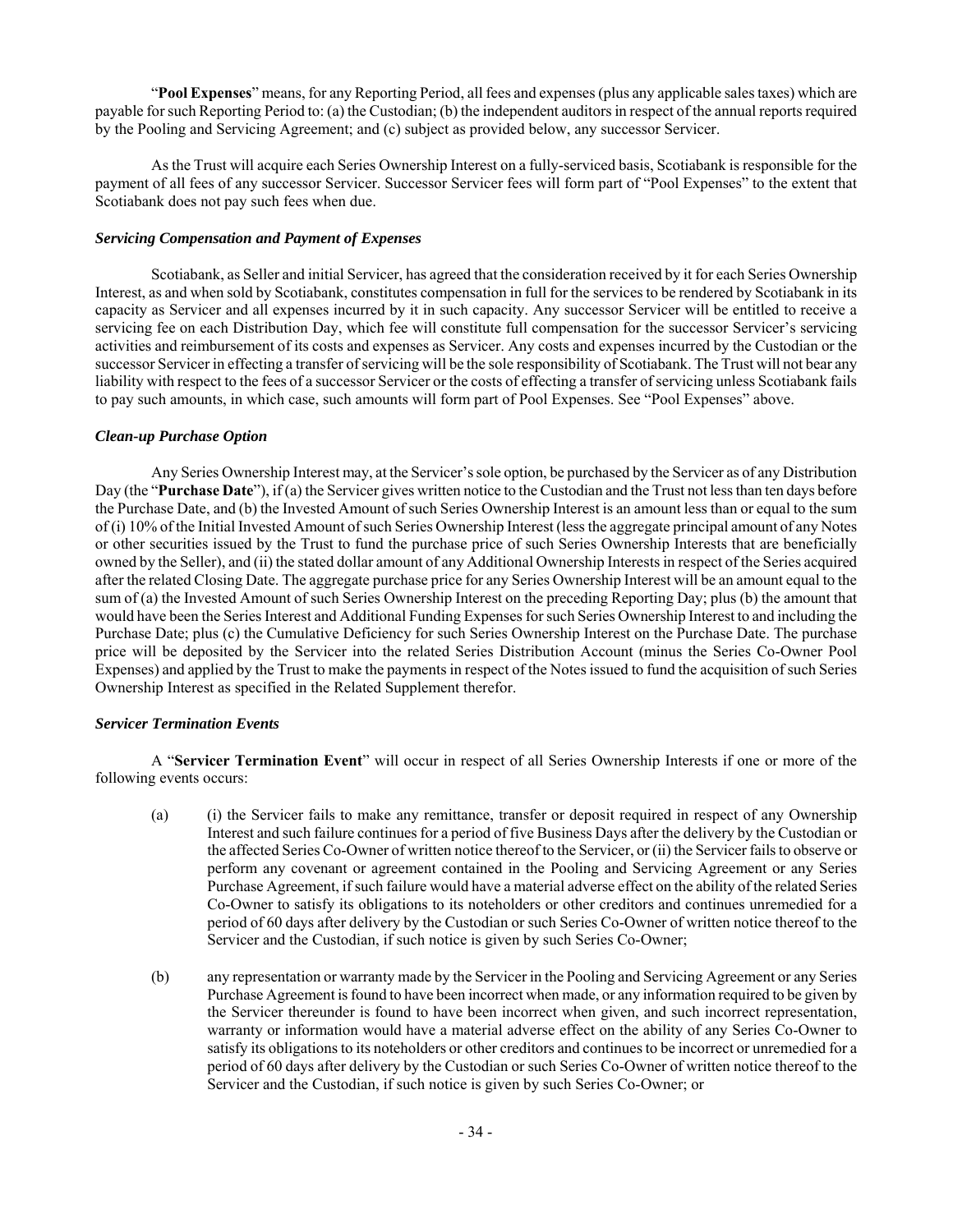(c) the occurrence of certain events of bankruptcy, insolvency, receivership or liquidation with respect to the Servicer.

If a Servicer Termination Event has occurred and is continuing, (i) the Custodian will give written notice thereof to all Series Co-Owners and the Rating Agencies and (ii) Series Co-Owners representing 50% of the aggregate stated dollar amounts of all Series Ownership Interests outstanding at such time, may direct the Custodian to terminate the Servicer and appoint a successor Servicer. If a delay in obtaining such co-owner direction would be reasonably expected to have a material adverse effect on the interests of the Series Co-Owners, the Custodian may, acting for and on behalf of the Series Co-Owners and the Seller, replace the Servicer without requiring such Series Co-Owner direction but is under no obligation to do so. The appointment of any successor Servicer shall be subject to satisfaction of the Rating Agency Condition.

## *Certain Matters Regarding the Servicer*

The Servicer may not resign from its obligations and duties under the Pooling and Servicing Agreement, except upon a determination that such duties are no longer permissible under applicable law and there is no reasonable action which the Servicer could take to make the performance of its duties permissible under applicable law. No such resignation will become effective until a successor Servicer has assumed the Servicer's responsibilities and obligations under the Pooling and Servicing Agreement.

Any person into which, in accordance with the Pooling and Servicing Agreement, the Servicer may be amalgamated or consolidated or any person resulting from any amalgamation or consolidation to which the Servicer is a party, or any person succeeding to the business of the Servicer, will be the successor Servicer under the Pooling and Servicing Agreement.

#### *Reporting Requirements*

Pursuant to each Series Purchase Agreement, the Servicer is required to deliver a monthly report (the **"Monthly Portfolio Report"**) to the Seller, the Custodian, the Trust, any other Series Co-Owners and the Rating Agencies. The Monthly Portfolio Reports will provide various items of information relating to the most recent distributions with respect to the particular Series Ownership Interest and a statement setting forth the recent status of the Accounts. Although the form of the Monthly Portfolio Report may change upon the agreement of the Servicer, the Seller and the Trust, the content will be consistent with the requirements of the related Series Purchase Agreement.

From the Monthly Portfolio Report for a Series Ownership Interest, the Administrative Agent will prepare an investor-oriented report (the **"Investors' Monthly Portfolio Report Summary"**) for holders of Notes containing the following information: (i) the outstanding principal amount and interest rate for Notes of each Class; (ii) Pool Balance; (iii) Required Pool Balance; (iv) Invested Amount for such Series Ownership Interest and the aggregate Invested Amount for all Series Ownership Interests; (v) Ownership Finance Charge Receivables; (vi) Series Interest and Additional Funding Expenses; (vii) Series Pool Losses; (viii) Excess Spread Percentage; (ix) Cash Reserve Account balance for such Series Ownership Interest; and (x) Payment Rate.

"**Payment Rate**" means, for any Reporting Period, a fraction, the numerator of which is the aggregate Collections for such Reporting Period and the denominator of which is the amount of the Pool Balance on the last day of the prior Reporting Period.

It is intended that certain of the information contained in the Investors' Monthly Portfolio Report Summary will be posted on SEDAR® (www.sedar.com). Additionally, the Administrative Agent will distribute the Investors' Monthly Portfolio Report Summary via e-mail or regular post directly to holders of the Notes who provide a written request to the Administrative Agent. Such written request must be forwarded to the following address: The Bank of Nova Scotia, in its capacity as Administrative Agent for Hollis Receivables Term Trust II, Scotia Plaza, 40 King Street West, Toronto, Ontario M5W 2X6, Attention: Securitization and Structured Finance.

Except as described above, to the extent Notes are represented by Book-Entry Notes, the foregoing information will be available to the related holders of Notes only to the extent it is forwarded by or otherwise available through CDS and its Participants. The manner in which notices and other communications are conveyed by CDS to Participants, and by Participants to the holders of Notes, will be governed by arrangements among them, subject to any statutory or regulatory requirements as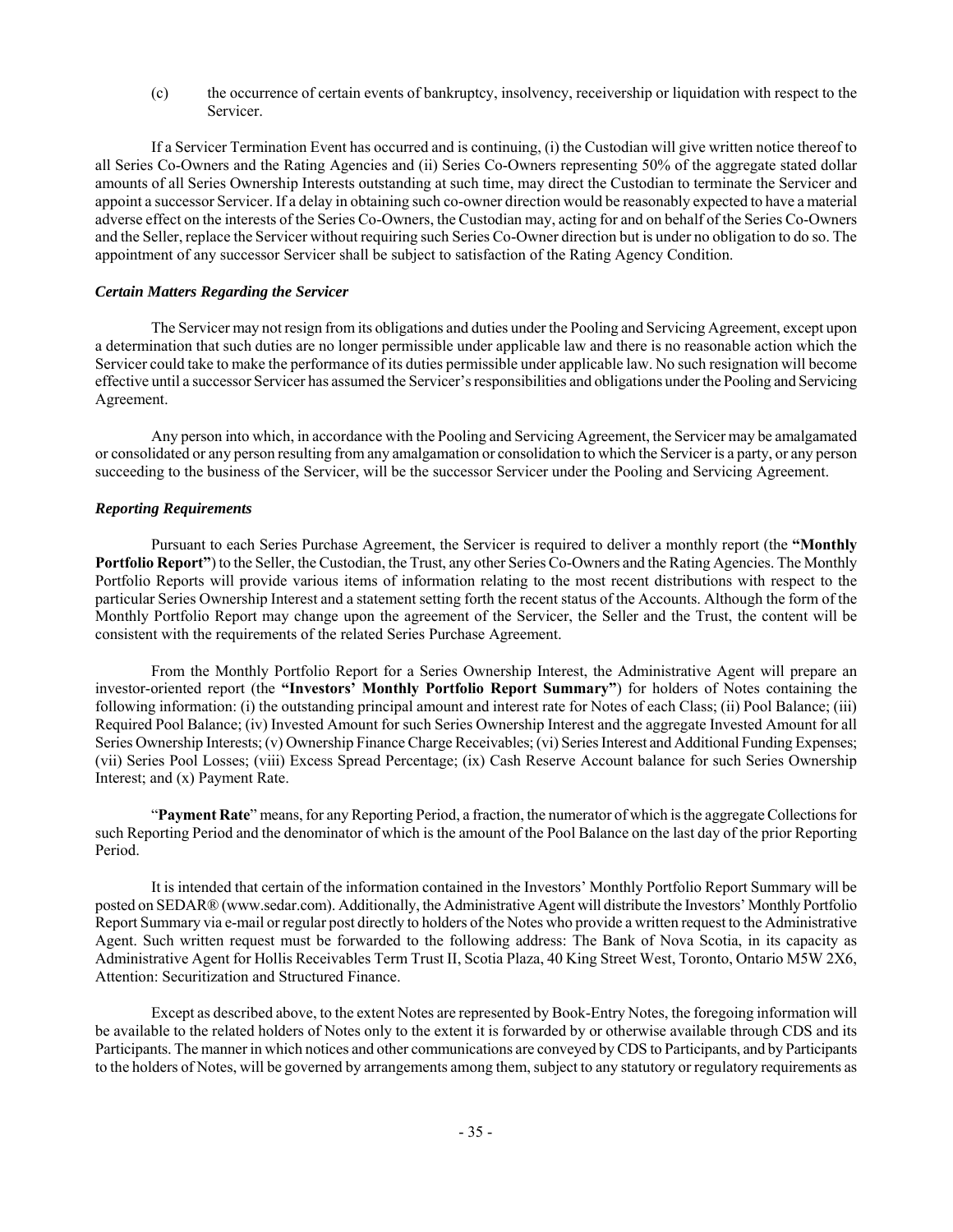may be in effect from time to time. The Servicer, the Issuer Trustee, the Indenture Trustee and the Administrative Agent may recognize as owner of a Note the person in whose name the Note is registered on the books and records of the Indenture Trustee, as registrar in respect of the Notes.

## *Indemnification*

The Pooling and Servicing Agreement provides that the Servicer will indemnify the Custodian, the Series Co-Owners and any persons providing Series Enhancement from and against any loss, liability, expense, damage or injury suffered or sustained arising out of the Servicer's or the Custodian's actions or omissions with respect to its servicing and administration of the Accounts and the Account Assets pursuant to the Pooling and Servicing Agreement. In the event of a transfer of servicing to a successor Servicer, the successor Servicer will be obligated to indemnify and hold harmless the Seller for any losses, claims, damages and liabilities of the Seller as described in this paragraph arising from the actions or omissions of such successor Servicer.

Under the Pooling and Servicing Agreement, the Seller has agreed to indemnify the Custodian, the Series Co-Owners and any persons providing Series Enhancement against any loss, liability, expense, damage, claim or injury suffered by reason of any representations and warranties, acts, omissions or alleged acts or omissions arising out of activities of the Seller or the Custodian pursuant to the Pooling and Servicing Agreement or any Series Purchase Agreement, including reliance on any representation or warranty made by the Seller in the Pooling and Servicing Agreement which was incorrect in any material respect when made; provided, however, that such indemnity will not extend to acts, omissions or alleged acts or omissions of the Custodian which constitute fraud, gross negligence, breach of fiduciary duty (other than negligent action) or wilful misconduct.

Except as provided in the preceding two paragraphs, the Pooling and Servicing Agreement and the Series Purchase Agreement provide that none of the Seller or any of its directors, officers, employees and agents will be under any other liability to the Custodian, any Series Co-Owner or any person providing Series Enhancement for any action taken, or for refraining from taking any action, in good faith pursuant to the Pooling and Servicing Agreement or any Series Purchase Agreement, as the case may be. However, the Seller will not be protected against any liability which would otherwise be imposed by reason of wilful misfeasance, bad faith or gross negligence of any such person in the performance of their duties or by reason of reckless disregard of their obligations and duties thereunder.

## *Amendments to the Pooling and Servicing Agreement*

The Pooling and Servicing Agreement may be amended by the Servicer and the Seller without obtaining the consent of the Series Co-Owners to cure any ambiguity, to correct or supplement any provisions therein which may be inconsistent with any other provisions therein, to add other identifying factors to the definition of "Account" (and related definitions) or to add any other provisions with respect to matters or questions raised under the Pooling and Servicing Agreement which are not inconsistent with the provisions of the Pooling and Servicing Agreement, provided that such amendment shall not, as evidenced by an opinion of counsel, adversely affect in any material respect the interests of any existing Series Co-Owners in relation to their Ownership Interests (without regard to the availability of any Series Enhancement or Series Account balances).

The Pooling and Servicing Agreement may also be amended by the Servicer, the Seller and the Custodian (upon receipt by the Custodian of a direction of affected Series Co-Owners which, by Series Ownership Interest, have Invested Amounts as of the most recent Reporting Day that in aggregate exceed 66-2/3% of the aggregate of the Invested Amounts of all such affected Series Ownership Interests), for the purpose of adding any provisions to or changing in any manner or eliminating any of the provisions of the Pooling and Servicing Agreement or of modifying in any manner the rights of the Series Co-Owners or the Seller; provided, however, that no such amendment shall:

- (a) reduce in any manner the amount, or delay the timing, of any distributions to be made to Series Co-Owners or deposits of amounts to be so distributed;
- (b) change the definition of or the manner of calculating the Invested Amount of any Series Ownership Interest;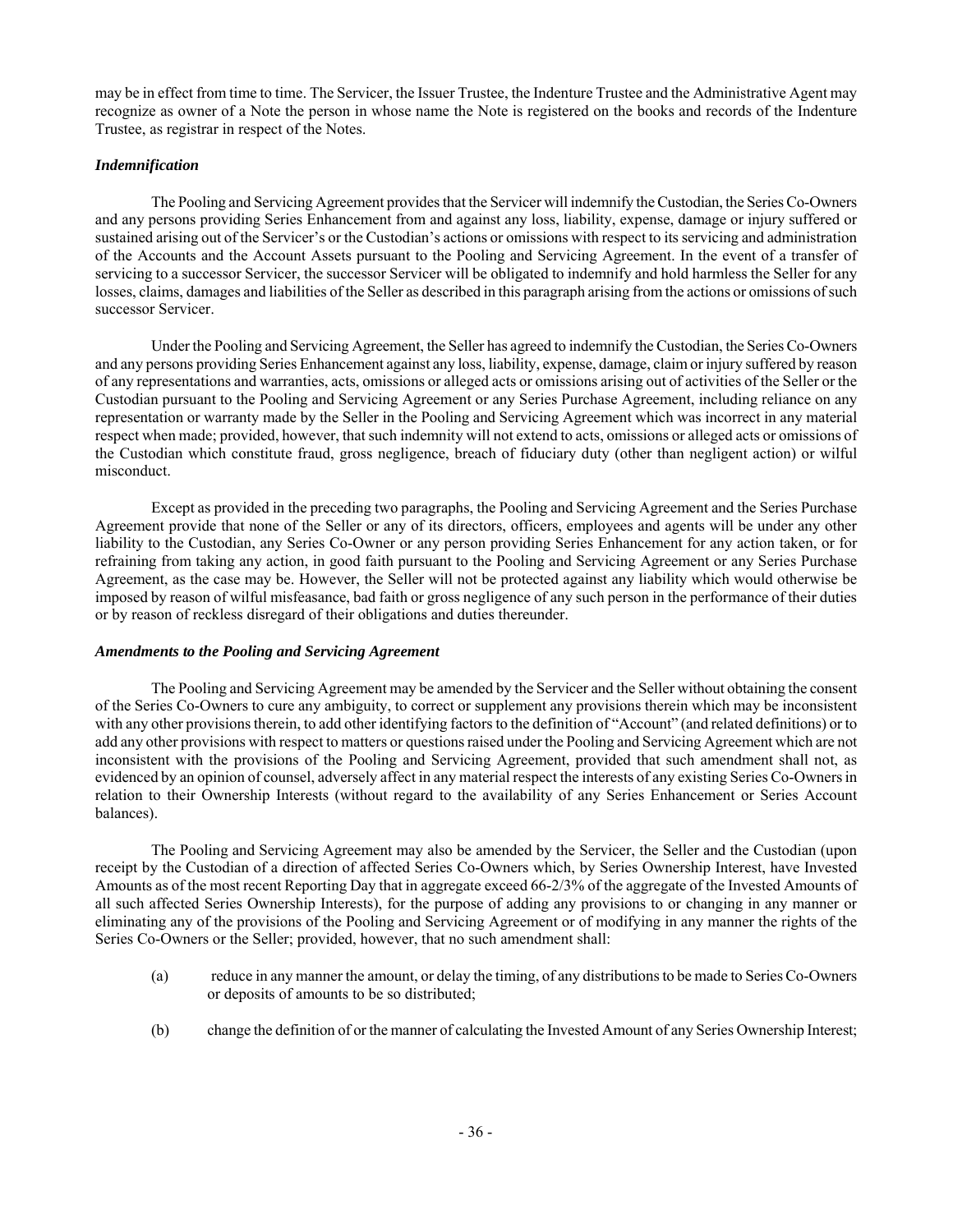- (c) reduce the aforesaid percentage required to consent to any such amendment or reduce the percentage specified for any act provided for thereunder; or
- (d) adversely affect the Rating Agencies' rating of any Series;

in each such case, without the consent of each affected Series Co-Owner.

The consent of the Custodian will be required in respect of any amendments which affect the Custodian's rights, duties or immunities under the Pooling and Servicing Agreement or otherwise.

#### **DETAILS OF THE OFFERING**

#### **General**

The Trust entered into a trust indenture dated as of May 29, 2013 (as supplemented, the **"Trust Indenture"**) with the Indenture Trustee for the purpose of issuing Notes. The Notes of each Series and Class will be created and issued pursuant to a supplemental indenture (each, a **"Related Supplement"** for such Series or Class) to the Trust Indenture to be entered into by the Trust and the Indenture Trustee in connection therewith. Unless otherwise specified in the applicable Related Supplement and set out in the applicable pricing supplement, each Series will be divided into four Classes, being the Class A Notes, the Class B Notes, the Class C Notes and the Class D Notes. The following is a description of the material attributes and characteristics of the Notes, the Trust Indenture and certain other arrangements contemplated or permitted by the Trust Indenture. Reference is made to the Trust Indenture and other agreements referred to below for the full particulars of these attributes and characteristics. See "Material Contracts".

#### **The Notes**

The Notes are issuable from time to time at the discretion of the Trust during the period that this Prospectus remains valid on terms determined at the time of issue in an aggregate principal amount not to exceed \$7,000,000,000. The Notes are offered pursuant to the MTN Program, as contemplated by the National Instrument. The National Instrument permits the omission from this Prospectus of certain variable terms of the Notes, which will be established at the time of the offering and sale of the Notes and will be included in pricing supplements, which are incorporated by reference into this Prospectus solely for the purpose of the Notes issued thereunder. A pricing supplement containing the specific terms of any particular offering of Notes will be delivered to purchasers of such Notes together with this Prospectus.

The specific variable terms of any offering of Notes including, where applicable and without limitation, the aggregate principal amount of Notes being offered, the issue price, the issue, delivery and maturity dates, the redemption or repayment provisions, if any, the interest rate or interest rate basis and the interest payment date(s), will be established by the Trust and set forth in the applicable pricing supplement that will accompany this Prospectus. The Trust reserves the right to set forth in a pricing supplement specific variable terms of an offering of Notes that are not within the options and parameters set forth in this Prospectus. Reference is made to the applicable pricing supplement for a description of the specific terms of any offering of Notes. Notes will be offered in such amounts, at such times, at such rates of discount or interest and on such other terms and conditions as the Trust may, from time to time, determine based on financing requirements, prevailing market conditions and other factors.

## **Unless otherwise specified in the applicable pricing supplement, each Series will be comprised of four Classes, being the Class A Notes, the Class B Notes, the Class C Notes and the Class D Notes. The relevant provisions of any Series not so comprised will be set forth in the applicable pricing supplement.**

The "**Expected Final Payment Date**" for the Notes of a Series will be as specified in the applicable Related Supplement and as set out in the applicable pricing supplement. Subject to the occurrence of an Amortization Event, holders of Notes will receive payments of principal and interest on or after the Expected Final Payment Date until the earlier of (a) the date on which the outstanding principal amounts of the applicable Series and all interest accrued thereon has been paid in full, and (b) the Prescription Date for the applicable Series.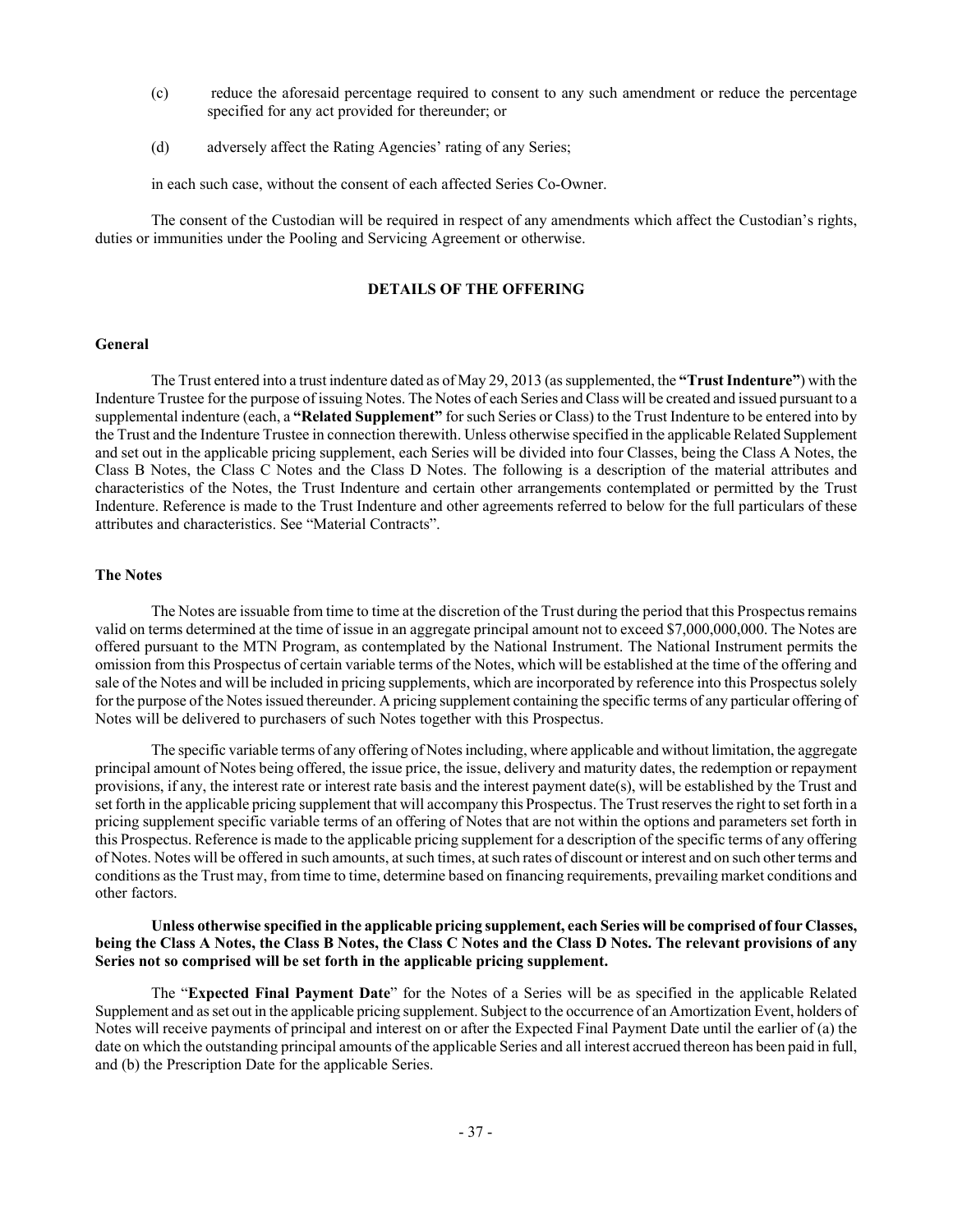## **Outstanding Series**

The Series of Notes previously issued by the Trust and which remain outstanding are as follows: (i) the \$500,000,000 2.235% Line of Credit Receivables-Backed Class A Notes, Series 2013-1 and \$102,410,000 5.235% Line of Credit Receivables-Backed Class B Notes, Series 2013-1, (ii) the \$500,000,000 2.434% Line of Credit Receivables-Backed Class A Notes, Series 2014-1 and \$102,410,000 5.434% Line of Credit Receivables-Backed Class B Notes, Series 2014-1, (iii) the \$500,000,000 1.788% Line of Credit Receivables-Backed Class A Notes, Series 2015-1 and \$102,410,000 4.938% Line of Credit Receivables-Backed Class B Notes, Series 2015-1, and (iv) the \$450,000,000 Line of Credit Receivables-Backed Floating Rate Class A Notes, Series 2015-2 and \$92,170,000 Line of Credit Receivables-Backed Floating Rate Class B Notes, Series 2015-2. Scotiabank currently holds all of the Class B Notes of each previously issued Series of Notes. The proceeds of the issuance of each such Series of Notes was used to purchase the related Series Ownership Interest.

#### **Interest**

Interest will accrue on the unpaid principal amount of each Class of Notes in a Series on such terms as specified in the Related Supplement (and set out in the applicable pricing supplement), and be paid in arrears to the applicable holders of Notes (subject to any applicable withholding taxes) on each Interest Payment Date prior to the occurrence of an Amortization Event. Interest payments on each Interest Payment Date will include interest accrued to, but excluding, such Interest Payment Date and will be calculated on the basis of a 365 day year (unless otherwise specified in the applicable Related Supplement and set out in the applicable pricing supplement). Interest due with respect to the Notes of a Series for the first Interest Payment Date will accrue from and including the applicable Closing Date to but excluding the first Interest Payment Date. Any interest due but not paid on any Interest Payment Date will be due on the next succeeding Interest Payment Date with additional interest at the same rate on such amount. If an Amortization Period commences, unless otherwise specified in the Related Supplement (and set out in the applicable pricing supplement), interest will thereafter be paid to the applicable holders of Notes (subject to any applicable withholding taxes) in equal payments monthly in arrears on each Special Payment Date. Interest will accrue on each Class of Notes but will not be paid on any day in respect of the Class B Notes or the Class C Notes if any amount required to be paid in respect of interest on the more senior Classes of Notes on that day remains outstanding as due and payable. Interest will accrue on the Class D Notes but will not be paid on any day if any amount required to be paid in respect of interest or principal on the more senior Classes of Notes on that day remains unpaid. Unless otherwise specified in the applicable Related Supplement (and set out in the applicable pricing supplement), the record date ("**Record Date**") for holders of Notes entitled to receive interest on any Interest Payment Date or Special Payment Date will be the date that is 15 days prior to the related Interest Payment Date or Special Payment Date, as applicable (or if such day is not a Business Day, the next succeeding Business Day).

**"Closing Date**" means, in respect of a Series, the date specified as such in the related Series Purchase Agreement (and set out in the applicable pricing supplement).

"**Interest Payment Date**" means, in respect of a Series and prior to the occurrence of a related Event of Default, any date on which the Trust is obligated to make a payment of interest in respect of such Series as specified in the Related Supplement (and as set out in the applicable pricing supplement).

"**Special Payment Date**" means, in respect of a Series, any date during an Amortization Period on which the Trust is obligated to make a payment of interest and principal in respect of such Series as specified in the Related Supplement (and as set out in the applicable pricing supplement).

## **Principal**

It is expected that payment in full of the principal and interest on each Series will be made on the related Expected Final Payment Date. The payment of the principal amounts owing under a Series will commence in advance of the Expected Final Payment Date if an Amortization Period commences. Repayment of a Series may also occur later than its Expected Final Payment Date if the Trust does not have sufficient funds to repay the Series in full on the Expected Final Payment Date. Failure to repay a Series in full on such date will constitute an Amortization Event and result in the occurrence of the Amortization Commencement Day for such Series. Principal payments on a Series will not be made until all of the interest owing on the Class A Notes, Class B Notes, Class C Notes and Class D Notes of such Series has been paid in full. Principal payments on the Class B Notes of a Series will not be made until all amounts due on the Class A Notes of such Series have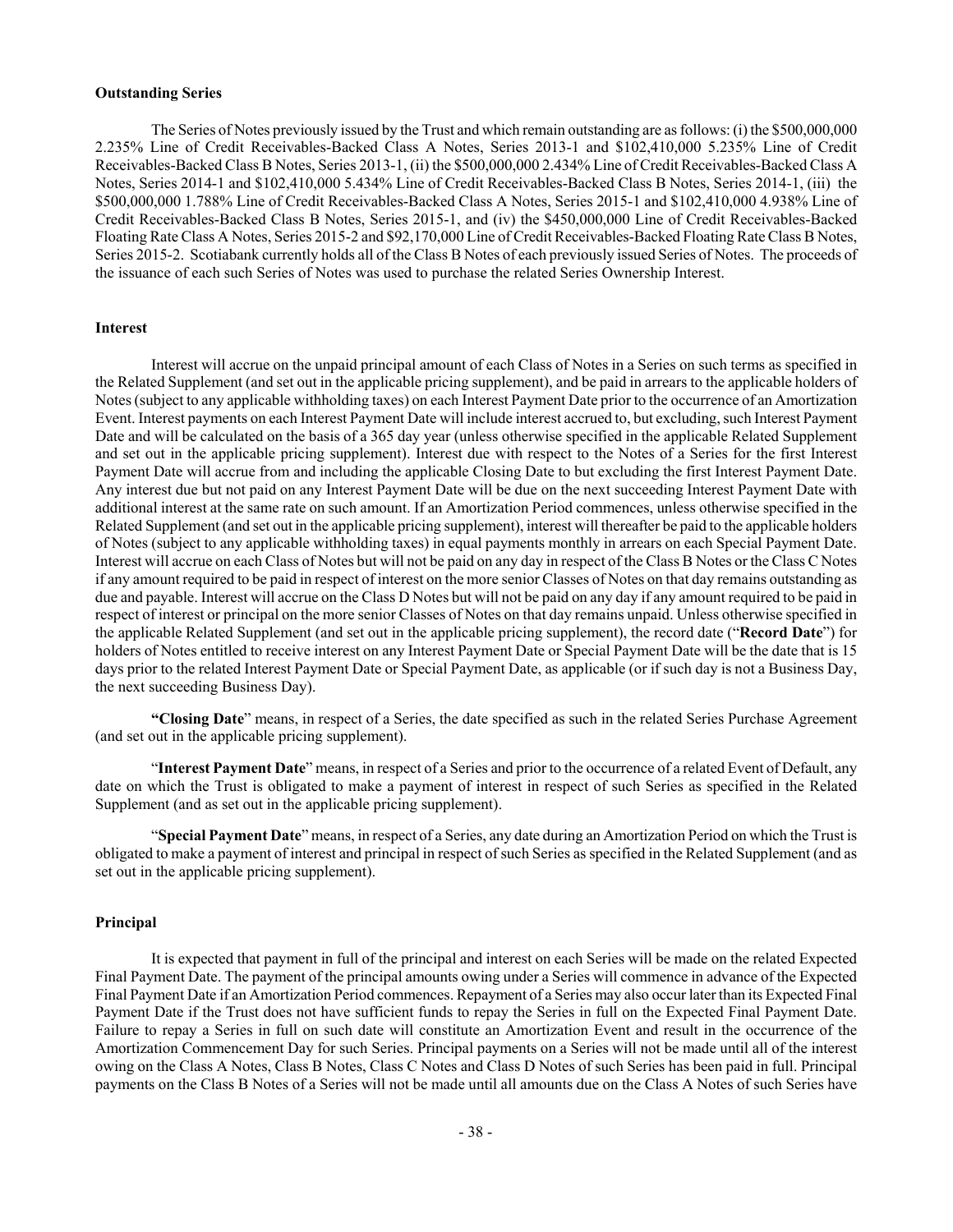been paid in full. Principal payments on the Class C Notes of a Series will not be made until all amounts due on the Class A Notes and the Class B Notes of such Series have been paid in full. Principal payments on the Class D Notes of a Series will not be made until all amounts due on the Class A Notes, the Class B Notes and the Class C Notes have been paid in full. All payments of principal on a Series and interest thereon will cease on the Prescription Date for such Series. See "The Trust Indenture — Payment Priorities" herein.

## **Subordination of the Class B, Class C and Class D Notes**

The Class B Notes will be subordinated to the Class A Notes to the extent described herein. Repayment of the principal amount of the Class B Notes will not be made until all principal and interest owing under the Class A Notes and all interest owing under the Class B Notes, the Class C Notes and the Class D Notes has been fully paid. The Class C Notes will be subordinated to the Class A Notes and the Class B Notes to the extent described herein. Repayment of the principal amount of the Class C Notes will not be made until all interest owing under the Class A Notes, the Class B Notes, the Class C Notes and the Class D Notes and all principal owing under the Class A Notes and the Class B Notes has been fully paid. The Class D Notes will be subordinated to the Class A Notes, the Class B Notes and the Class C Notes to the extent described herein. Repayment of the principal owing under the Class D Notes will not be made until all principal and interest owing under the Class A Notes, the Class B Notes and the Class C Notes has been fully paid. See "The Trust Indenture — Payment Priorities".

#### **Book-Entry Registration**

The Notes will be represented by one or more fully registered book-entry only notes (each, a "**Book-Entry Note**" and collectively, the **"Book-Entry Notes**") held by, or on behalf of, CDS Clearing and Depository Services Inc. ("**CDS**"), as custodian of the Book-Entry Notes and registered in the name of CDS or its nominee, except in the circumstances described herein. Registration of ownership and transfers of such Notes will be made only through the depository service of CDS. Except as described herein, no purchaser of a Note will be entitled to a definitive certificate or other instrument from the Trust or CDS evidencing that purchaser's ownership thereof, and no holder of an interest in a Book-Entry Note (a "**Book-Entry Note Owner** ") will be shown on the records maintained by CDS, except through book-entry accounts of a participant in the depository system of CDS (a "**Participant**") acting on behalf of the Book-Entry Note Owner.

Transfers of beneficial ownership of Notes represented by Book-Entry Notes will be effected through records maintained by CDS or its nominee for such Book-Entry Notes (with respect to interests of Participants) and on the records of Participants (with respect to persons other than Participants). Beneficial owners who are not Participants, but who desire to purchase, sell or otherwise transfer beneficial ownership of, or any other interest in, Book-Entry Notes, may do so only through Participants.

The ability of a Book-Entry Note Owner to pledge the Note or otherwise take action with respect to such owner's interest in the Note (other than through a Participant) may be limited due to lack of a physical certificate.

Unless and until Definitive Notes are issued, Book-Entry Note Owners of the Notes will not be recognized by the Indenture Trustee as holders of Notes other than for tax purposes. All references herein or in the Trust Indenture to payments, notices, reports and statements to, or actions by, holders of Notes will refer to the same made with respect to or by CDS or its nominee, as the case may be, as the registered holder of the Notes upon instructions of a requisite number of Book-Entry Note Owners acting through Participants.

The Notes will be issued in fully registered certificated form ("**Definitive Notes**") to Book-Entry Note Owners or their nominees other than CDS or its nominee only if (a) the Issuer Trustee advises the Indenture Trustee in writing that CDS is no longer willing or able to properly discharge its responsibilities as depository with respect to any such Series and CDS is unable to locate a qualified successor depository, (b) the Issuer Trustee advises the Indenture Trustee that it elects to terminate the use of the CDS depository system with respect to any such Series, or (c) after the occurrence and during the continuance of an Event of Default, Book-Entry Note Owners representing in aggregate more than 50% of the aggregate unpaid principal amount of the Notes then outstanding of the affected Series advise the Indenture Trustee through CDS and the Participants in writing, that the continuation of a book-entry system through CDS is no longer in the best interests of Book-Entry Note Owners of such Series.

Upon the occurrence of any of the events described in the immediately preceding paragraph, the Indenture Trustee is obliged to notify all Book-Entry Note Owners in respect of each affected Series, through CDS, of the availability of Definitive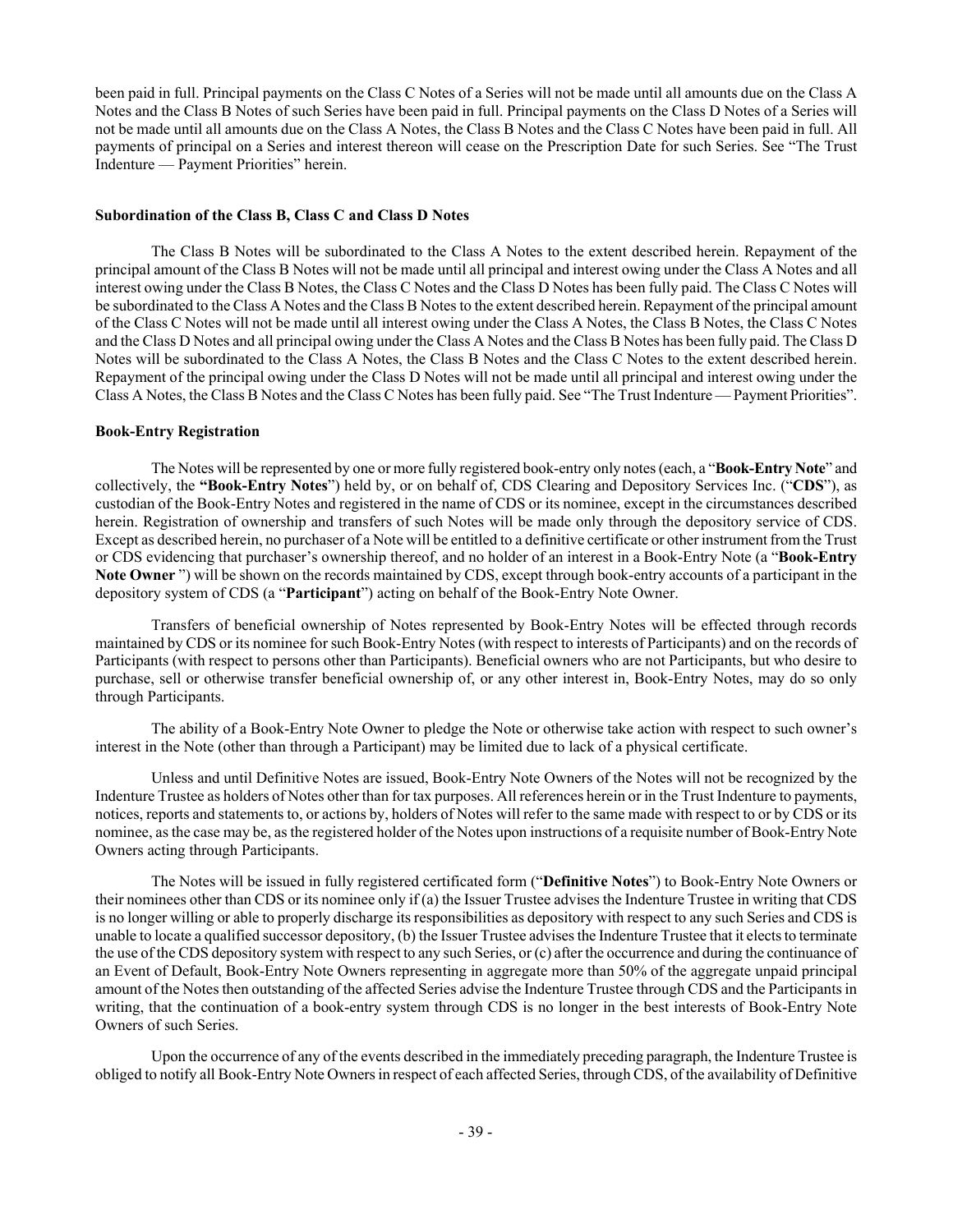Notes for such Series. Upon surrender by CDS of the relevant Book-Entry Note or Notes and instructions from CDS for reregistration, the Indenture Trustee will issue Definitive Notes for the applicable Series and thereafter the Indenture Trustee, the Issuer Trustee, and the Administrative Agent will recognize the registered holders of Notes of such Definitive Notes as the holders of Notes of such Series under the Trust Indenture.

Payments of principal, interest and other amounts with respect to Definitive Notes will, in accordance with the procedures set out in the Trust Indenture, be made directly to holders of Notes in whose names the Definitive Notes were registered at the close of business on the applicable Record Date. Such payments will be made by cheque mailed to the address of such holder as it appears on the Note register maintained by the Indenture Trustee or its agent. The final payment on any Note, however, will be made only upon presentation and surrender of such Definitive Note at the office or agency specified in the Trust Indenture.

#### **Seller's Representation and Indemnity Covenant**

The Seller will issue in favour of the Trust and the Indenture Trustee a representation and indemnity covenant (the "**Seller's Representation and Indemnity Covenant**") by which the Seller shall (a) represent and warrant to the Trust that all representations made in this Prospectus or any pricing supplement with respect to Scotiabank, the line of credit business of Scotiabank, the Accounts and the Receivables contain no untrue statement of a material fact and do not omit to state a material fact that is required to be stated or omit to state a material fact that is necessary to be stated in order for the statement not to be misleading in the circumstances in which it was made and (b) indemnify the Trust for any costs, claims, expenses or losses arising as a result of any misrepresentation contained in respect of such information in this Prospectus or any pricing supplement or as a result of a breach by the Seller of a material representation, warranty or covenant contained in the Material Contracts.

#### **HEDGING TRANSACTIONS**

In connection with the acquisition and ownership of Series Ownership Interests, the Trust will incur interest rate risk and other risks. To mitigate such risks, the Trust may enter into interest rate swaps or other appropriate hedging transactions. Any such interest rate swap or other hedging transaction (each, a **"Hedging Transaction"**) will be described in the related pricing supplement.

#### **THE TRUST INDENTURE**

When used in this section, "**Note**" means asset backed notes issued pursuant to the Trust Indenture, "**Series**" means any Series issued pursuant to the Trust Indenture, and "**Class**" means, in respect of a Series, each Class of Notes of such Series issued pursuant to the Trust Indenture.

## **General**

The Related Supplement for any Series or Class will specify for the related Series or Class the designation, authorized denominations, aggregate principal amount, interest rate (or method of calculation thereof), maturity date, redemption terms, credit enhancement, if any, and any other specific terms or conditions of such Series or Class which may be specified in the Related Supplement therefor pursuant to the Trust Indenture.

Notes of any Series or Class may be issuable from time to time in the manner and subject to the terms and conditions as are specified therefor in the Trust Indenture and the Related Supplement. The aggregate principal amount of Notes which may be authorized, issued and outstanding under the Trust Indenture is unlimited. All material terms and conditions of or applicable to any Series or Class of Notes not included herein will be described in the related pricing supplement for such Series or Class.

For the purposes of determining whether holders of Notes issued under the Trust Indenture have given any request, demand, notice, consent or waiver under the Trust Indenture, the Notes will be treated and deemed to constitute a single Series; provided, however, if any action adversely affects in any material respect the rights relating to a particular Series or a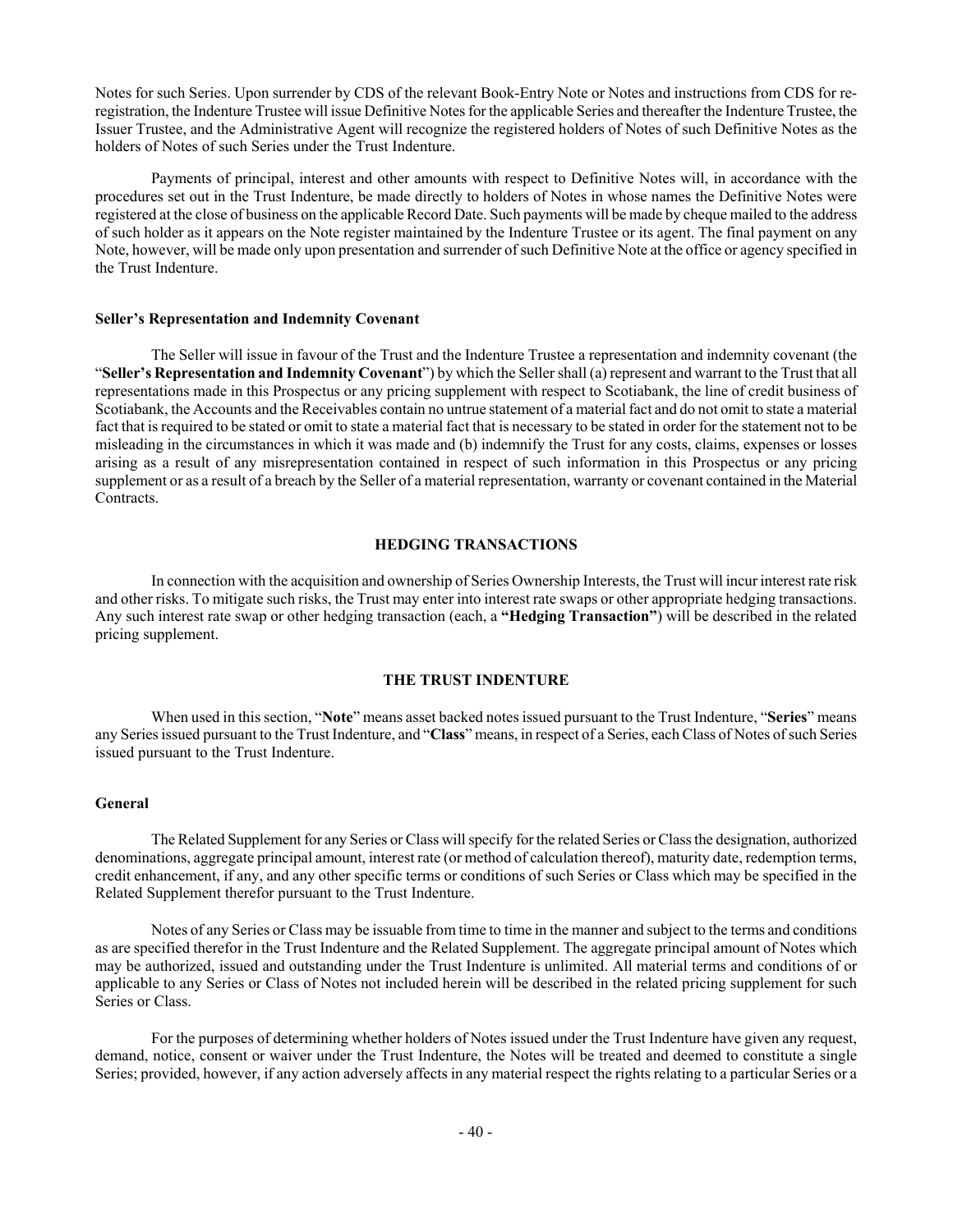particular Class in a manner or to an extent differing from the manner in or to the extent to which it affects the rights relating to a different Series or Class, as the case may be, then holders of such affected Notes will not be bound by any such action taken at a meeting or by an instrument in writing, unless special Series or Class meetings of such holders of Notes are held, for which approval rules, as specified in the Trust Indenture, will apply.

## **Limited Recourse**

Recourse to the Trust for amounts owing under each Series will be limited to the right to be paid amounts distributed to the Trust in respect of the related Series Ownership Interest, subject to the prior payment of certain amounts described below under "Payment Priorities". The holders of Notes will have no recourse to the Seller, the Issuer Trustee (other than in its capacity as trustee of the Trust), the Custodian, the Indenture Trustee, or any affiliate thereof, nor will they have recourse to any other Series Ownership Interest or any credit enhancement provided therefor or to any other property and assets owned by the Trust, the Issuer Trustee, in its individual capacity, the Indenture Trustee or the Custodian. Holders of Notes will have the benefit of the related Cash Reserve Account to the extent described herein.

## **Events of Default and Remedies**

## *Events of Default*

Subject to the right of holders of Notes of a Series to instruct the Indenture Trustee to waive any default (see "**Waiver of Default**"), the Indenture Trustee will declare the principal of and all accrued and unpaid interest and additional amounts, if any, on the Notes of a particular Series then outstanding to be immediately due and payable and the same shall forthwith become immediately due and payable to the Indenture Trustee and the security on the related Series Ownership Interest will become enforceable, on the occurrence of one or more of the following events in relation to the Notes (an "**Event of Default**") unless otherwise provided in a Related Supplement (as will be described in the related pricing supplement):

- (a) the Trust fails to pay the principal amount of or interest on the Notes of such Series when the same becomes due and payable;
- (b) the Issuer Trustee on behalf of the Trust admits the inability of the Trust to pay its liabilities generally as they become due or makes a general assignment for the benefit of the creditors of the Trust or otherwise acknowledges the insolvency of the Trust or any proceeding shall be instituted by or against the Trust seeking to adjudicate it a bankrupt or insolvent or seeking liquidation, winding up, dissolution, reorganization, arrangement, adjustment, protection, relief or composition of its debts under any law relating to bankruptcy, insolvency, reorganization, moratorium or relief of debtors or seeking the entry of an order for relief by the appointment of a receiver, trustee or other similar official for the Trust or for any substantial part of its property and, if such proceeding has been instituted against the Trust, either such proceeding has not been stayed or dismissed within 45 days or any of the actions sought in such proceeding (including the entry of an order for relief or the appointment of a receiver) are granted in whole or in part or if a receiver is privately appointed in respect of the Trust or of the property of the Trust or any substantial part thereof;
- (c) an encumbrancer other than the Indenture Trustee takes possession of the related Series Ownership Interest or any part thereof which is, in the opinion of the Indenture Trustee, a substantial part thereof, or if any process or execution is levied or enforced upon or against the related Series Ownership Interest or any part thereof which is, in the opinion of the Indenture Trustee, a substantial part thereof and remains unsatisfied for such period as would permit any such property to be sold thereunder, unless such process is in good faith disputed by the Trust and the Trust gives or causes to be given security which, in the discretion of the Indenture Trustee, is sufficient to pay in full the amount thereby claimed in case the claim is held to be valid;
- (d) the Trust defaults in the performance of any covenant (other than clause (a) hereof) contained in the Trust Indenture or the Related Supplement and such default remains unremedied for a period of 30 days after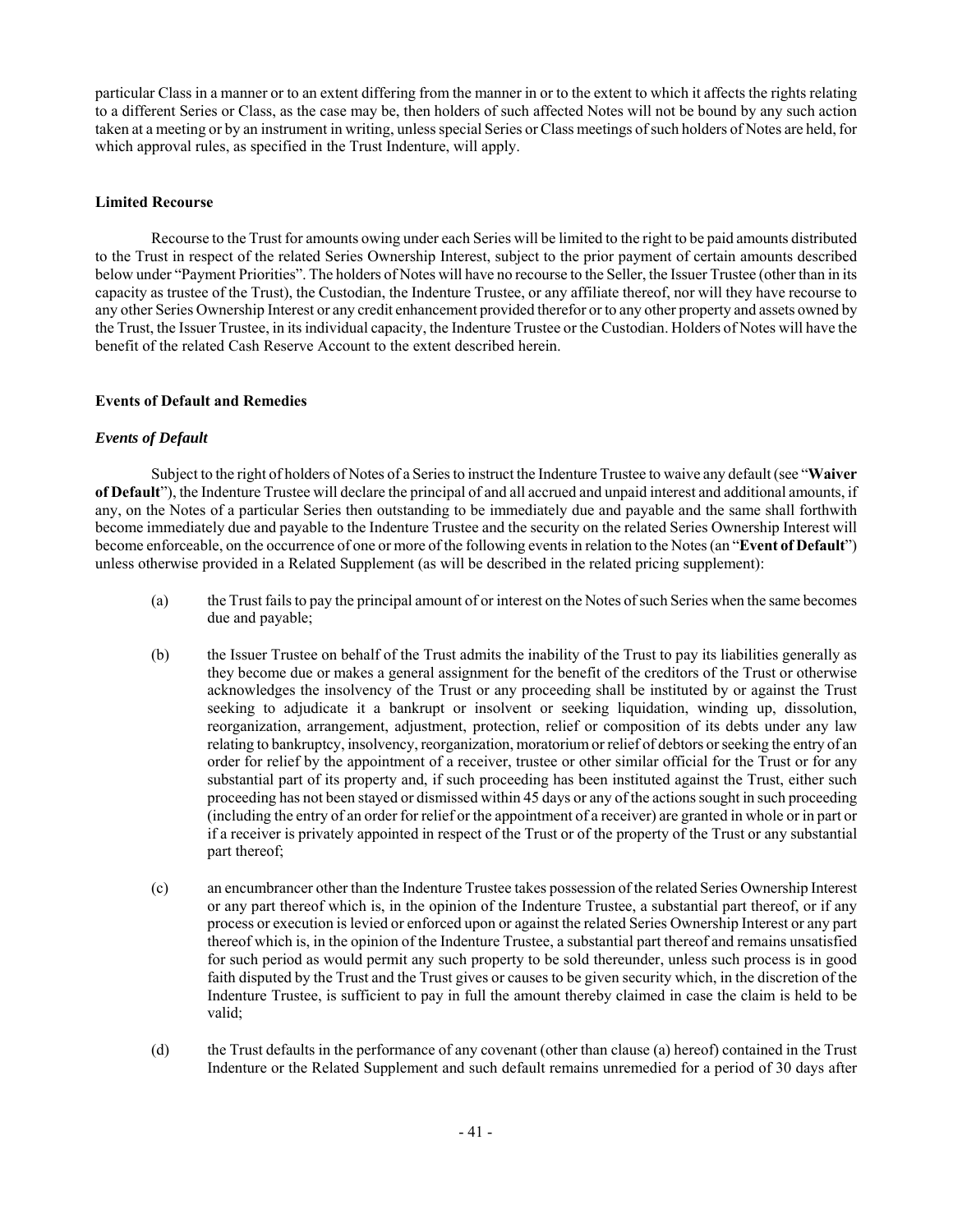notice thereof in writing is given by the Indenture Trustee specifying the nature of the default and requiring that it be remedied;

- (e) the Amortization Commencement Day in respect of the related Series Ownership Interest shall have occurred; or
- (f) any representation or warranty made by the Trust (or any of its agents) in or pursuant to the Trust Indenture or any other document or instrument delivered thereunder or under the Related Supplement proves to have been incorrect in any material respect when made and such incorrect representation or warranty would have a material adverse effect on the ability of the Trust to satisfy its obligations under the Notes of such Series (such material adverse effect to be determined without regard to any related Series Enhancement) and continues to be unremedied for a period of 30 Business Days after delivery by the Indenture Trustee of written notice thereof to the Trust specifying the nature of the incorrectness and requiring that it be remedied.

Subject to the provisions of the Trust Indenture relating to the duties of the Indenture Trustee, the Indenture Trustee will be under no obligation to exercise any of the rights, powers or discretions, make any elections or give any notices under the Trust Indenture at the request or direction of holders of Notes of any Series or Class if the Indenture Trustee reasonably believes that it will not be adequately indemnified against the costs, expenses and liabilities which might be incurred by it in complying with such request.

## *Notice of Default*

The Indenture Trustee is obligated to give notice of the occurrence of every Event of Default to the holders of Notes of the applicable Series, the Administrative Agent, the Custodian, the Issuer Trustee and the Rating Agencies (and certain other persons as specified in the Trust Indenture) within five Business Days after the Indenture Trustee receives notice of the occurrence thereof.

Where notice of the occurrence of an Event of Default has been given to the holders of Notes of the applicable Series and the Event of Default is thereafter waived, notice that the Event of Default is no longer continuing will be given by the Indenture Trustee to the persons to whom notice of the occurrence of such Event of Default was given within a reasonable time, but not exceeding 30 days, after the Indenture Trustee becomes aware that the Event of Default has been waived.

#### *Waiver of Default*

If the security granted pursuant to a Related Supplement becomes enforceable pursuant to the provisions thereof, holders of Notes will, subject to the rights of the holders of Notes of a Series or Class to vote separately on a matter where applicable (see **"The Trust Indenture - General"**), have the right and power (exercisable by Extraordinary Resolution) to instruct the Indenture Trustee to waive a default pursuant to paragraph (a), (d) or (f) of the definition of "Event of Default" and the Indenture Trustee will thereupon waive such default upon the terms and conditions as such holders of Notes prescribe, provided always that no act or omission either of the Indenture Trustee or of such holders of Notes will extend to or be taken in any manner whatsoever to affect any subsequent default or any subsequent occurrence of an Event of Default or the rights resulting therefrom and no delay or omission of the Indenture Trustee or the holders of Notes will impair any rights or powers granted to them thereunder. If, as a result of any such default, the Indenture Trustee takes any steps pursuant to the provisions of the Trust Indenture to enforce the security granted pursuant to the Related Supplement and thereafter such default is waived by holders of Notes, the Indenture Trustee will, at the request and at the cost of the Issuer Trustee, on behalf of the Trust, take such action as may reasonably be required to restore the position which prevailed immediately prior to the taking of such steps and neither the Indenture Trustee nor any receiver theretofore appointed by the Indenture Trustee will incur any liability by reason of the taking of such steps.

**"Extraordinary Resolution"** means a resolution passed by the affirmative votes of the holders of not less than 66- 2/3% of the principal amount of the Notes (or applicable Series or Class, as the case may be) then outstanding of the Trust issued pursuant to the Trust Indenture, represented and voting on a poll at a meeting of holders of Notes of the applicable Notes duly convened at which at least 25% of the aggregate principal amount of such Notes then outstanding to which such meeting relates are present in person or by proxy and held in accordance with the provisions of the Trust Indenture, or an instrument or instruments in writing signed in accordance with the provisions of the Trust Indenture.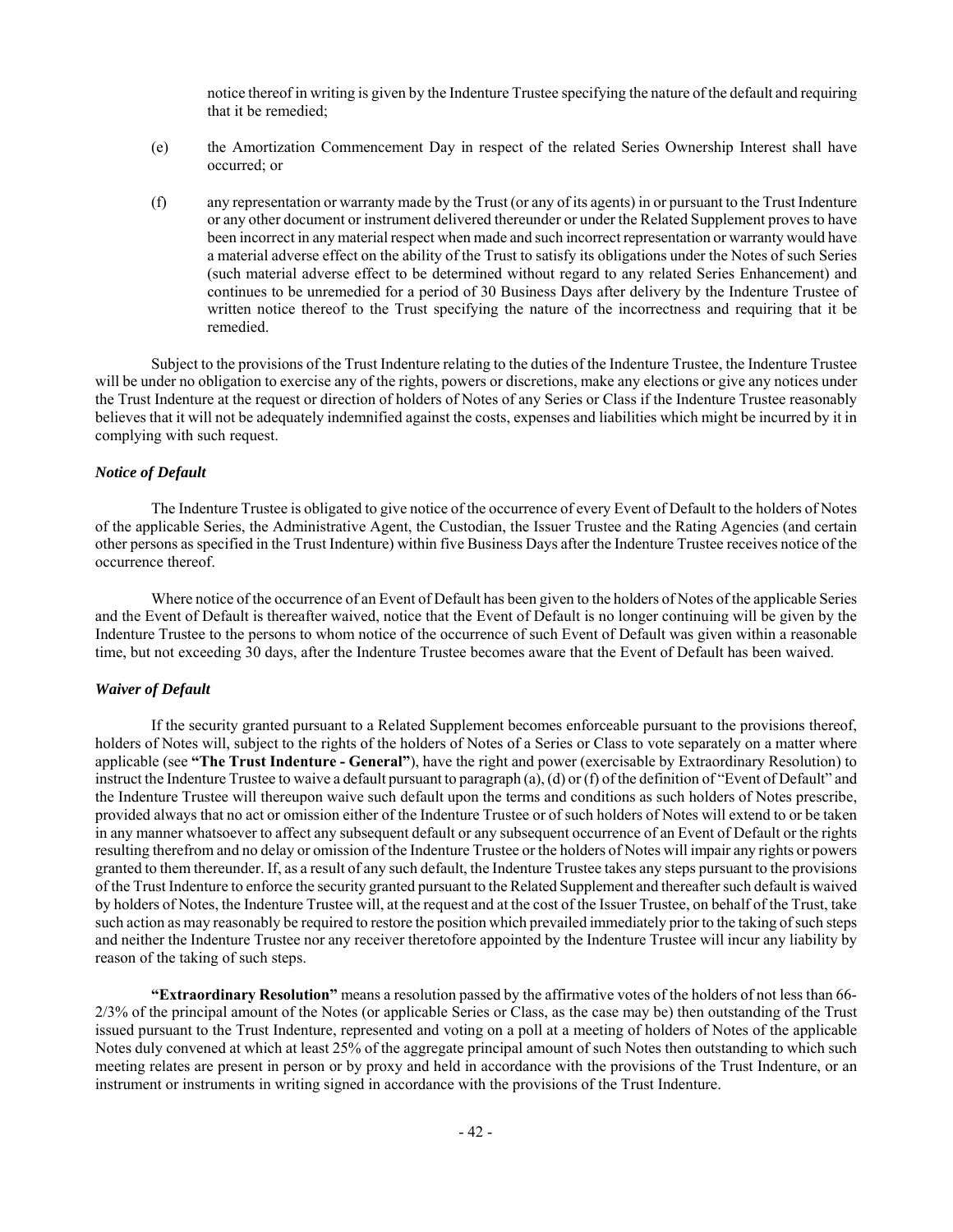## *Remedies*

Subject to the provisions concerning indemnification of the Indenture Trustee described above and certain limitations contained in the Trust Indenture, if the security granted in respect of a Series Ownership Interest becomes enforceable pursuant to the provisions of the Trust Indenture and the Related Supplement and the Trust has failed to pay to the Indenture Trustee on demand such amounts as are due from the Trust and unpaid in respect of the related Notes, together with any other amounts due thereunder, the Indenture Trustee will proceed to realize upon the security for such Notes and to enforce the rights of the Indenture Trustee and of the related holders of Notes (i) by possession of the Series Ownership Interest; (ii) by appointment of a receiver by an instrument in writing subject to the provisions of the Trust Indenture; (iii) by proceedings in any court of competent jurisdiction for the appointment of a receiver or for the sale of such Series Ownership Interest or any part thereof or for foreclosure; or (iv) by any other action, suit, remedy or proceeding authorized or permitted by the Trust Indenture or by law or by equity; and may file such proofs of claim and other papers or documents as may be necessary or advisable in order to have the claims of the Indenture Trustee either in its own name or as trustee of an express trust or as attorney-in-fact for and on behalf of such holders of Notes lodged in any judicial proceedings relative to the Trust; provided, however, that the Indenture Trustee will have the right to decline to take any such action if the action may not lawfully be taken or would be unduly prejudicial to the rights of the Indenture Trustee.

Neither the Indenture Trustee nor any of its owners, agents, officers, directors, employees, successors or assigns, nor the beneficiary of the Trust will, in the absence of an express agreement to the contrary, be personally liable for the payment of the principal of, interest on or other amounts due under the Notes or for the agreements of the Trust contained in the Trust Indenture.

## **Payment Priorities**

All amounts on deposit in a Series Distribution Account for a Series on any Payment Date will be applied by the Trust and/or the Indenture Trustee in the following order of priority; provided, however, that prior to the occurrence of an Event of Default or Amortization Event, payments in respect of interest (if any) due on the Notes will only be made on an Interest Payment Date and payments in respect of the principal of the Notes will only be made on the applicable Expected Final Payment Date (or Special Payment Date after the occurrence of an Event of Default which has not been waived or remedied):

- (a) first, in payment or reimbursement of all Additional Funding Expenses (other than the Series Co-Owner Pool Expenses) with respect to the related Series Ownership Interest in the order of priority that each appears in the definition thereof (other than the amounts to be paid under paragraph (e) below) including, after the occurrence of an Event of Default, of all costs, charges and expenses of the Indenture Trustee incurred in exercising any right, remedy or power granted to it under the Trust Indenture and the Related Supplement with respect to such Series Ownership Interest, including all outgoings properly paid by the Indenture Trustee in exercising such rights, remedies and powers;
- (b) second, allocated proportionately between the amounts payable pursuant to the following (i) and (ii) below based on the net amount payable by the Trust under the related Hedging Transaction (other than any swap termination payment) (in the case of the payment to be made under clause (i)), and the aggregate amount payable in respect of interest on the Class A Notes, the Class B Notes, the Class C Notes and the Class D Notes (in the case of payments to be made under clause (ii)):
	- (i) toward payment of the net amount payable by the Trust under the related Hedging Transaction (other than any swap termination payment), and
	- (ii) toward the payment of amounts due and owing under the Class A Notes, the Class B Notes, the Class C Notes and the Class D Notes in respect of principal, in the following order of priority:
		- (A) first, toward the payment of amounts due and owing under the Class A Notes in respect of interest, *pari passu*;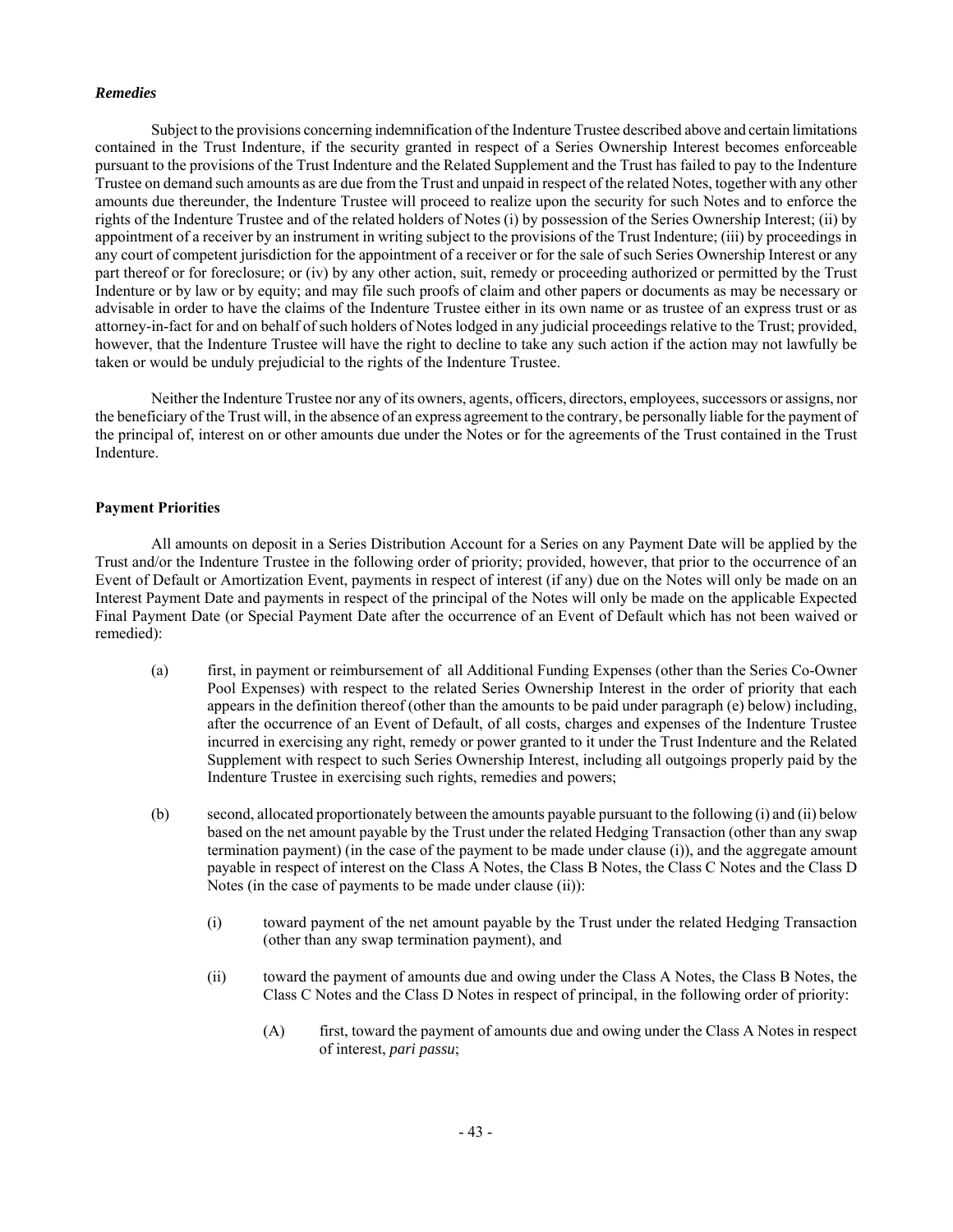- (B) second, toward the payment of amounts due and owing under the Class B Notes in respect of interest, *pari passu*;
- (C) third, toward the payment of amounts due and owing under the Class C Notes in respect of interest, *pari passu*; and
- (D) fourth, toward the payment of amounts due and owing under the Class D Notes in respect of interest, *pari passu*;
- (c) third, allocated proportionately between the amounts payable pursuant to the following (i) and (ii) below based on the amount of any termination payment payable by the Trust to the counterparty to the related Hedging Transaction where the Trust is the defaulting or sole affected party (in the case of the payment to be made under clause (i)), and the aggregate amount payable in respect of principal on the Class A Notes, the Class B Notes, the Class C Notes and the Class D Notes (in the case of payments to be made under clause (ii)):
	- (i) toward any termination payment payable by the Trust to the counterparty to the related Hedging Transaction where the Trust is the defaulting or sole affected party, and
	- (ii) toward the payment of amounts due and owing under the Class A Notes, Class B Notes, the Class C Notes and the Class D Notes in respect of principal, in the following order of priority:
		- (A) first, toward the payment of amounts due and owing under the Class A Notes in respect of principal, *pari passu*;
		- (B) second, toward the payment of amounts due and owing under the Class B Notes in respect of principal, *pari passu*;
		- (C) third, toward the payment of amounts due and owing under the Class C Notes in respect of principal, *pari passu*; and
		- (D) fourth, toward the payment of amounts due and owing under the Class D Notes in respect of principal, *pari passu*;
- (d) fourth, toward payment of any termination payment payable by the Trust to the counterparty to the related Hedging Transaction where the Trust is not the defaulting or sole affected party;
- (e) fifth, toward payment of amounts due and owing in respect of items  $(a)(v)$ ,(b) and (c) of the definition of "Additional Funding Expenses" (in order of priority that each appears in the definition thereof); and
- (f) sixth, to payment of the following related secured obligations in respect of the related Series Ownership Interest then owing in the following order of priority:
	- (i) all other amounts properly incurred and owing by the Trust and which are solely attributable to such Series, the related secured obligations or the related material contracts and not otherwise specified herein; and
	- (ii) the related proportionate share of all other amounts properly incurred and owing by the Trust which are not solely attributable to such Series, the related secured obligations or the related material contracts and not otherwise specified herein.

The payment priorities outlined above are subject, with respect to any Series, to such other payment priorities with respect to such Notes or any related swap agreement as may be provided in the Related Supplement (as set out in the applicable pricing supplement).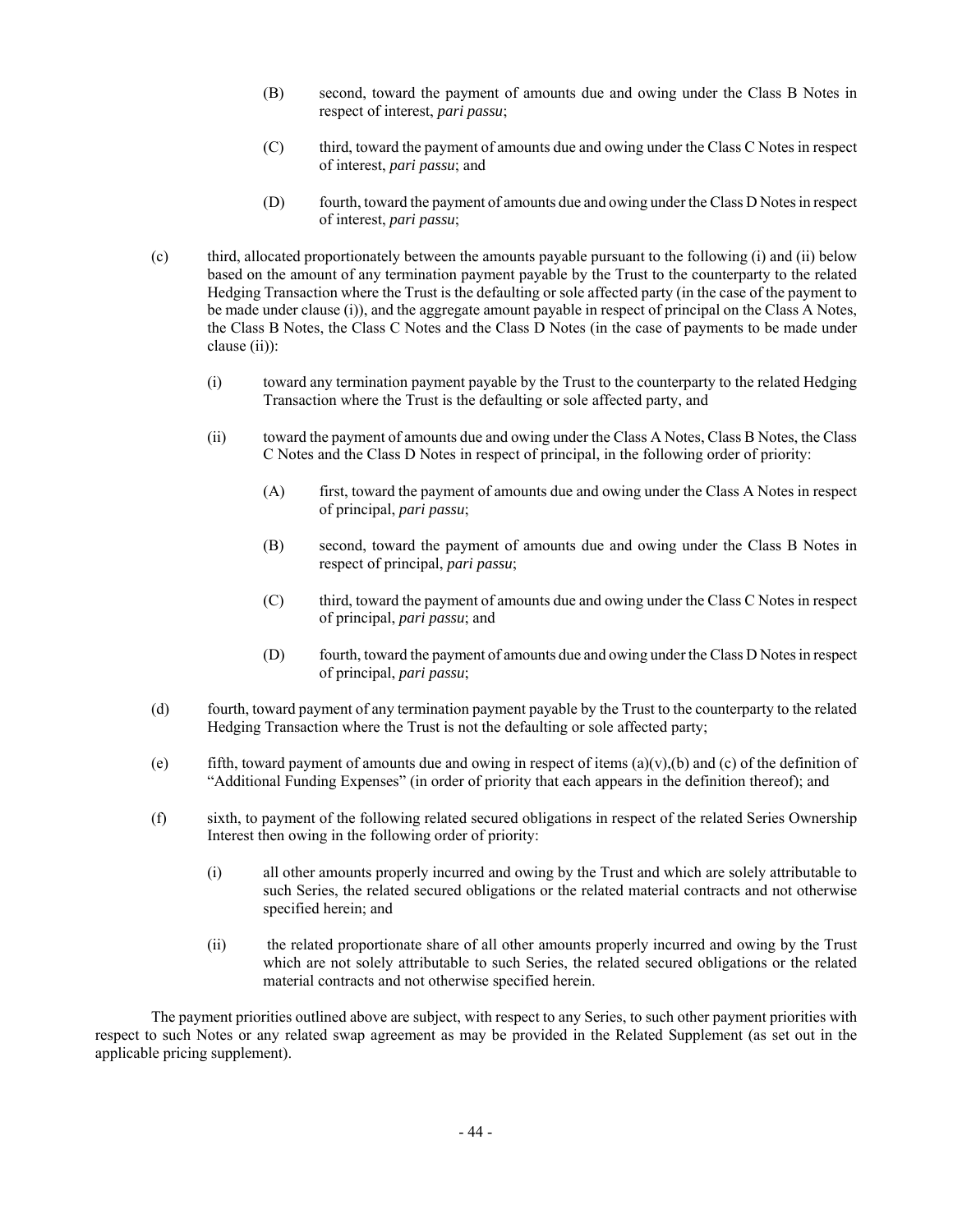## **Amendments to the Trust Indenture**

The Trust Indenture provides that, without the consent the Specified Creditors, the Indenture Trustee and the Trust may execute indentures supplemental to the Trust Indenture for certain purposes, including the following:

- (a) correcting or amplifying the description of any property in which security is specifically granted or intended so to be;
- (b) adding to the limitations or restrictions, further limitations or restrictions thereafter to be observed upon the amount of the issue of Notes under the Trust Indenture or upon the dealing with the property of the Trust, or upon the release of property forming part of the assets of the Trust; provided that, in each case, the Indenture Trustee, relying on the advice of counsel, is of the opinion that such further limitations or restrictions will not be prejudicial to the interests of the Specified Creditors;
- (c) adding to the covenants of the Trust contained in the Trust Indenture for the protection of the Specified Creditors or providing for additional Events of Default;
- (d) making such provisions not inconsistent with the Trust Indenture as may be necessary or desirable with respect to matters or questions arising thereunder, including the making of any modifications in the form of the Notes which do not affect the substance thereof and which, in the opinion of the Indenture Trustee, are expedient to make, if the Indenture Trustee, relying on the advice of counsel, is of the opinion that the provisions and modifications will not be prejudicial to the interests of the Specified Creditors;
- (e) evidencing the succession, or successive successions, of any other persons to the Trust or the Issuer Trustee and the covenants of and obligations assumed by any such successor in accordance with the provisions of the Trust Indenture;
- (f) providing for altering the provisions of the Trust Indenture in respect of the exchange or transfer of Notes;
- (g) adding to or modifying, amending or eliminating any of the terms of the Trust Indenture, provided, however, that:
	- (i) notice of any proposed addition, modification, amendment or elimination of the terms of the Trust Indenture must be provided to the related Rating Agencies and such proposed addition, modification, amendment or elimination must satisfy the Rating Agency Condition;
	- (ii) no such addition, modification, amendment or elimination will be effective with respect to any Notes which are outstanding at the time of such addition, modification, amendment or elimination; and
	- (iii) the Indenture Trustee may decline, in its discretion, to enter into any Amendment which would adversely affect its own rights, duties or immunities under the Trust Indenture or otherwise; and
- (h) any other purposes considered appropriate by the Indenture Trustee, relying on the advice of counsel and which satisfies the Rating Agency Condition, which are not prejudicial to the rights and interests of the Specified Creditors;

provided, however, that the Indenture Trustee may, in its sole discretion, decline to enter into any such supplemental indenture which may not afford to it adequate protection at such time when it becomes operative.

**"Specified Creditors**" means, collectively, the holders of Notes, the Administrative Agent, the Indenture Trustee, counterparties pursuant to swap agreements with the Trust, the Issuer Trustee, the Custodian, the lender pursuant to Subordinated Loan Agreement, persons providing first loss protection or other credit enhancement in respect of the Notes, any person providing Series Enhancement, the Dealers and the Servicers (if other than Scotiabank);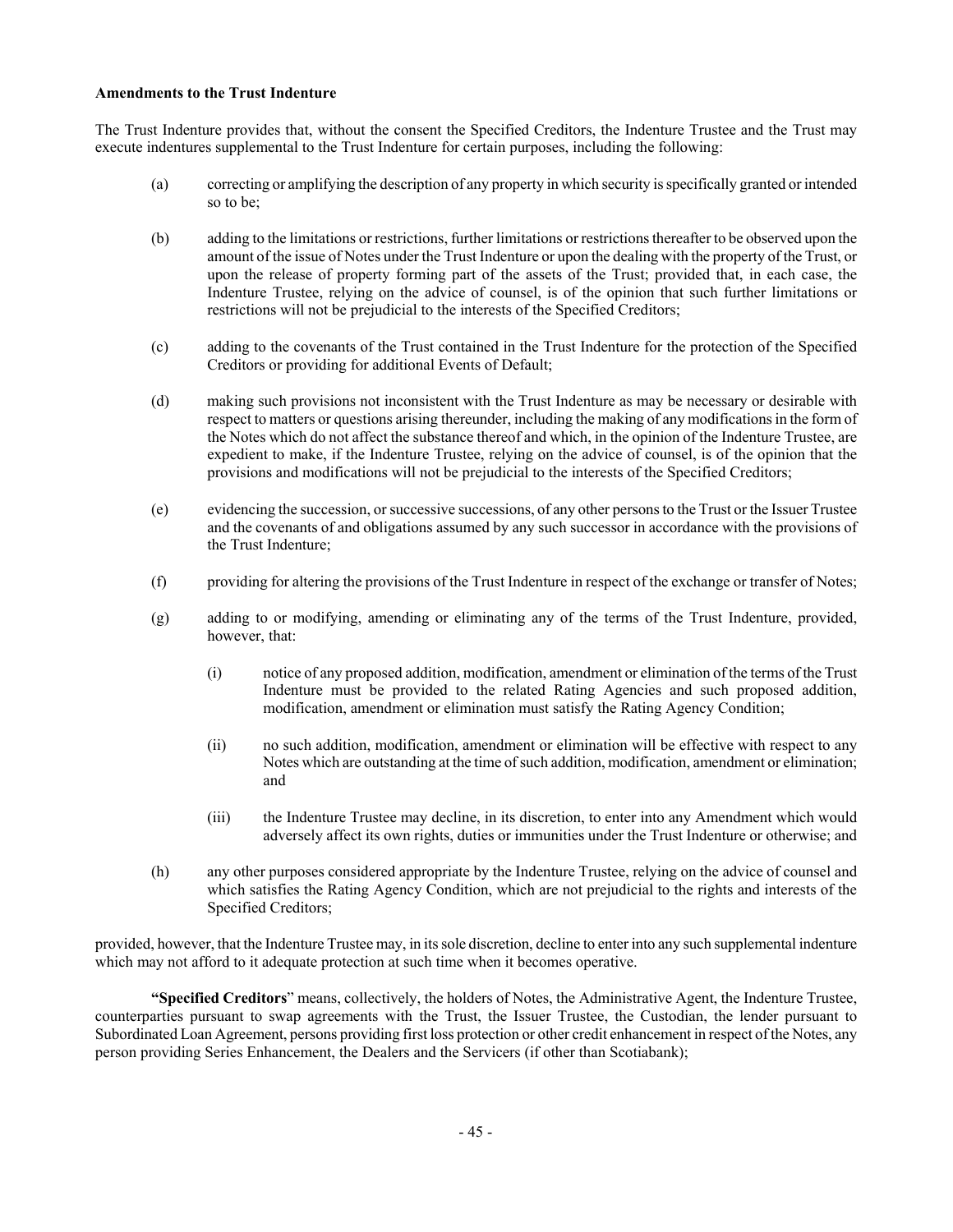Amendments to the Trust Indenture for any purpose other than specified above may be made by the Indenture Trustee and the Trust upon (a) satisfaction of the Rating Agency Condition, and (b) receipt of an Extraordinary Resolution of each Class of adversely affected Notes; provided, however, that no such amendment will (i) reduce in any manner the amount of, or delay the timing of, payments or distributions which are required to be made on any Notes of any Series or Class without the consent of each adversely affected holders of Notes of such Series or Class, (ii) change the amount of principal and interest to be paid to each holders of Notes of any Series or Class without the consent of each adversely affected holders of Notes of such Series or Class or (iii) reduce the aforesaid percentage required to consent to any such amendment, without the consent of each holders of Notes of each Series or Class adversely affected.

Subject to the following, the Indenture Trustee will, upon the written request from time to time of the Trust, enter into or consent to, as applicable, any proposed amendment, modification, termination or waiver of, or any proposed postponement of compliance with, any Material Contract (other than a Remittance Notice), which action may be taken without the necessity of obtaining the consent of the related creditors with respect to any and all Series, if, in the opinion of the Indenture Trustee, relying upon the advice of counsel, such amendment, modification, termination, waiver or postponement would not materially adversely affect the interests of the holders of Notes of any and all Series then outstanding; provided that, if, in the opinion of the Indenture Trustee, relying upon the advice of counsel, such amendment, modification, termination, waiver or postponement would have a material adverse effect on the interests of any such holders of Notes, the Indenture Trustee will not enter into or consent to, as applicable, such amendment, modification, termination, waiver or postponement without, subject to automatic amendments with respect to a change in the Issuer Trustee, the consent of each adversely affected holders of Notes of such Series or Class as evidenced by an Extraordinary Resolution of the holders of each Series or Class, as the case may be. Notwithstanding the foregoing, the Indenture Trustee may decline to enter into or consent to, as applicable, a proposed amendment, modification, termination or waiver of, or a proposed postponement of compliance with, any such Material Contract that adversely affects its own rights, duties or immunities under the Trust Indenture or otherwise. No proposed amendment, modification, termination, waiver of or any postponement of compliance with any such Material Contract may be entered into or consented to, as applicable, which would materially adversely affect the interests of any person to whom the Trust has incurred an obligation secured under the Trust Indenture in respect of a Series and whose consent to such proposed amendment, modification, termination, waiver or postponement is expressly required under the Related Supplement, without the consent of such person so affected. Any of the foregoing amendments, modifications, terminations or waivers shall, in addition to the foregoing conditions, require that the Rating Agency Condition be satisfied.

## **Certain Covenants**

The Trust has agreed in the Trust Indenture that so long as any Notes remain outstanding (except as otherwise permitted with the prior consent of the Indenture Trustee and subject to satisfaction of the Rating Agency Condition), among other things, it will not:

- (a) create or permit to exist any lien, charge or other encumbrance on the assets of the Trust, other than the security interest granted to the Indenture Trustee on a Series Ownership Interest and the proceeds thereof pursuant to the Trust Indenture and the Related Supplement or any related material contracts;
- (b) sell or otherwise dispose of any of the assets of the Trust, except as expressly permitted by the Trust Indenture and any Related Supplement or any related material contract;
- (c) other than indebtedness permitted under the Trust Indenture, incur, create or guarantee any indebtedness; and
- (d) engage in any activity other than those permitted in the Trust Indenture or the other related material contracts.

#### **Indemnification of the Indenture Trustee**

The Trust Indenture provides that the Indenture Trustee may require that it be indemnified and provided with sufficient funds to its reasonable satisfaction against all actions, proceedings, claims and demands to which it may be liable,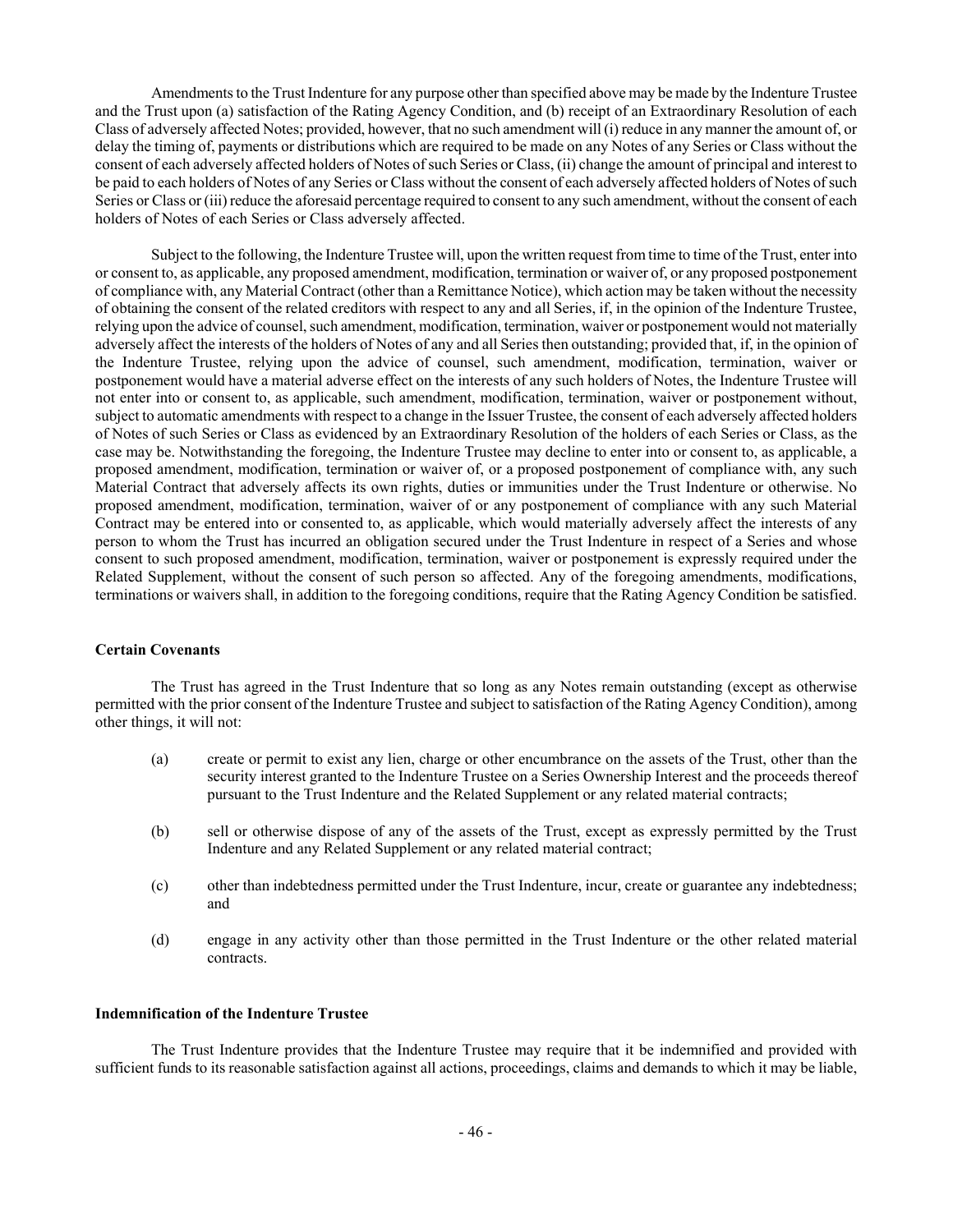and all costs, charges, damages and expenses which it may incur. In addition, the Trust Indenture provides that the Trust will indemnify the Indenture Trustee and its directors, officers, employees and agents from and against all claims, demands, losses, actions, causes of action, costs, charges, expenses, damages, liabilities and obligations which the Indenture Trustee or any of the foregoing persons may suffer as a result of anything that it does or omits to do in connection with the execution of its duties under the Trust Indenture; provided, however, that such indemnity does not apply in respect of the foregoing matters arising as a result of the dishonesty, bad faith, wilful misconduct, negligence or reckless disregard of any duty or failure to comply with the standard of care as set forth in the Trust Indenture, by the Indenture Trustee , its officers or employees.

## **Resignation or Removal of Indenture Trustee**

The Trust Indenture provides that the holders of Notes may, for any reason, by Extraordinary Resolution remove the Indenture Trustee and appoint a successor indenture trustee. The Indenture Trustee may resign voluntarily at any time, and is obliged to resign if a material conflict of interest arises that is not remedied. Any voluntary resignation will not be effective until a successor indenture trustee acceptable to the Issuer and which satisfies the Rating Agency Condition has been appointed and has agreed in writing to assume the obligations of the Indenture Trustee.

#### **USE OF PROCEEDS**

The Trust will use all of the proceeds of the offering of the Notes of a Series to finance the purchase of a Series Ownership Interest pursuant to the Pooling and Servicing Agreement and the applicable Series Purchase Agreement.

## **PLAN OF DISTRIBUTION**

Pursuant to the dealer agreement dated July 16, 2015 (the "**Dealer Agreement**") made between Scotiabank, the Trust, Scotia Capital Inc. and such other dealers as may be selected from time to time by the Trust (the "**Dealers**"), the Dealers are authorized as agents of the Trust to solicit offers to purchase the Notes in all provinces and territories of Canada, directly or indirectly through other investment dealers. The rate of commission payable in connection with sales by the Dealers as agents of Notes of a Series shall be as determined from time to time by mutual agreement of the Trust and the Dealers and will be set forth in the applicable pricing supplement.

The Dealer Agreement also provides that the Notes may be purchased from time to time by any of the Dealers, as principal, at such prices as may be agreed between the Trust and the Dealer for resale to the public at prices to be negotiated with purchasers. Such resale prices may vary from purchaser to purchaser during the period of distribution. The Dealer's compensation will be increased or decreased by the amount by which the aggregate price paid for the Notes by purchasers exceeds or is less than the aggregate paid by the Dealer to the Trust.

The Trust may also offer the Notes directly to the public from time to time pursuant to any applicable statutory registration exemptions at such prices and upon such terms as may be agreed upon by the purchaser, in which case no commission will be paid to the Dealers.

Notes may be sold at fixed prices or at non-fixed prices (that is, at prices determined by reference to the prevailing price of a specified security in a specific market), at market prices prevailing at the time of sale, at prices related to such prevailing market prices or at prices to be negotiated with purchasers. Accordingly, the price at which Notes will be offered and sold to the public may vary from purchaser to purchaser during the period of distribution of the Notes in which case the Dealers' overall compensation will vary depending upon the aggregate price paid for the Notes by the purchasers.

The Trust will have the sole right to accept offers to purchase Notes and may, in its absolute discretion, reject any proposed purchase of Notes in whole or in part and to close the subscription banks for the Notes at any time without notice. Each Dealer will have the right, in its discretion reasonably exercised, to reject any offer to purchase Notes received by it in whole or in part. The obligations of the Dealers under the Dealer Agreement may be terminated at their discretion on the basis of their assessment of the state of the financial markets and may also be terminated upon the occurrence of certain stated events. The Notes will not be listed on any securities exchange.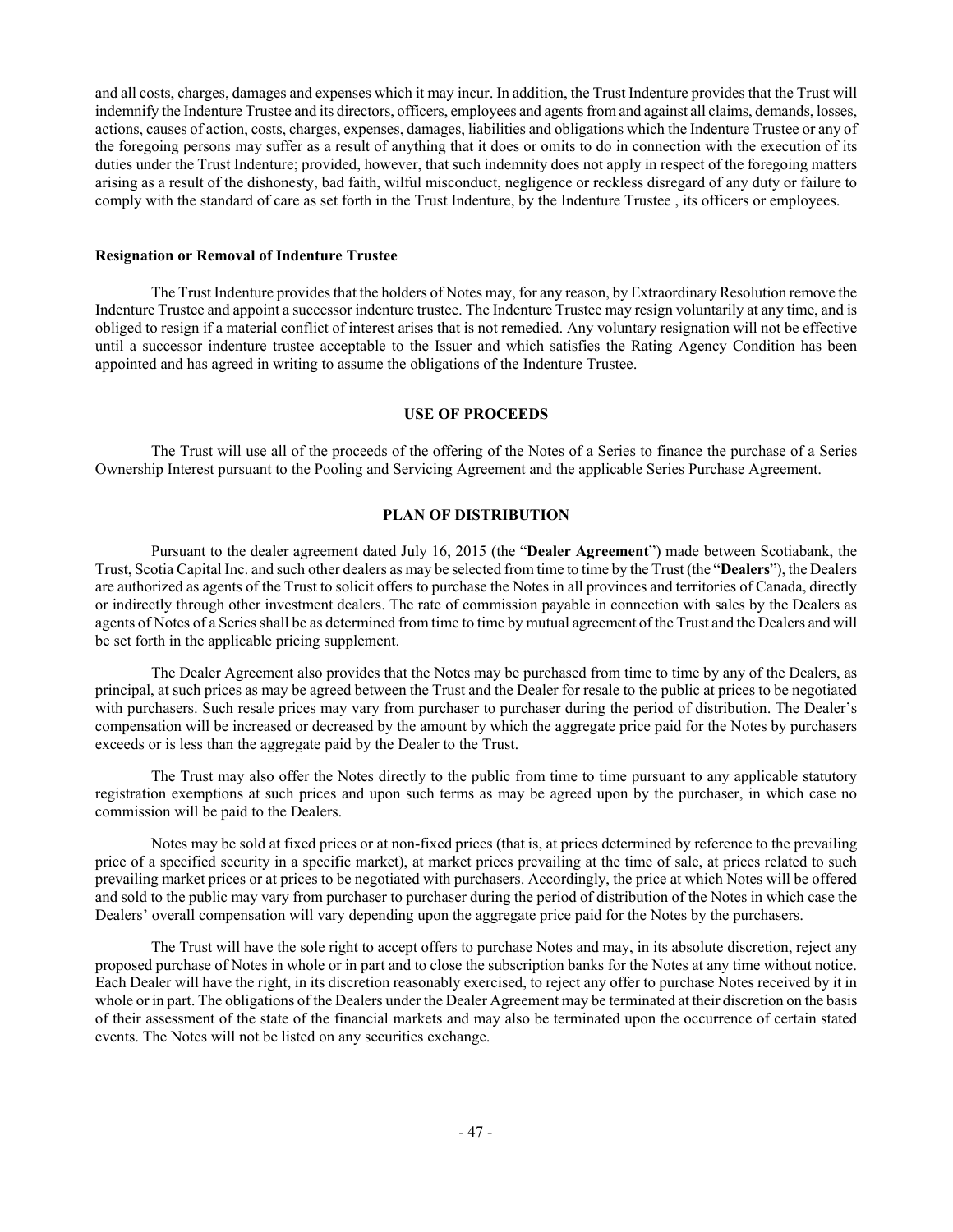The Notes have not been and will not be registered under the United States Securities Act of 1933, as amended, (the "**1933 Act**") or under any state securities laws and may not be offered, sold or delivered in the United States (as defined in Regulation S under the 1933 Act) or to, or for the account or benefit of, U.S. persons (as defined in Regulation S under the 1933 Act) except in certain transactions exempt from the registration requirements of the 1933 Act, including, if contemplated in the applicable pricing supplement, transactions under Rule 144A under the 1933 Act.

Each issue of Notes will be a new issue of securities with no established trading market. In connection with any offering of Notes, the Dealers may, subject to the foregoing, over-allot or effect transactions that stabilize or maintain the market price of the Notes offered at a level above that which might otherwise prevail in the open market. Such transactions, if commenced, may be discontinued at any time. Any Dealers to or through whom Notes are sold may make a market in the Notes, but such Dealers will not be obligated to do so and may discontinue any market making at any time without notice. No assurance can be given that a trading market in the Notes of any issue will develop or as to the liquidity of any trading market for the Notes.

Scotia Capital Inc. is a wholly owned subsidiary of Scotiabank. As a result of the relationship between Scotiabank (and its affiliates) and the Trust described herein, the Trust may be considered a connected issuer of Scotia Capital Inc. under applicable securities legislation. Scotia Capital Inc. has agreed to act as a dealer and may receive underwriting or agency fees therefor. All proceeds of offerings under the MTN Program will be used by the Trust to finance the purchase of Series Ownership Interests from Scotiabank pursuant to the Pooling and Servicing Agreement and the applicable Series Purchase Agreement and none will be applied directly for the benefit of Scotia Capital Inc.

Scotiabank and Scotia Capital Inc. were involved in the decision to distribute the Notes and the determination of the terms of the offerings.

## **INVESTMENT CONSIDERATIONS**

In connection with an investment in any Series of Notes, prospective investors should consider, among other things and in addition to any matters set forth in the applicable pricing supplement, the following investment considerations:

## **Limited Recourse**

Each Series represents an obligation of the Trust with recourse limited to the related Series Ownership Interest, including a senior ranking entitlement to be paid from Collections allocable to such Series and amounts on deposit in, or eligible investments of deposits made to, the related Series Distribution Account and related Cash Reserve Account, subject to the prior payment of certain amounts and, in certain circumstances, to the prior payment of interest and principal on other Classes of such Series. The Trust is a special purpose entity with no independent business activities other than acquiring and financing the purchase of Ownership Interests and related activities, and does not have and does not expect to acquire any significant assets other than the Ownership Interests and assets related thereto. See "Operations of the Trust — Series Ownership Interest" and "Use of Proceeds". The Notes do not represent obligations of the Seller, the Issuer Trustee (other than in its capacity as trustee of the Trust), the Custodian, the Administrative Agent, the Indenture Trustee, any counterparty or any of their respective affiliates and holders of Notes of a Series will have no recourse to Ownership Interests of other Series, to credit enhancement provided therefor or to any other property and assets owned by the Trust or the Issuer Trustee in its individual capacity.

#### **Certain Legal Matters**

The sale of a Series Ownership Interest from time to time by the Seller to the Trust is intended to be a true sale for legal purposes. As sales, the Series Ownership Interests would not form part of the assets of the Seller and would not be available to the creditors of the Seller. However, in certain insolvency events relating to the Seller it is possible that an administrator or a creditor of the Seller may attempt to argue that the transactions between the Seller and the Trust are other than true sales of the Series Ownership Interests for legal purposes. This position, if accepted by a court, could prevent timely or ultimate payment of amounts due to the Trust and, consequently the holders of Notes of the Trust.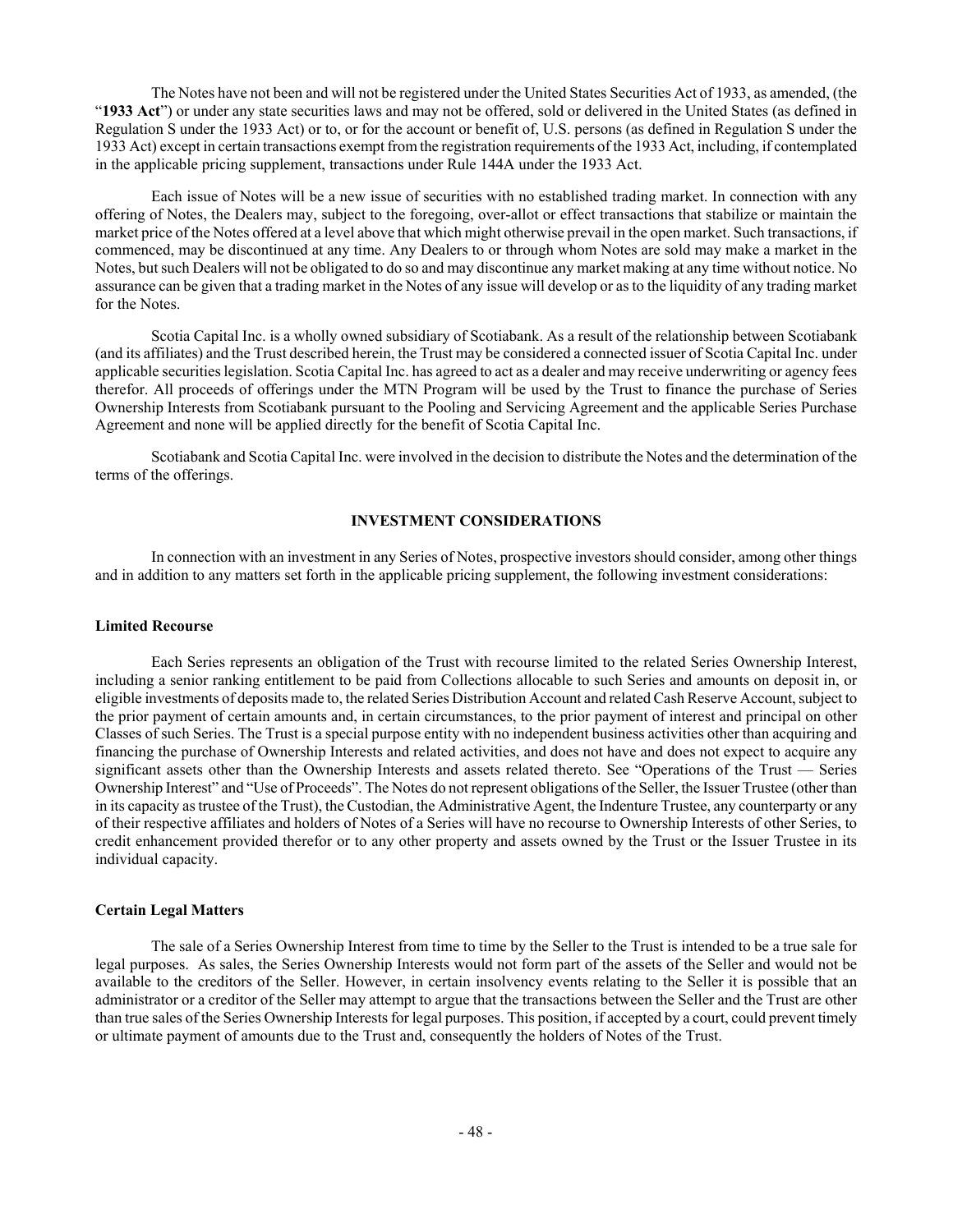While the Seller is the Servicer, Collections held by the Seller may, subject to certain conditions, be commingled and used for the benefit of the Seller prior to each Interest Payment Date and Special Payment Date and, in the event of the liquidation, insolvency, receivership or administration of the Seller, the ability of the Trust to enforce its rights to the Collections immediately may be adversely affected and Collections that have been commingled may be unrecoverable. If the rating of the Seller, as Servicer, is reduced below required levels, the Pooling and Servicing Agreement requires the Servicer to deposit Collections directly into the Collection Account. If Insolvency Proceedings were to be commenced by or against the Seller, then an Amortization Event would occur and, pursuant to the terms of the Pooling and Servicing Agreement and the Series Purchase Agreements, new Account Assets would not be transferred to the Trust. If Insolvency Proceedings were to be commenced by or against the Servicer, then the right of the Series Co-Owners to appoint a successor Servicer may be stayed or prevented.

"**Insolvency Proceedings**" means any proceedings for the liquidation, administration, reorganization or debt restructuring of a Person including, without limiting the generality of the foregoing, proceedings under the *Bank Act* (Canada), the *Bankruptcy and Insolvency Act* (Canada), the *Companies' Creditors Arrangement Act* (Canada), the *Canada Deposit Insurance Corporation Act* (Canada) and the *Winding-up and Restructuring Act* (Canada).

#### **Reliance on the Seller as Servicer**

The servicing of the Account Assets, including the collection and allocation thereof, and the making of the required deposits and transfers into and withdrawals from the Collection Account and the various Series Accounts is to be performed by the Seller, as the initial Servicer. Holders of Notes are relying on the Seller's good faith, expertise, historical performance, technical resources and judgment in servicing the Account Assets. It is possible that a material disruption in collecting the Account Assets may ensue if a Servicer Termination Event occurs and a successor Servicer assumes the Seller's servicing obligations. In addition, the collection results achieved by a successor Servicer may differ materially from the results achieved during the time the Seller is the Servicer. See "Operations of the Trust — Pooling and Servicing Agreement — Servicer Termination Events".

#### **Social, Legal, Economic and Other Factors**

Changes in personal credit use and payment patterns by borrowers result from a variety of economic, legal and social factors. Economic factors include the rate of inflation, unemployment levels and relative interest rates. The Trust is unable to determine and has no basis to predict whether or to what extent changes in applicable laws or other economic or social factors will affect personal credit use or repayment patterns. See "Personal Line of Credit Business of the Seller".

## **Competition in the Personal Credit Industry**

The Seller faces considerable competition in the personal credit industry, particularly from other major chartered banks, all of which offer personal lines of credit both on a secured and unsecured basis. In addition, due to such competitive pressures, the Seller may from time to time offer other types of personal credit products or make changes to existing personal credit products which provide features, including lower finance charges, which are not available under the Accounts. If Accountholders choose to use other sources of credit, including competing products offered by the Seller, the composition of the Account Assets could change, thereby reducing the yield of the Series Ownership Interest to the Trust, and the rate at which new Receivables are generated in the Accounts may be reduced. The Trust will be dependent upon the Seller's ability to generate new Receivables or designate new Portfolios as Designated Portfolios having Accounts with similar credit and performance characteristics as the ScotiaLine Accounts. If the Pool Balance at any time is less than the Required Pool Balance, or if the Excess Spread Percentage falls below certain levels, an Amortization Event could occur.

## **Changes to Terms of the Accounts and Related Policies**

Pursuant to the Pooling and Servicing Agreement and the related Series Purchase Agreement, the Seller does not transfer any interest in the Accounts to the Trust but only an Ownership Interest in the Account Assets arising under the Accounts. As owner of the Accounts, the Seller will have the right to determine the interest charges which will be applicable from time to time to the Accounts, to alter the service fees and administrative charges under the Accounts and to change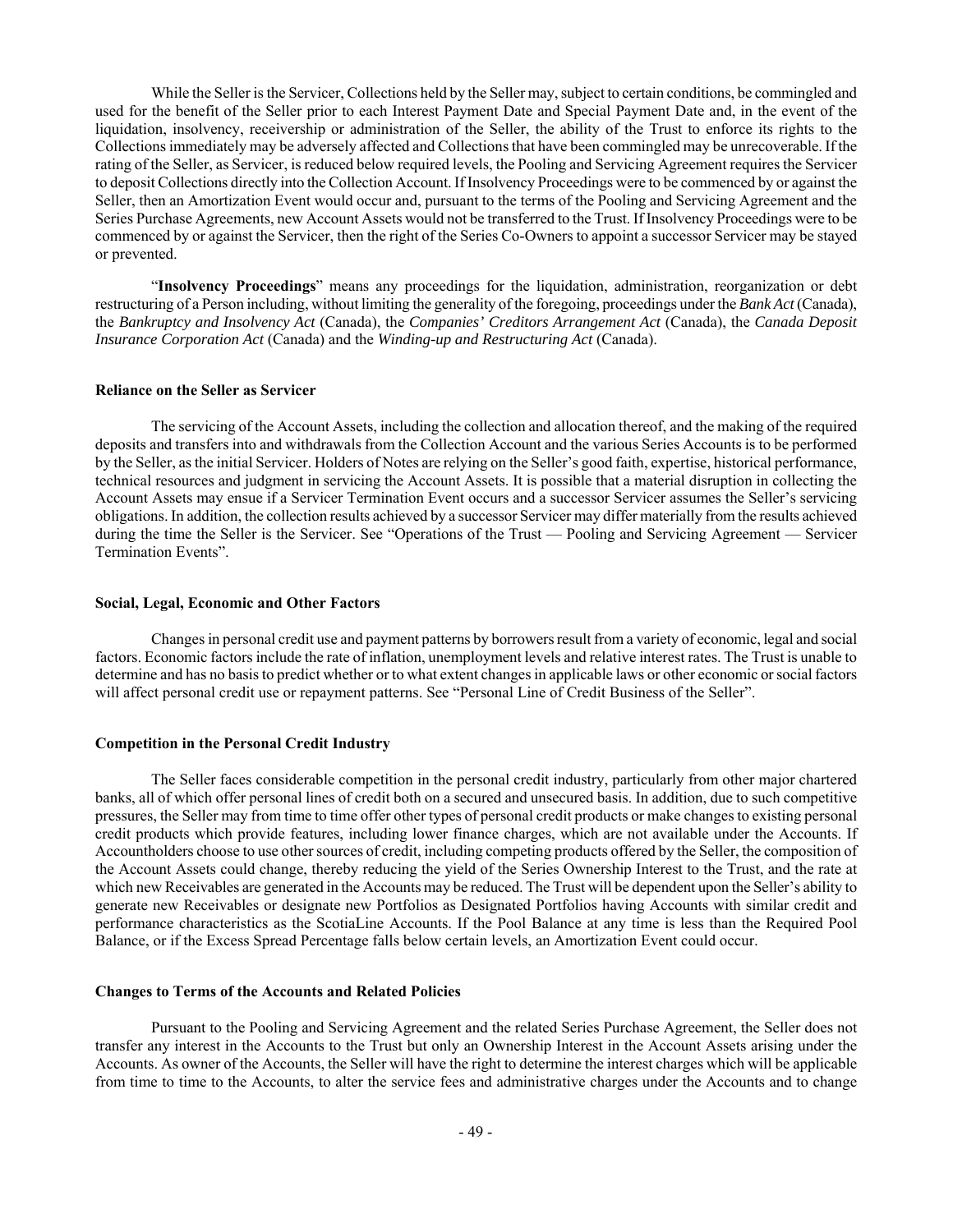various other terms with respect to the Accounts. A decrease in the interest charges would decrease the effective yield on the Accounts and could result in the occurrence of an Amortization Event. There are limited restrictions on the ability of the Seller to change the terms of the Accounts. See "Operations of the Trust — Assignment and Transfer of Account Assets -Restrictions on Amendments to the Terms and Conditions of the Accounts". In addition, the credit evaluation, servicing and write-off policies and collection practices of the Seller may change over time in accordance with the business judgment of the Seller. There can be no assurances that changes in applicable law, changes in the market place or prudent business judgment of the Seller might not result in a determination by the Seller to decrease customer finance charges or otherwise take actions which would change other Account terms or the credit and collection policies applied to the Accounts by the Seller. In servicing the Accounts, the Seller as the initial Servicer is required to use the same servicing procedures and standards for servicing the Receivables as it uses in connection with servicing other personal credit account receivables similar to the Receivables for its own account.

#### **Consumer Protection Laws**

The relationship between the Obligors and the Seller, as lender, is regulated by the *Bank Act* (Canada) and the regulations thereunder and certain provincial consumer protection legislation which differ in each province and territory but has a fairly consistent impact. The legislation in certain provinces and territories imposes disclosure requirements before or when an account is opened and at the end of billing cycles. The information to be disclosed includes the total cost of credit, including all fees and charges. Most provinces and territories also have legislation which regulates the use of consumer reports with respect to the issuance of credit and legislation which regulates collection practices. The Trust may be liable for certain violations of consumer protection legislation either as assignee from the Seller with respect to obligations arising before the Transfer of an Ownership Interest in the Account Assets to the Trust or as the party directly responsible for obligations arising after the Transfer. In addition, an Obligor may be entitled to assert such violations by way of a defence or set-off against the obligation to pay the amount of Receivables owing or a portion thereof. Receivables that were not created in compliance in all material respects with the requirements of such laws may, if such non-compliance has a material adverse effect on the interest of the Trust, be reassigned by the Trust to the Seller. The Servicer has also agreed in the Pooling and Servicing Agreement to indemnify the Trust, among other things, for any liability arising from such violation by the Servicer. For a discussion of the Trust's rights if the Receivables were not created in compliance in all material respects with applicable laws see "Operations of the Trust — Assignment and Transfer of Account Assets — Mandatory Purchase of Account Assets".

Application of the *Bankruptcy and Insolvency Act* (Canada) to the underlying Obligors could affect the interest of the Trust in the Receivables if such laws result in any Receivables being charged off as uncollectible in whole or in part.

#### **Absence of Public Market for the Notes**

There is currently no market through which the Notes may be sold and purchasers may not be able to resell Notes purchased under this Prospectus and any pricing supplement. This may affect the pricing of the Notes in the secondary market, the transparency and availability of trading prices, the liquidity of the Notes, and the extent of issuer regulation. The Dealers expect, but are not obligated, to make a market in the Notes. There can be no assurance that a secondary market for trading in the Notes will develop or that any secondary market which does develop will continue. Accordingly, this investment should be considered only by those persons who are able to bear the economic risk of the investment until the related Expected Final Payment Date of the Notes (or the related Prescription Date).

#### **Acquisition of Additional Account Assets**

The Seller is permitted, and in some cases will be obligated, to designate Additional Accounts and may in certain circumstances, add Participations. An interest in the Account Assets arising in those Additional Accounts and/or in the Participations will be conveyed to the Trust. Additional Accounts and the personal credit accounts relating to a Participation may be subject to different eligibility criteria than the ScotiaLine Accounts. Such Additional Accounts and/or Participations may include accounts originated using criteria different from those which were applied to the ScotiaLine Accounts. Moreover, Additional Accounts and/or Participations may not be Accounts of the same type in which the Trust previously purchased an interest. Consequently, there can be no assurance that such Additional Accounts and/or Participations will be of the same credit quality as the ScotiaLine Accounts. In addition, such Additional Accounts and/or Participations may consist of personal credit accounts which have different terms than the ScotiaLine Accounts, including lower periodic finance charges, which may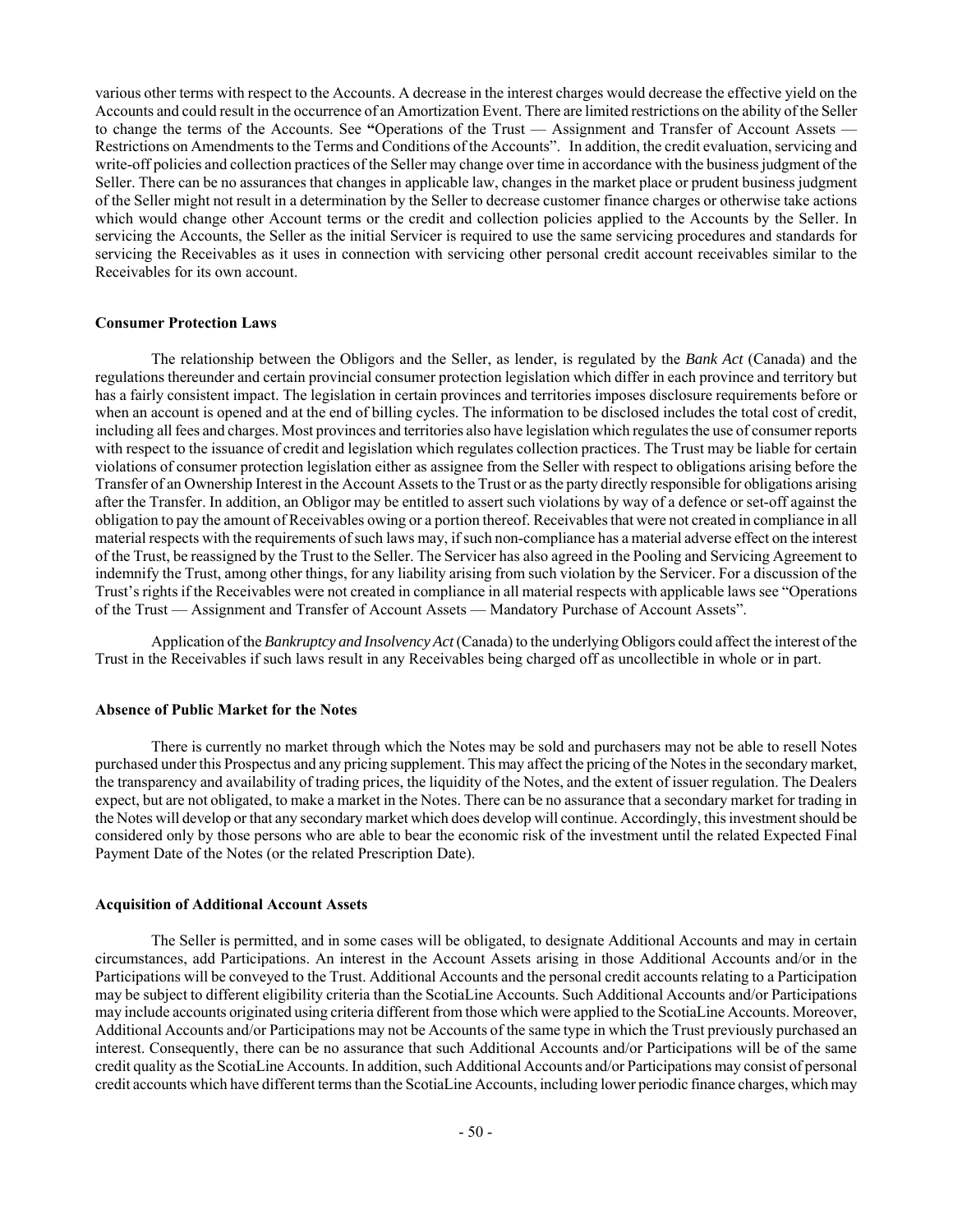have the effect of reducing the average yield on the portfolio of Accounts. The designation of Additional Accounts and the addition of Participations will be subject to the satisfaction of certain conditions described herein under "Operations of the Trust — Assignment and Transfer of Account Assets — Addition of Accounts".

#### **Series Co-Owner Action**

Subject to certain exceptions, Series Co-Owners may take certain actions, or direct certain actions to be taken, under the Pooling and Servicing Agreement or the related Series Purchase Agreement. However, under certain circumstances, the consent or approval of a specified percentage of all of the Series Co-Owners will be required to direct certain actions, including requiring the appointment of a successor Servicer following a Servicer Termination Event or the amendment of the Pooling and Servicing Agreement.

#### **Noteholder Action**

For the purposes of determining whether the holders of Notes of a Series have given any request, demand, notice, consent or waiver under the Trust Indenture, all Classes of such Series will be treated and deemed to constitute a single Series; provided, however, if any action adversely affects in any material respect the rights relating to particular Class of such Series in a manner or to an extent differing from the manner in or to the extent to which it affects the rights relating to the other Classes, then holders of such affected Class shall not be bound by any such action taken at a meeting or by an instrument in writing, unless special Class meetings of such holders of Notes are held for which approval rules, as specified in the Trust Indenture, shall apply.

#### **Payments on the Receivables/Repayment on Expected Final Payment Date**

The Receivables may be paid at any time and there is no assurance that there will be new Receivables created in the Accounts or that any particular pattern of Obligor repayments will occur. The full payment of the Invested Amount on the related Expected Final Payment Date is primarily dependent on the monthly payment rate and will not be made if the sum of such repayment amounts and the unused entitlement of the applicable Series Ownership Interest to the related Cash Reserve Account (if any) are insufficient to pay the Invested Amount in full. No assurance can be given as to the monthly payment rates which will actually occur in any future period. The actual rate of accumulation of principal in a Series Distribution Account will depend, among other factors, on the rate of Collections, the timing of the receipt of Collections and the rate of default by Obligors and no assurance can be given that the Invested Amount will be paid on the related Expected Final Payment Date.

#### **Additional Series Ownership Interests**

In addition to the Series Ownership Interests currently owned by the Trust, it is expected that additional Series Ownership Interests (which may be represented by different Classes within a single Series) may be created and sold from time to time. The terms of such additional Series may include methods for determining related allocation percentages and allocating Collections, provisions creating different or additional credit enhancement, different classes of Ownership Interests within the Series and other terms in respect only of such additional Series. As Ownership Interests of different Series will have different attributes and entitlements, it is anticipated that some Series will be in their Revolving Periods, while others are in their Accumulation Periods or Amortization Periods. Subject to certain limitations, each Series may have entirely different methods for allocating Finance Charge Receivables, and for calculating the amount and timing of distributions of Collection and Transfer Deposits to the related Series Co-Owners. Accordingly, there can be no assurance that the sale of Ownership Interests of other Series from time to time in the future might not have an impact on the timing or amount of distributions to the Trust in respect of any other Series Ownership Interest. No Series Purchase Agreement in relation to the creation and sale of other Series, however, may change the terms of any other Series Ownership Interest or the terms of the Pooling and Servicing Agreement as applied to these other Series Ownership Interest. As long as a Series Ownership Interest is existing, a condition precedent to the execution of any additional Series Purchase Agreement will be the satisfaction of the Rating Agency Condition. There can be no assurance, however, that the terms of any other Series might not have an impact on the timing or amount of payments received by the Trust.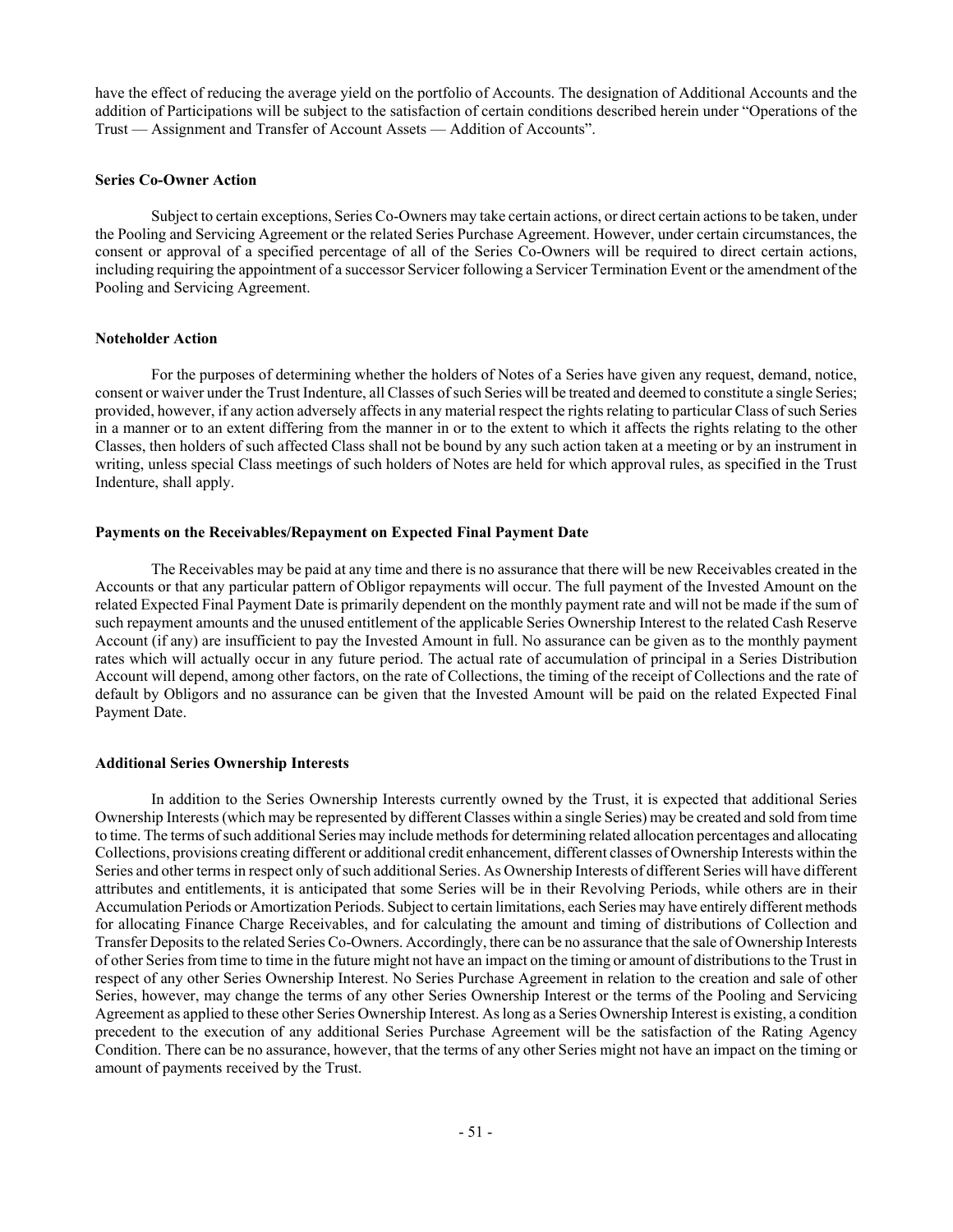## **Reliance on Historical Data**

There can be no assurance that the delinquency, default and net loss trends or the collections and principal repayment data and other historical information provided with respect to the Account Assets will continue to be representative of the performance of the Account Assets during the term of the Notes. To the extent that Series Pool Losses allocable to a Series Ownership Interest exceed the amounts available to cover those losses in respect of such Series Ownership Interest, the Trust may not be able to make the required payment of interest and principal due on the related Series.

#### **Pool Performance**

An increase in the rate of default by Obligors will increase the Pool Losses and hence the Series Pool Losses of each Series Ownership Interest. To the extent that the Series Pool Losses for any Reporting Period exceeds the difference between (i) the Ownership Finance Charge Receivables and (ii) the Series Interest and Additional Funding Expenses for the following Distribution Day, and such excess cannot be satisfied by withdrawals from the related Cash Reserve Account, the Cumulative Deficiency for a Series Ownership Interest will increase and the Invested Amount will correspondingly decrease. Ownership Finance Charge Receivables in excess of Series Pool Losses and the Series Interest and Additional Funding Expenses in future Reporting Periods could reduce the Cumulative Deficiency for such Series Ownership Interest and hence reverse previous decreases to the Invested Amount. It is possible, if the Cumulative Deficiency is sufficiently large at the relevant time, that the amounts accumulated in the Series Distribution Account during the Accumulation Period will not be sufficient to fund a final distribution with respect to a Series Ownership Interest on the Expected Final Payment Date such that the Invested Amount will be reduced to zero but that such amount will not be sufficient to fully satisfy all amounts due on the related Series. Losses will be allocated in accordance with the payment priorities in the Trust Indenture. See "Trust Indenture - Payment Priorities".

#### **RATINGS**

It is a condition of the closing of the offering of any Series that each Class of Notes be assigned the ratings specified in the Related Supplement (and set out in the applicable pricing supplement) by two Designated Rating Agencies at the applicable Closing Date.

"**Designated Rating**" means a rating from any Designated Rating Agency which falls within one of the following generic rating categories of the Designated Rating Agency or a rating category that replaces a category listed below:

| <b>Designated Rating Agency</b> | Long-Term | <b>Short-Term</b>              |
|---------------------------------|-----------|--------------------------------|
|                                 |           | $R-1$ or $R-2$                 |
|                                 |           | Prime-1, Prime-2 or Prime-3    |
|                                 |           | $A-1+$ , $A-1$ , $A-2$ or $A3$ |
|                                 |           | $F1+$ , F1, F2 or F3           |

"**Designated Rating Agencies**" means DBRS, Moody's, S&P and Fitch and certain other rating agencies specified in the relevant securities legislation.

The ratings of the Notes assigned by DBRS address the risk that the Trust will fail to satisfy its obligations in accordance with the terms of the Notes. The ratings of the Notes assigned by S&P address the likelihood of receipt by the Noteholders of their entitlement to principal and interest in various scenarios. The ratings of the Notes by Fitch, Inc. ("**Fitch**") address the vulnerability of the Notes to default. The ratings of the Notes assigned by Moody's address the expected loss posed to investors. However, the rating agencies do not evaluate and the ratings do not address the likelihood that the outstanding principal amount of the Notes of a Series will be paid by their Expected Final Payment Date. A rating is based primarily on the credit underlying the Receivables, the level of enhancement provided with respect to the Notes and the subordination of payments of interest and principal, and the credit ratings of the Seller and the Servicer, all as described in this Prospectus and any pricing supplement. There is no assurance that a rating will remain for any given period of time or that a rating will not be lowered or withdrawn entirely by a rating agency if in its judgment circumstances so warrant. A revision or withdrawal of such rating may have an adverse effect on the market price of the Notes. The ratings of the Notes are not a recommendation to purchase, hold or sell the Notes, inasmuch as such ratings do not comment as to market price or suitability for a particular investor. The ratings also do not address the possibility of the occurrence of an Amortization Event or an Event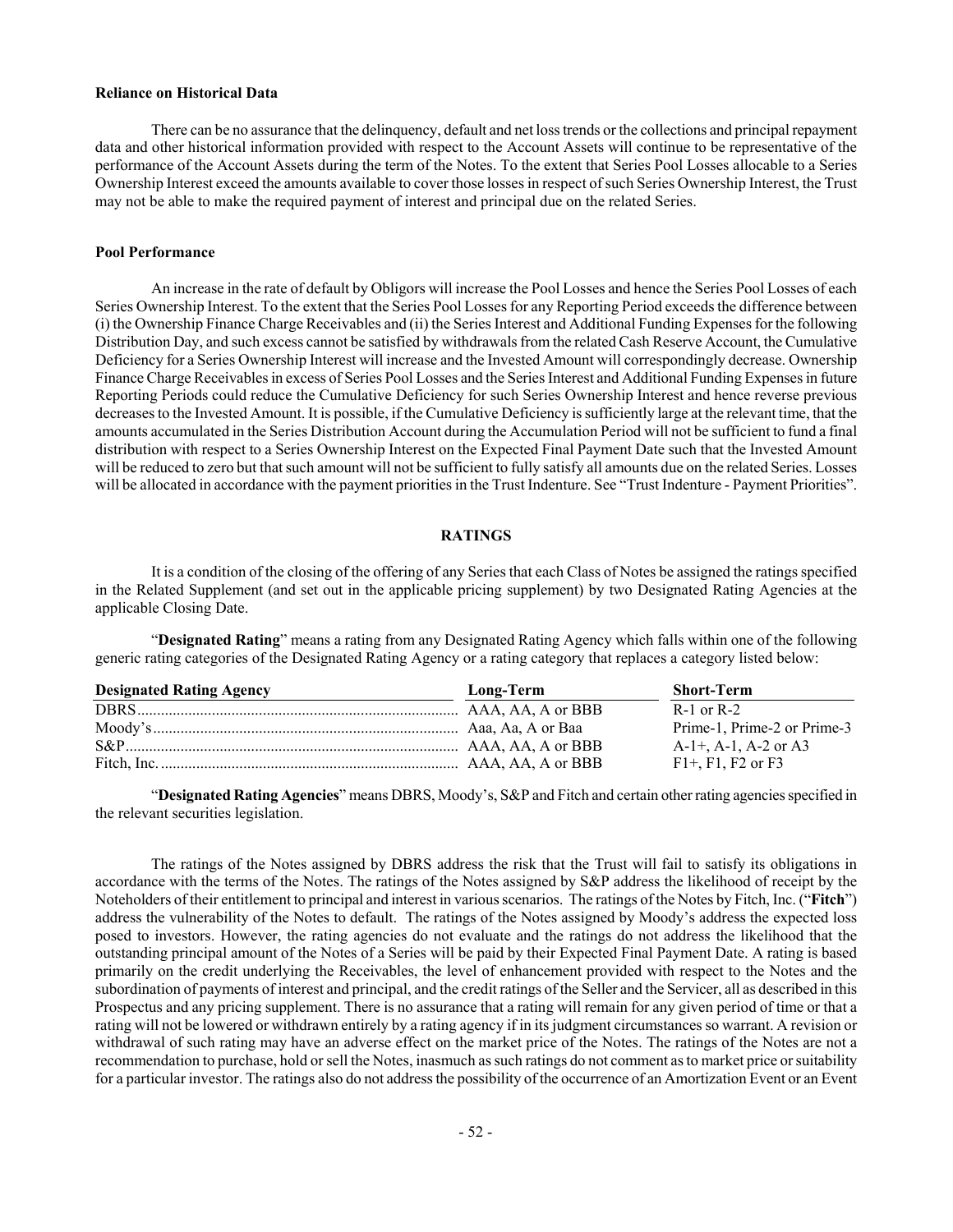of Default with respect to the Series, either of which events could result in the partial or complete payment of the outstanding principal amount of Notes of a Series prior to their Expected Final Payment Date. In addition, the ratings take into consideration the capacity of those parties in a key support relationship to the Trust and the Notes and the degree of covenant protection available to investors as contained in the Material Contracts. Certain changes to the arrangements referred to herein are subject to the satisfaction of the Rating Agencies.

Any rating of the Notes by a Rating Agency will indicate:

- its view on the likelihood that Noteholders will receive required interest and principal payments; and
- its evaluation of the Receivables and the availability of any credit support for the Notes.

Among the things a rating will not indicate are:

- the likelihood that interest or principal payments will be paid on a scheduled date;
- the likelihood that an Amortization Event or Event of Default will occur;
- the marketability of the Notes;
- the market price of the Notes; or
- whether the Notes are an appropriate investment for any purchaser.

A rating will not be a recommendation to buy, sell or hold the Notes. A rating may be lowered or withdrawn at any time by a Rating Agency.

Rating agencies other than those requested could assign a rating to the Notes and such a rating could be lower than any rating assigned by a Rating Agency and disclosed herein. Payments were, or reasonably will be, made by the Trust to each applicable Rating Agency in connection with the ratings of the Notes and in connection with ratings of other notes of the Trust that are outstanding, or will be outstanding, and continue in effect, and payments were made to DBRS, S&P, Moody's and Fitch during the last two years in connection with the ratings of other notes issued by the Trust. No payments were made to any Rating Agency in respect of any other service provided to the Trust by such Rating Agencies during the last two years.

*Moody's Ratings.* Definitions of the ratings categories of Moody's in which Moody's may be asked to rate the Notes are set forth below in descending order of ranking:

#### **Aaa**

Obligations that are rated "Aaa" are judged to be of the highest quality with minimal credit risk. "Aaa" is the highest rating category assigned to long-term obligations.

## **Aa**

Obligations that are rated "Aa" are judged to be of high quality and are subject to very low credit risk. "Aa" is the second highest rating category assigned to long-term obligations.

## **A**

Obligations which are rated "A" are considered upper-medium grade and are subject to low credit risk. "A" is the third highest rating category assigned to long-term obligations.

#### **Baa**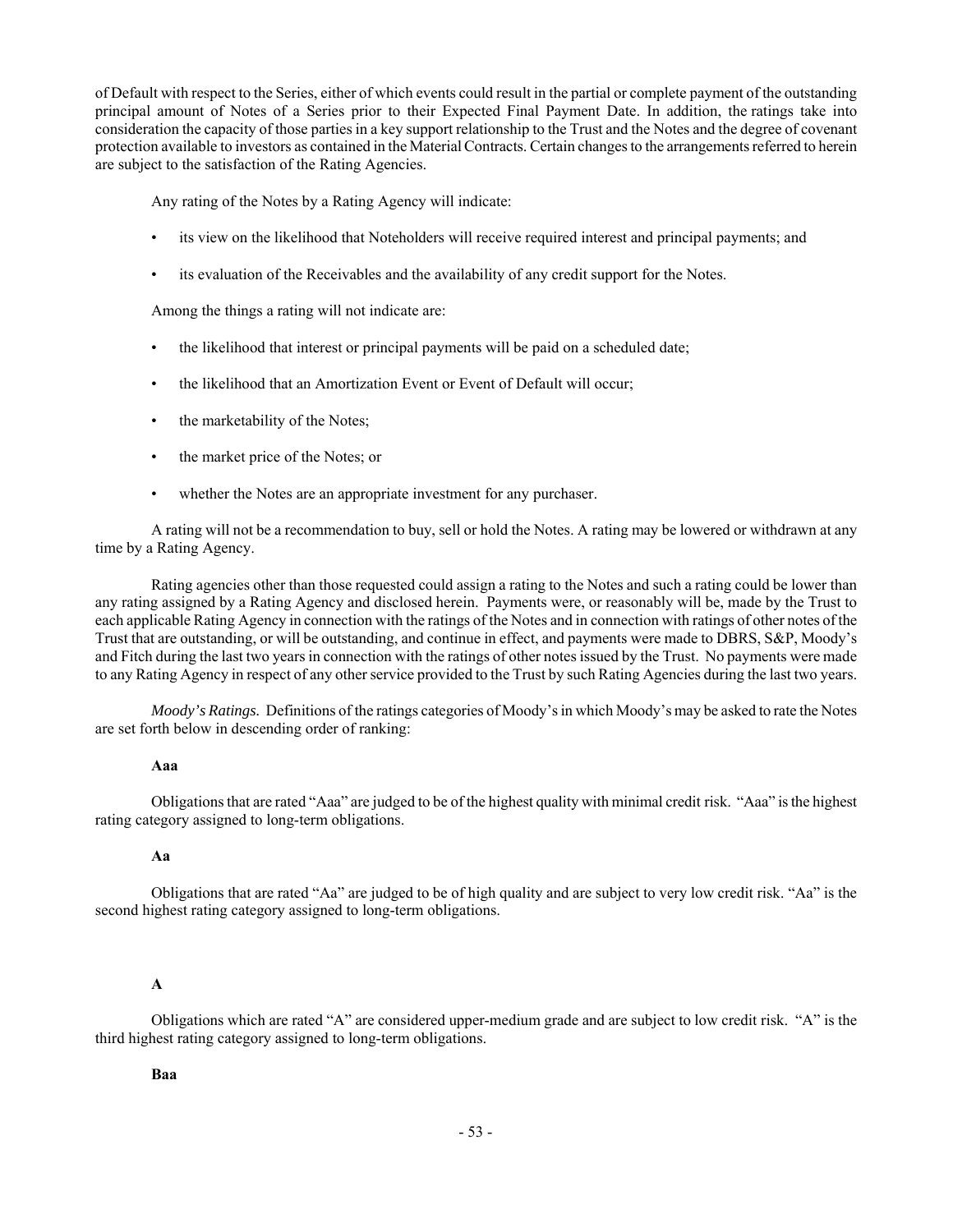Obligations which are rated "Baa" are subject to moderate credit risk. They are considered medium-grade obligations and as such may possess certain speculative characteristics. "Baa" is the fourth highest rating category assigned to long-term obligations.

Moody's has five (5) ratings categories that rank below the ratings categories on the Notes. These lower ranking ratings categories range from "Ba" to "C" and are assigned to obligations that have significant speculative characteristics. The ratings from "Aa" through "Caa" may have the numerical modifiers 1, 2 and 3 applied to them. The modifier 1 indicates that the obligation ranks in the higher end of its generic rating category, the modifier 2 indicates a mid-range ranking and the modifier 3 indicates a ranking in the lower end of the generic rating category.

*DBRS Ratings.* Definitions of the ratings categories of DBRS in which DBRS may be requested to rate the Notes are set forth below in descending order of ranking:

#### **AAA**

An obligation rated "AAA" is of the highest credit quality, with exceptionally high capacity for repayment of principal and interest that is unlikely to be adversely affected by future events. "AAA" is the highest rating assigned to longterm obligations.

#### **AA**

An obligation rated "AA" is of superior credit quality, and capacity for payment of interest and principal is considered high. Credit quality differs from "AAA" only to a small degree. Unlikely to be significantly vulnerable to future events. "AA" is the second highest rating category assigned to long-term obligations.

## **A**

An obligation rated "A" is of good credit quality. The capacity for payment of interest and principal is substantial, but of lesser credit quality than with "AA" rated securities, but may be vulnerable to future events, but qualifying negative factors are considered manageable. "A" is the third highest rating category assigned to long-term obligations.

#### **BBB**

An obligation rated "BBB" is of adequate credit quality. The capacity for payment of interest and principal is considered acceptable but may be vulnerable to future events. "BBB" is the fourth highest rating category assigned to longterm obligations.

DBRS has seven (7) ratings categories, ranging from "BB" to "D" or "SD", which rank below the ratings categories on the Notes. Five of the lower ranking rating categories, ranging from "BB" to "C", are assigned to obligations that are regarded as having significant speculative characteristics. While such obligations will likely have some quality and protective characteristics, these may be outweighed by large uncertainties or major exposures to adverse conditions. An obligation rated "D" means the issuer has filed under applicable bankruptcy, insolvency or winding up statutes or there is a failure to satisfy an obligation after the exhaustion of grace periods, or in certain cases that there has been a distressed exchange by such issuer (in which case DBRS may also use "SD"). The ratings with the rating categories from "AA" to "CCC" are denoted by the subcategories "high" and "low". The absence of either a "high" or "low" designation indicates the rating is in the "middle" of the particular rating category.

The DBRS long-term debt rating scale is meant to give an indication of the risk that an issuer will not fulfill its full obligations in accordance with the terms under which they were issued, with respect to both interest and principal commitments.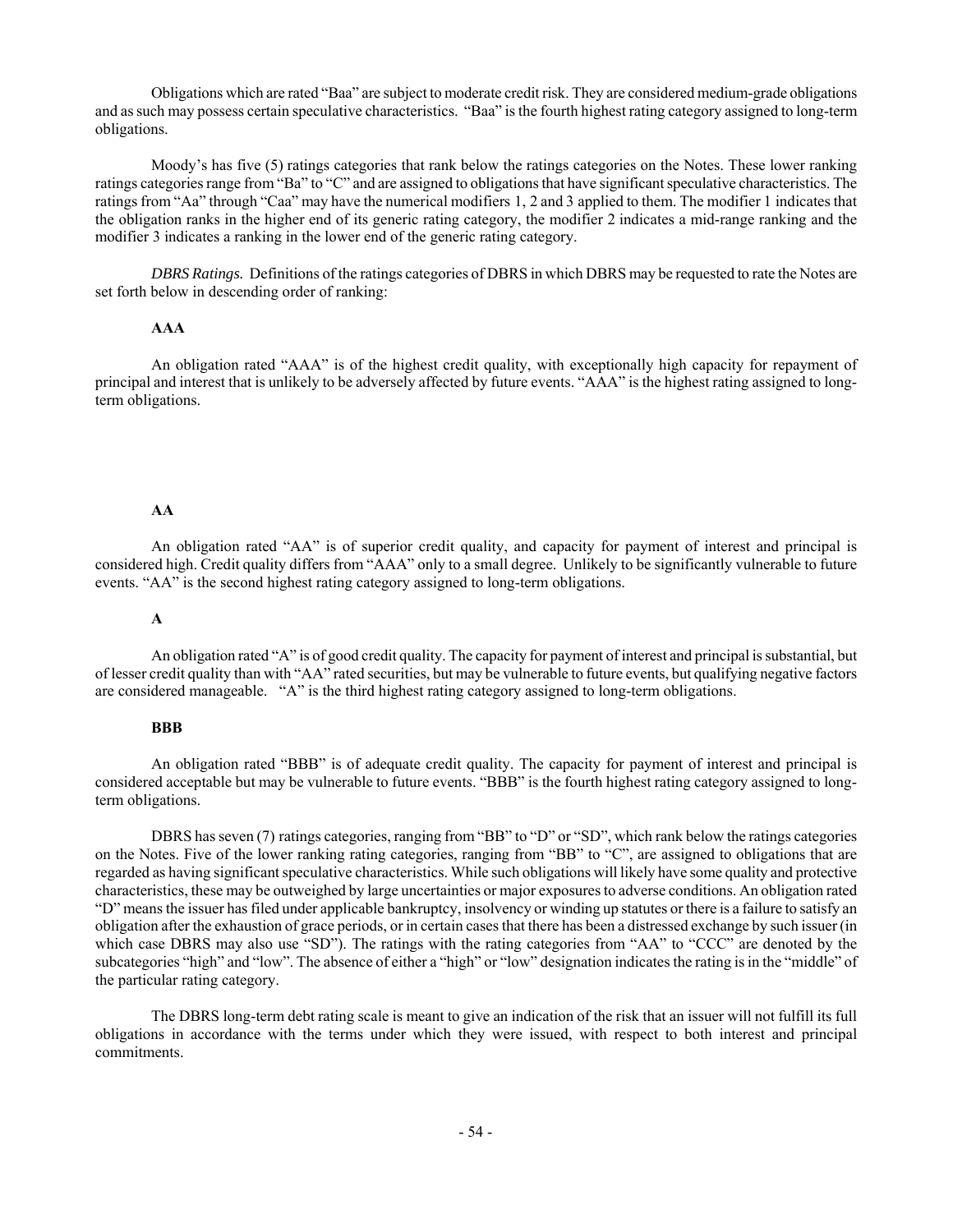*S&P Ratings.* Definitions of the ratings categories in which S&P may be asked to rate the Notes are set forth below in descending order of ranking:

## **AAA**

An obligation rated "AAA" has the highest rating assigned by S&P. The obligor's capacity to meet its financial commitments on the obligation is extremely strong. "AAA" is the highest rating assigned to long-term obligations.

## **AA**

An obligation rated "AA" has the second highest rating assigned by S&P and differs from the highest rated obligation only to a small degree. The obligor's capacity to meet its financial commitment on the obligation is very strong. "AA" is the second highest rating assigned to long-term obligations.

#### **A**

An obligation rated "A" is somewhat more susceptible to the adverse effects of changes in circumstances and economic conditions than obligations in higher rated categories. However, the obligor's capacity to meet its financial commitment on the obligation is still strong. "A" is the third highest rating assigned to long-term obligations.

#### **BBB**

An obligation rated "BBB" exhibits adequate protection parameters. However, adverse economic conditions or changing circumstances are more likely to lead to a weakened capacity of the obligor to meet its financial commitment on the obligation. "BBB" is the fourth highest rating assigned to long-term obligations.

S&P has six ratings categories that rank below the ratings categories on the Notes. Five of these lower ranking ratings categories range from "BB" to "C" and are assigned to obligations that have significant speculative characteristics. An obligation rated "D" is in payment default. The ratings from "AA" to "CCC" may be modified by the addition of a plus or minus sign to show relative standing within rating categories. If a rating has not been modified, this indicates that the rating ranks in the middle range of the particular rating category.

*Fitch Ratings*. Definitions of the ratings categories in which Fitch may be asked to rate the Notes are set forth below in descending order of ranking:

## **AAA**

A "AAA" rating denotes the lowest expectation of default risk. Such rating is assigned only in cases of exceptionally strong capacity for payment of financial commitments. This capacity is highly unlikely to be adversely affected by foreseeable events. "AAA" is the highest rating assigned to long-term obligations.

## **AA**

A "AA" rating denotes expectations of very low default risk. It indicates very strong capacity for payment of financial commitments. This capacity is not significantly vulnerable to foreseeable events. "AA" is the second highest rating assigned to long-term obligations.

## **A**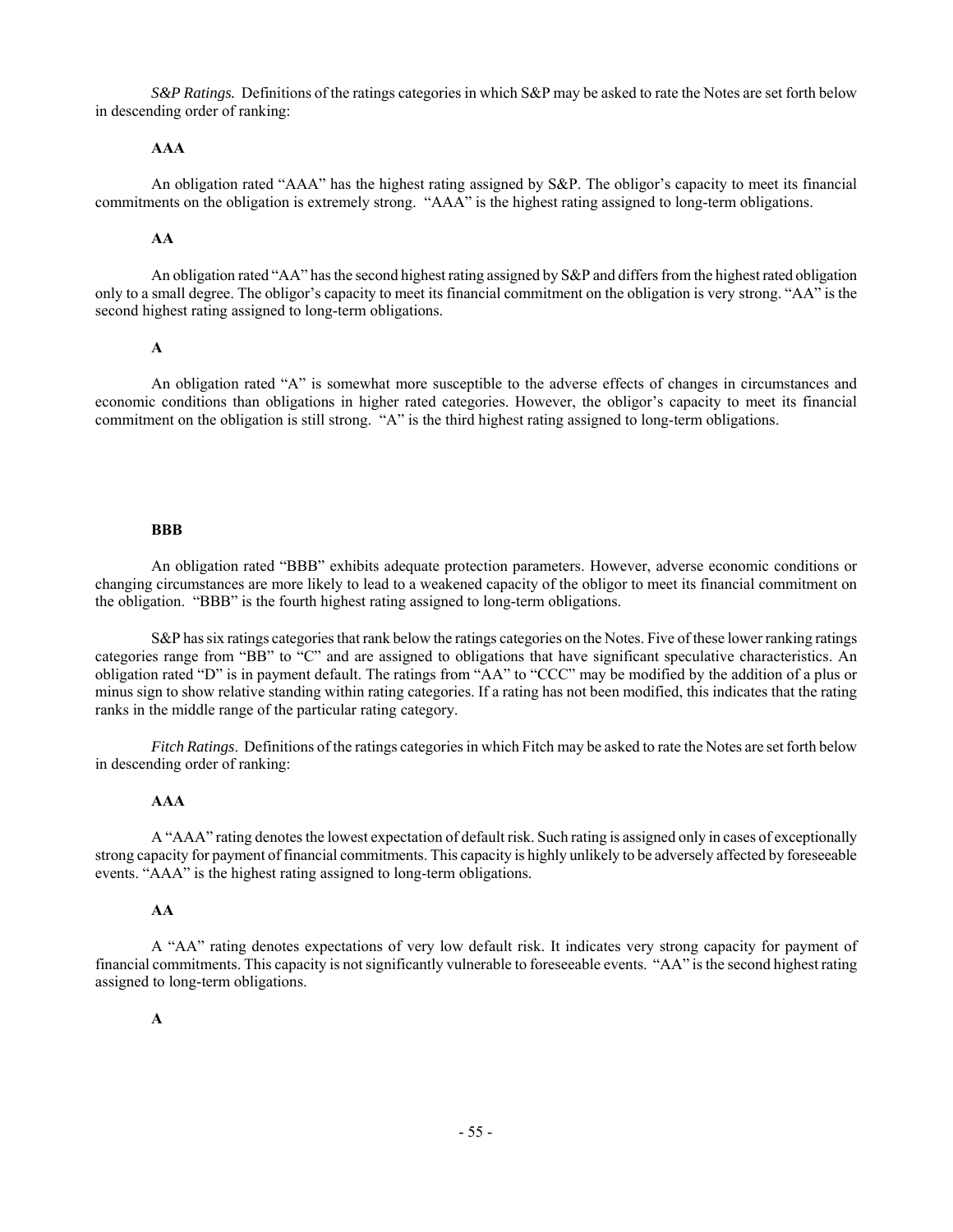A "A" rating denotes expectations of low default risk. The capacity for payment of financial commitments is considered strong. This capacity may, nevertheless, be more vulnerable to adverse business or economic conditions than is the case for higher ratings. "A" is the third highest rating assigned to long-term obligations.

## **BBB**

A "BBB rating indicates that expectations of default risk are currently low. The capacity for payment of financial commitments is considered adequate but adverse business or economic conditions are more likely to impair this capacity. "BBB" is the fourth highest rating assigned to long-term obligations.

Fitch has seven ratings categories that rank below the ratings categories on the Notes. Five of these lower ranking ratings categories range from "BB" to "C" and are assigned to obligations that have significant speculative characteristics and default risks. An obligation rated "RD" is in payment default, and an obligation rated "D" indicates that the issuer has entered into bankruptcy filings, administration receivership, liquidation or other formal winding-up procedure, or which has otherwise ceased business . The ratings from "AA" to "B" may be modified by the addition of a plus or minus sign to show relative standing within rating categories. If a rating has not been modified, this indicates that the rating ranks in the middle range of the particular rating category.

## **ADDITIONAL INVESTMENT CONSIDERATIONS FOR PURCHASERS OF CLASS B NOTES, CLASS C NOTES OR CLASS D NOTES**

Prospective purchasers of Class B Notes, Class C Notes and Class D Notes should also consider the following additional considerations:

#### *Subordination*

The Class B Notes will serve as credit support for the Class A Notes. Repayment of the principal amount of the Class B Notes will not be made until all interest on the Class A Notes, the Class B Notes, the Class C Notes and the Class D Notes and all principal on the Class A Notes have been fully paid. In such circumstances, a holder of Class B Notes could lose some or all of its initial investment in the Class B Notes. The Class C Notes will serve as credit support for the Class A Notes and the Class B Notes. Repayment of the principal amount of the Class C Notes will not be made until all interest on the Class A Notes, the Class B Notes, the Class C Notes and the Class D Notes and all principal on the Class A Notes and the Class B Notes have been fully paid. In such circumstances, a holder of Class C Notes could lose some or all of its initial investment in the Class C Notes. The Class D Notes will serve as credit support for the Class A Notes, the Class B Notes and the Class C Notes. Repayment of the principal amount of the Class D Notes will not be made until all interest and principal has been full paid on the more senior Classes of Notes. In such circumstances, a holder of Class D Notes could lose some or all of its initial investment in the Class D Notes.

## *Voting*

Subject to special class voting rights of holders of Notes of a Class, certain amendments may be made to the Material Contracts and certain directions may be provided, based on a direction given by the holders of the Class A Notes, Class B Notes, Class C Notes and Class D Notes voting together as a single Series. As the holders of Class B Notes, Class C Notes and Class D Notes will generally constitute a minority of the principal amount of Notes eligible to vote at a meeting of holders of Notes called to consider such amendments or to provide written directions, the holders of the Class A Notes will generally have the ability to control any direction provided to the Indenture Trustee and the Trust. Accordingly, subject to the special class voting rights of the holders of the Class B Notes, the Class C Notes and the Class D Notes, the holders of Class A Notes will, in practical terms, have the power to determine whether amendments will be permitted and actions may be taken without regard to the position or interests of the holders of the Class B Notes, the Class C Notes and the Class D Notes. In certain circumstances, the position or interests of holders of Class A Notes and of holders of the Class B Notes, the Class C Notes and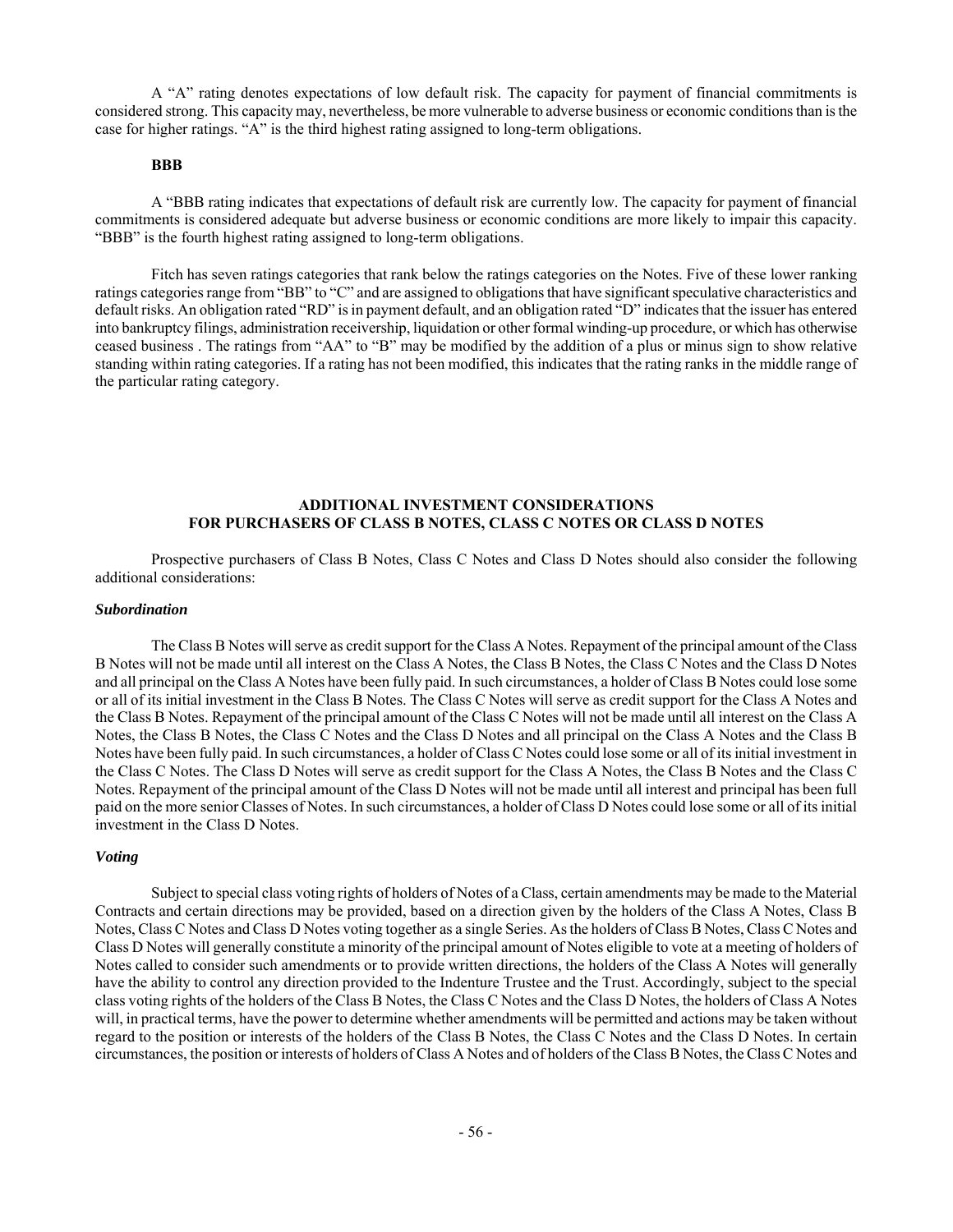the Class D Notes may be in conflict. As a result, holders of the Class B Notes, the Class C Notes and the Class D Notes may be adversely affected by determinations made which are beyond their control.

If any business to be transacted affects the rights relating to the Class B Notes, the Class C Notes or the Class D Notes in a manner different than it affects the rights of another Class of such Series, then holders of such Class will not be bound by any action taken at a meeting or by an instrument in writing, unless a special class meeting of the holders of the Class B Notes, the Class C Notes and the Class D Notes is held for which approval rules as specified in the Trust Indenture will apply. Such rules include the requirement for matters to be passed by the holders of the affected Class of Notes by Extraordinary Resolution.

## **MATERIAL CONTRACTS**

Contracts which have been entered into by the Issuer Trustee or Administrative Agent on behalf of the Trust or which will be entered into prior to the Closing Date and which are considered material to investors purchasing Notes of a Series are as follows (the "**Material Contracts**"):

- (a) the Declaration of Trust;
- (b) the Trust Indenture, including the Related Supplement relating to such Notes;
- (c) the Administration Agreement;
- (d) the Pooling and Servicing Agreement;
- (e) the Series Purchase Agreement relating to the applicable Series and the related Distribution Notice;
- (f) the agreements evidencing Hedging Transactions (if any); and
- (g) the Dealer Agreement.

Copies of Material Contracts may be obtained on request without charge from Scotiabank in its capacity as Administrative Agent on behalf of the Trust, at The Bank of Nova Scotia, Scotia Plaza, 44 King Street West, Toronto, Ontario M5H 1H1, telephone: (416) 866-3672.

## **CANADIAN FEDERAL INCOME TAX CONSIDERATIONS**

The following summary describes the principal Canadian federal income tax considerations generally applicable to a purchaser who acquires Notes pursuant to this Prospectus and who, at all relevant times and for purposes of the Tax Act, is or is deemed to be a resident of Canada, holds the Notes as capital property, deals with the Trust and the Dealers at arm's length and is not affiliated with the Trust (a "**Noteholder**"). Generally, the Notes will constitute capital property to a holder of Notes provided that such holder does not hold the Notes in the course of carrying on a business and does not acquire them as part of an adventure in the nature of trade. Certain Noteholders who might not otherwise be considered to hold their Notes as capital property may, in certain circumstances, be entitled to have them (and all other "Canadian securities" held by the Noteholder) treated as capital property by making the irrevocable election permitted by subsection 39(4) of the Tax Act. Noteholders considering making this election should consult their own tax advisors. This summary is not applicable to a Noteholder an interest in which would be a "tax shelter investment" as defined in the Tax Act, that is a "financial institution" as defined in the Tax Act for purposes of certain rules applicable to income, gain or loss arising from "mark-to-market property", or to whom the "functional currency" reporting rules in the Tax Act apply or to a Noteholder that enters into, with respect to their Notes, a "derivative forward agreement" as that term is defined in the Tax Act. Such Noteholders should consult their own tax advisers.

This summary is based upon the current provisions of the Tax Act and the regulations thereunder, all specific proposals to amend the Tax Act and the regulations thereunder (the "**Proposed Amendments**") publicly announced by or on behalf of the Minister of Finance (Canada) prior to the date hereof and counsel's understanding of the current administrative practices of the Canada Revenue Agency published in writing prior to the date hereof. This summary assumes that all Proposed Amendments will be enacted in the form proposed, however no assurances can be given that the Proposed Amendments will be enacted in the form proposed, if at all. This summary is not exhaustive of all possible Canadian federal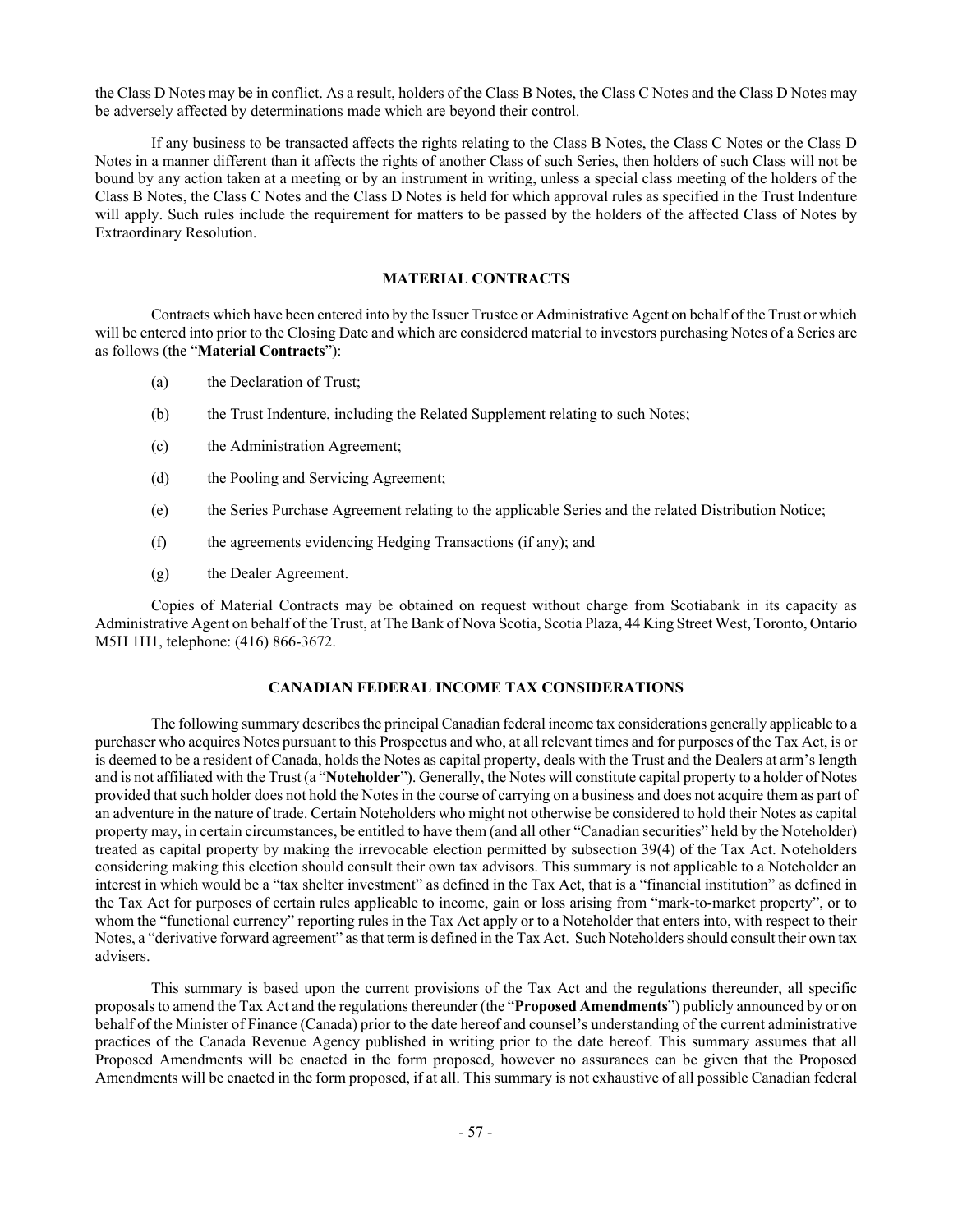income tax considerations and, except for the Proposed Amendments, does not take into account or anticipate any changes in the law or administrative practice, whether by judicial, governmental or legislative decision or action, nor does it take into account tax legislation or considerations of any province, territory or foreign jurisdiction, which may differ significantly from those discussed herein.

**This summary is of a general nature only and is not intended to be and should not be construed to be, legal or tax advice to any particular Noteholders, and no representations with respect to the Canadian federal income tax consequences to any particular Noteholders are made. Accordingly, prospective purchasers of Notes should consult their own tax advisers for advice with respect to the tax consequences to them of acquiring, holding and disposing of Notes, having regard to their own particular circumstances.** 

If the principal Canadian federal income tax considerations applicable to any particular Series are materially different from those described in this summary, such Canadian federal income tax considerations will be summarized in the pricing supplement related to that particular Series.

#### *Interest*

A Noteholder that is a corporation, partnership, unit trust or a trust of which a corporation or partnership is a beneficiary will be required to include in computing its income for a taxation year any interest (or amount that is considered for purposes of the Tax Act to be interest) that accrues to such Noteholder on a Note to the end of that year or that becomes receivable or is received by it before the end of that year, except to the extent that such interest (or amount considered to be interest) was included in such Noteholder's income for a preceding taxation year. Any other Noteholder, including an individual, will be required to include in computing its income for a taxation year any interest (or amount considered to be interest) on the Notes that is received or receivable by such Noteholder in that year (depending on the method regularly followed by such Noteholders in computing income) to the extent that such amount was not included in computing the Noteholder's income for a preceding taxation year.

## *Disposition*

On a disposition or a deemed disposition of a Note, including a redemption or repayment at maturity, a Noteholder generally will be required to include in computing its income for the taxation year in which the disposition occurs any interest (or amount considered to be interest) that accrued on the Note to the date of disposition, except to the extent that such interest has otherwise been included in such Noteholder's income for that year or a preceding taxation year.

In general, on a disposition or a deemed disposition of a Note, a Noteholder will realize a capital gain (or a capital loss) equal to the amount by which the proceeds of disposition, net of any amount included in the Noteholder's income as interest and any reasonable costs of disposition, exceed (or are less than) the adjusted cost base of the Note to such Noteholder immediately before the disposition or deemed disposition.

Generally, one-half of any capital gain (a "**taxable capital gain**") realized by a Noteholder in a taxation year must be included in computing such Noteholder's income for that taxation year, and one-half of any capital loss (an "**allowable capital loss**") realized by a Noteholder in a taxation year must be deducted from any taxable capital gains realized by the Noteholder in the year. Allowable capital losses in excess of taxable capital gains realized in a taxation year may be carried back and deducted in any of the three preceding taxation years or carried forward and deducted in any following taxation year against net taxable capital gains realized in such years, subject to and in accordance with the provisions of the Tax Act.

## **PROMOTER**

Scotiabank took the initiative in organizing the Trust, and as such may be considered to be a "promoter" of the Trust within the meaning of the securities legislation of certain provinces and territories of Canada. The Trust will receive proceeds from offerings of Notes hereunder and will apply the proceeds to purchase Series Ownership Interests from Scotiabank from time to time. Scotia Capital Inc., which is a wholly owned subsidiary of Scotiabank, may receive a portion of the dealer fee described under "Plan of Distribution".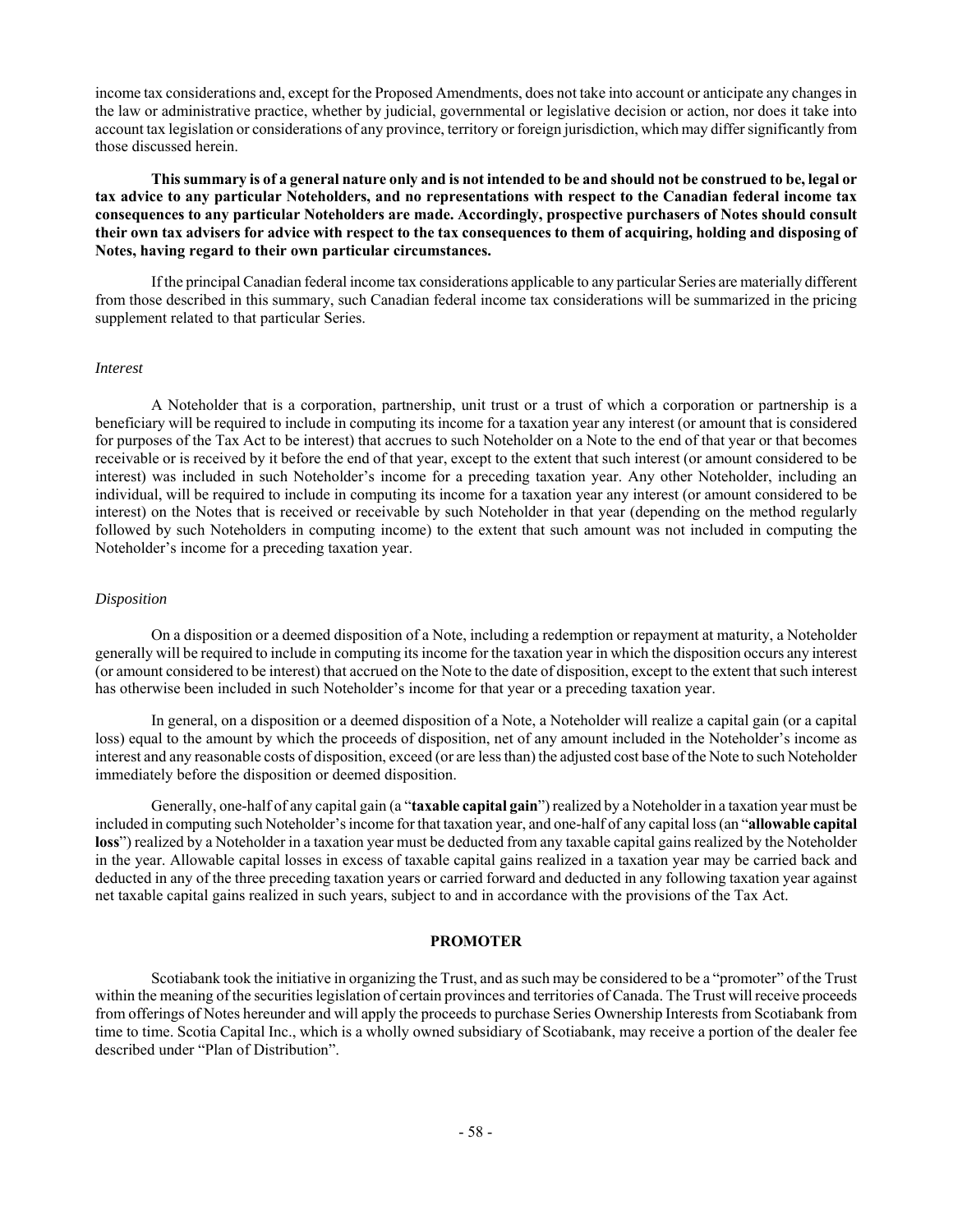Under the Administration Agreement, Scotiabank will provide services required in connection with the offering of the Notes and the ongoing operations, maintenance and regulatory compliance of the Trust. Under a Seller's Representation and Indemnity Covenant, Scotiabank, as Seller, will agree to indemnify the Trust for any loss resulting from a misrepresentation (within the meaning of applicable securities law) contained in this Prospectus. Under the Dealer Agreement, Scotiabank has agreed to indemnify the Dealers for any loss resulting from this Prospectus containing a misrepresentation within the meaning of applicable securities law.

#### **LEGAL MATTERS**

Certain legal matters relating to the Notes will be passed upon by Osler, Hoskin & Harcourt LLP on behalf of the Seller and the Trust, and by Stikeman Elliott LLP, on behalf of the Dealers.

## **STATUTORY RIGHTS OF WITHDRAWAL AND RESCISSION**

Securities legislation in certain provinces and territories of Canada provides purchasers with the right to withdraw from an agreement to purchase securities. This right may only be exercised within two business days after receipt or deemed receipt of a Prospectus and any amendment, irrespective of the determination at a later date of the purchase price of the securities distributed. In several of the provinces and territories of Canada, securities legislation further provides a purchaser with remedies for rescission or, in some jurisdictions, revisions of the price or damages where this Prospectus and any amendment contains a misrepresentation or is not delivered to the purchaser, provided that such remedies for rescission, revision of the price or damages are exercised by the purchaser within the time limit prescribed by the securities legislation of the purchaser's province or territory. The purchaser should refer to any applicable provisions of the securities legislation of the purchaser's province or territory for the particulars of these rights or consult with a legal adviser.

## **UNDERTAKING**

The Trust has filed with the local securities regulatory authority or regulator in each of the provinces and territories of Canada (the "**Securities Regulators**"), an undertaking that the Trust will not distribute asset-backed securities that, at the time of distribution, are "novel" (as defined in the National Instrument) without pre-clearing with the applicable Securities Regulators the disclosure to be contained in the pricing supplement pertaining to the distribution of such novel asset-backed securities.

## **AUDITORS, TRANSFER AGENT AND REGISTRAR**

The auditors of the Trust are KPMG LLP. Computershare Trust Company of Canada is the transfer agent and registrar for the Notes. Registers for the registration and transfer of the Notes will be kept by Computershare Trust Company of at its principal office in Toronto, Ontario.

#### **INTEREST OF EXPERTS**

The partners and associates of Osler, Hoskin & Harcourt LLP and the partners and associates of Stikeman Elliott LLP, as a group, beneficially own, directly or indirectly, less than 1% of the securities of the Trust as of the date of this Prospectus.

KPMG LLP, Chartered Professional Accountants, Licensed Public Accountants, are the auditors of the Trust and are independent within the meaning of the relevant rules and related interpretations prescribed by the relevant professional bodies in Canada and any applicable legislation or regulations.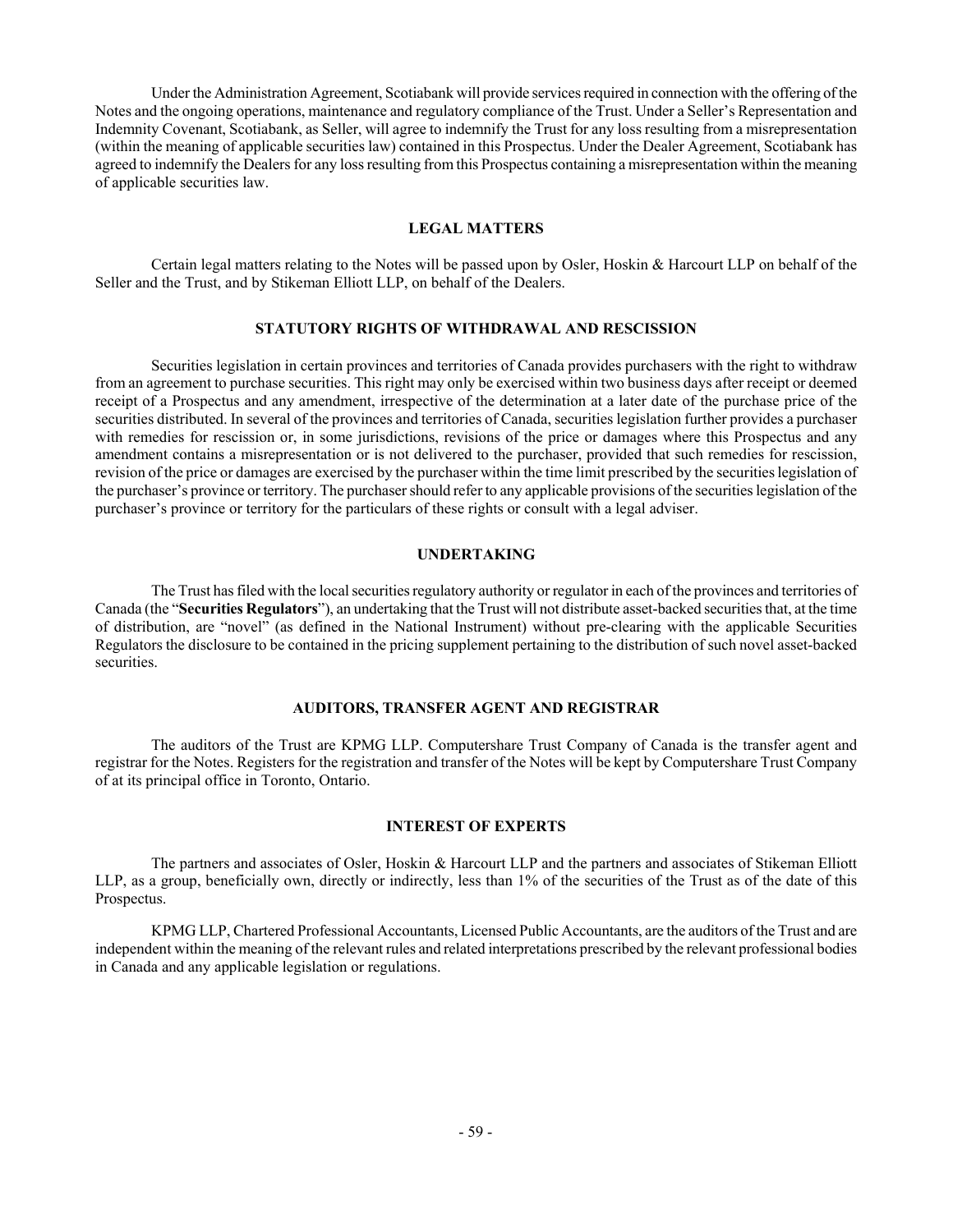## **CERTIFICATE OF THE TRUST AND PROMOTER**

Dated: July 16, 2015

This short form prospectus, together with the documents incorporated in this prospectus by reference, will, as of the date of the last supplement to the short form prospectus relating to the securities offered by the short form prospectus and the supplement(s), constitute full, true and plain disclosure of all material facts relating to the securities offered by this short form prospectus and the supplement(s) as required under securities legislation of all the provinces and territories of Canada.

## **HOLLIS RECEIVABLES TERM TRUST II**  by its Administrative Agent, **THE BANK OF NOVA SCOTIA**

By: (Signed) SEAN D. MCGUCKIN Executive Vice-President and Chief Financial Officer

 By: (Signed) ANDREW BRANION Executive Vice-President and Group Treasurer

## **THE BANK OF NOVA SCOTIA** (as Promoter)

By: (Signed) IAN A. BERRY Managing Director & Head, Funding

 By: (Signed) ANDREW BRANION Executive Vice-President and Group Treasurer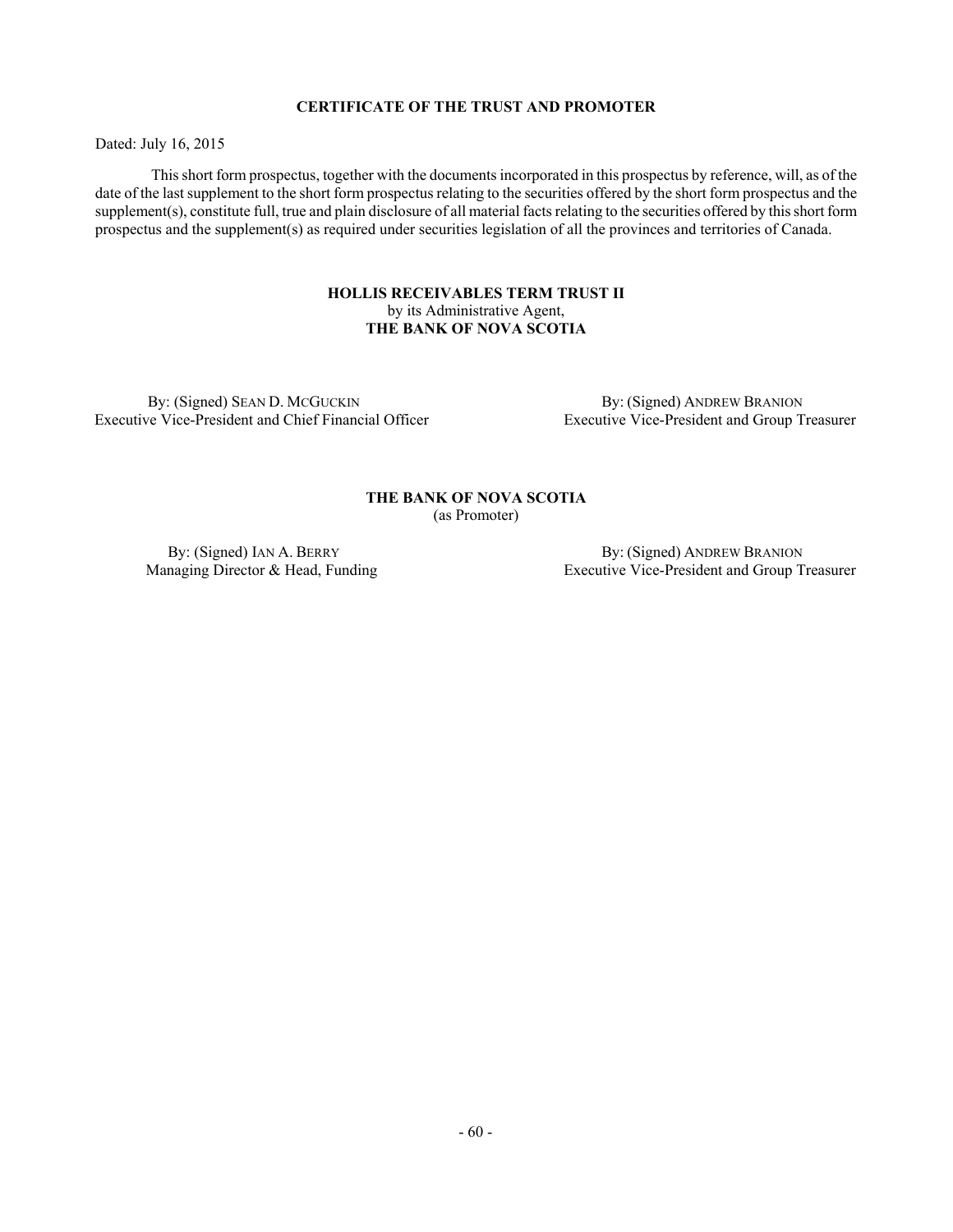## **CERTIFICATE OF THE DEALERS**

Dated: July 16, 2015

To the best of our knowledge, information and belief, this short form prospectus, together with the documents incorporated in this prospectus by reference, will as of the date of the last supplement to the short form prospectus relating to the securities offered by the short form prospectus and the supplement(s) constitute full, true and plain disclosure of all material facts relating to the securities offered by this short form prospectus and the supplement(s) as required under securities legislation of all the provinces and territories of Canada.

## **SCOTIA CAPITAL INC.**

By: (Signed) DOUGLAS J. NOE

By: (Signed) SUMANT INAMDAR By: (Signed) SEAN MANN

## **BMO NESBITT BURNS INC. CIBC WORLD MARKETS INC.**

## **DESJARDINS SECURITIES INC. HSBC SECURITIES (CANADA) INC.**

By: (Signed) PIERRE ALAIN By: (Signed) DAVID LOH

#### **LAURENTIAN BANK SECURITIES INC. MANULIFE SECURITIES INCORPORATED**

By: (Signed) MICHEL RICHARD By: (Signed) DAVID MACLEOD

## **MERRILL LYNCH CANADA INC. NATIONAL BANK FINANCIAL INC.**

By: (Signed) ERIC GIROUX By: (Signed) RICHARD BRYAN

#### **RBC DOMINION SECURITIES INC. TD SECURITIES INC.**

By: (Signed) NUR KHAN By: (Signed) CHRISTOPHER STEVENS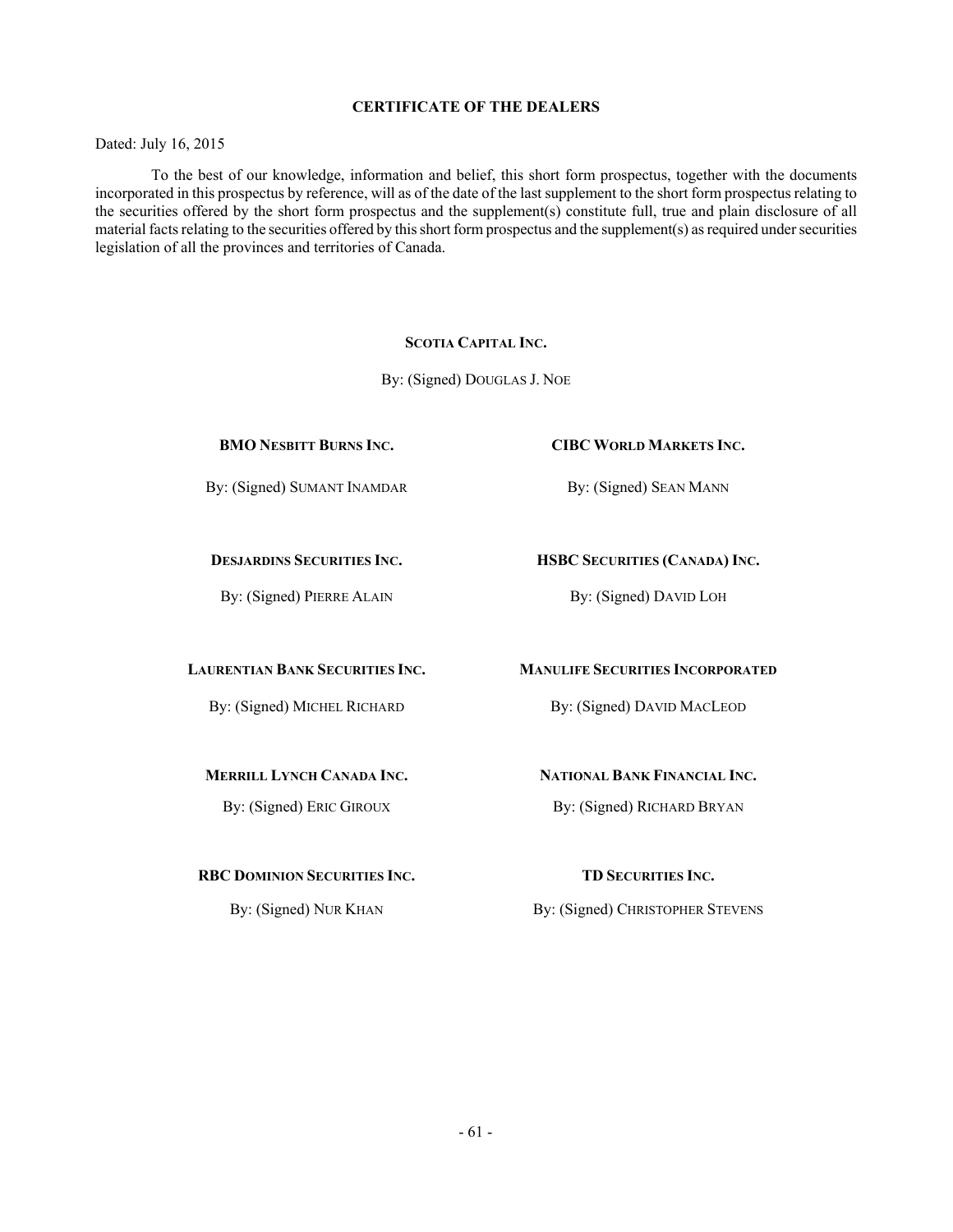# **INDEX OF DEFINED TERMS**

# Page

| Collection Account | 25 |
|--------------------|----|
|                    |    |
|                    |    |
|                    |    |
|                    |    |
|                    |    |
|                    |    |
|                    |    |
|                    |    |
|                    |    |
|                    |    |
|                    |    |